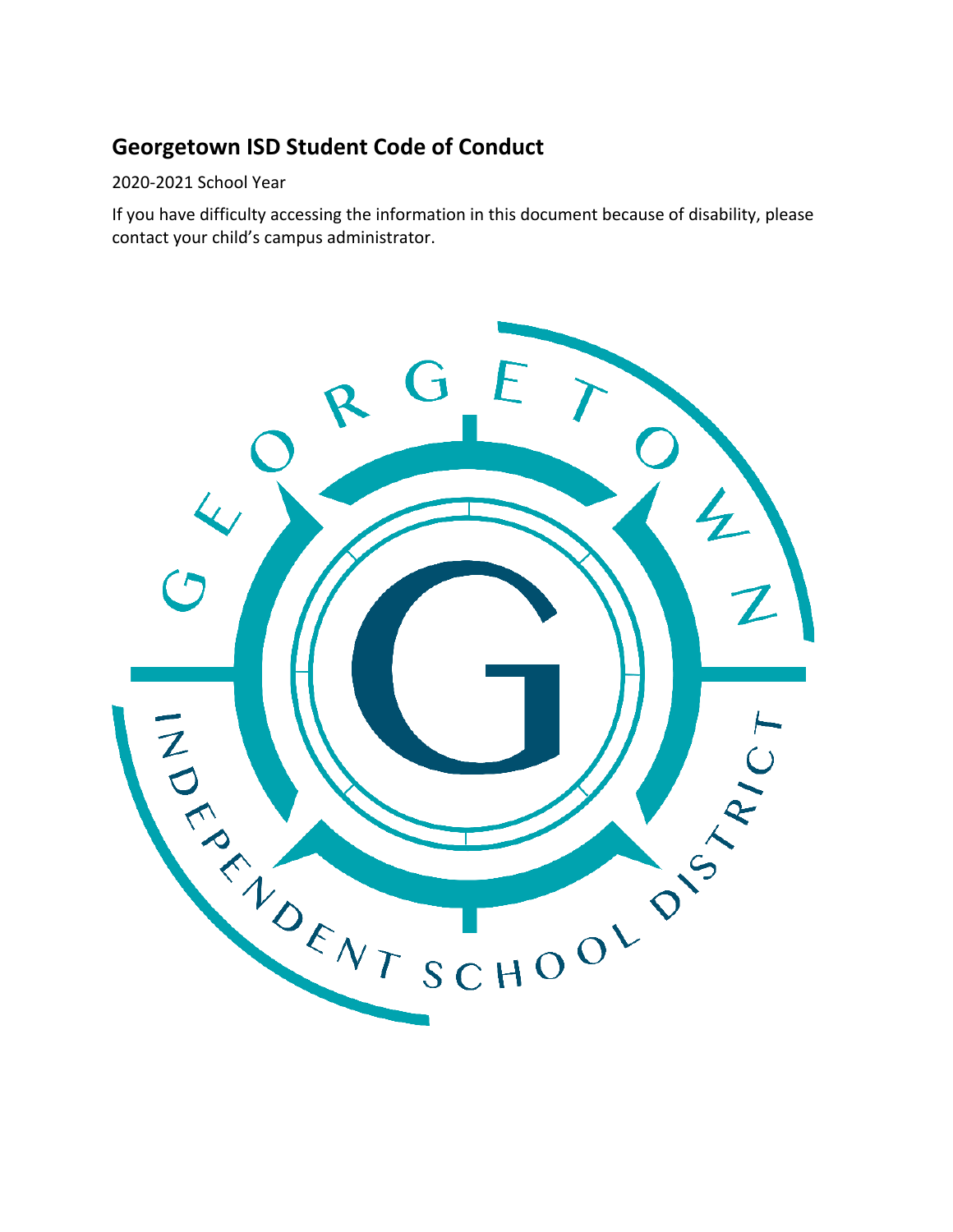#### TABLE OF CONTENTS

| Georgetown ISD Student Code of Conduct                       | i              |  |
|--------------------------------------------------------------|----------------|--|
| <b>Student Code of Conduct</b>                               | 1              |  |
| Accessibility                                                | 1              |  |
| Purpose                                                      | 1              |  |
| School District Authority and Jurisdiction                   | $\overline{2}$ |  |
| Campus Behavior Coordinator                                  | 2              |  |
| Threat Assessment and Safe and Supportive School Team        | $\overline{2}$ |  |
| Searches                                                     | $\overline{2}$ |  |
| <b>Reporting Crimes</b>                                      | 3              |  |
| <b>Security Personnel</b>                                    | 3              |  |
| "Parent" Defined                                             | 4              |  |
| Participating in Graduation Activities                       | 4              |  |
| <b>Unauthorized Persons</b>                                  | 5              |  |
| <b>Standards for Student Conduct</b>                         | 6              |  |
| <b>General Conduct Violations</b>                            | $\overline{7}$ |  |
| Disregard for Authority                                      | 7              |  |
| Mistreatment of Others                                       | 7              |  |
| Property Offenses                                            | 8              |  |
| Possession of Prohibited Items                               | 8              |  |
| Possession of Telecommunications or Other Electronic Devices | 9              |  |
| Illegal, Prescription, and Over-the-Counter Drugs            | 9              |  |
| Misuse of Technology Resources and the Internet              | 9              |  |
| <b>Safety Transgressions</b>                                 | 10             |  |
| Miscellaneous Offenses                                       | 10             |  |
| Discipline Management Techniques                             | 11             |  |
| <b>Students with Disabilities</b>                            | 11             |  |
| Techniques                                                   | 11             |  |
| Prohibited Aversive Techniques                               | 12             |  |
| Notification                                                 | 13             |  |
| Appeals                                                      | 13             |  |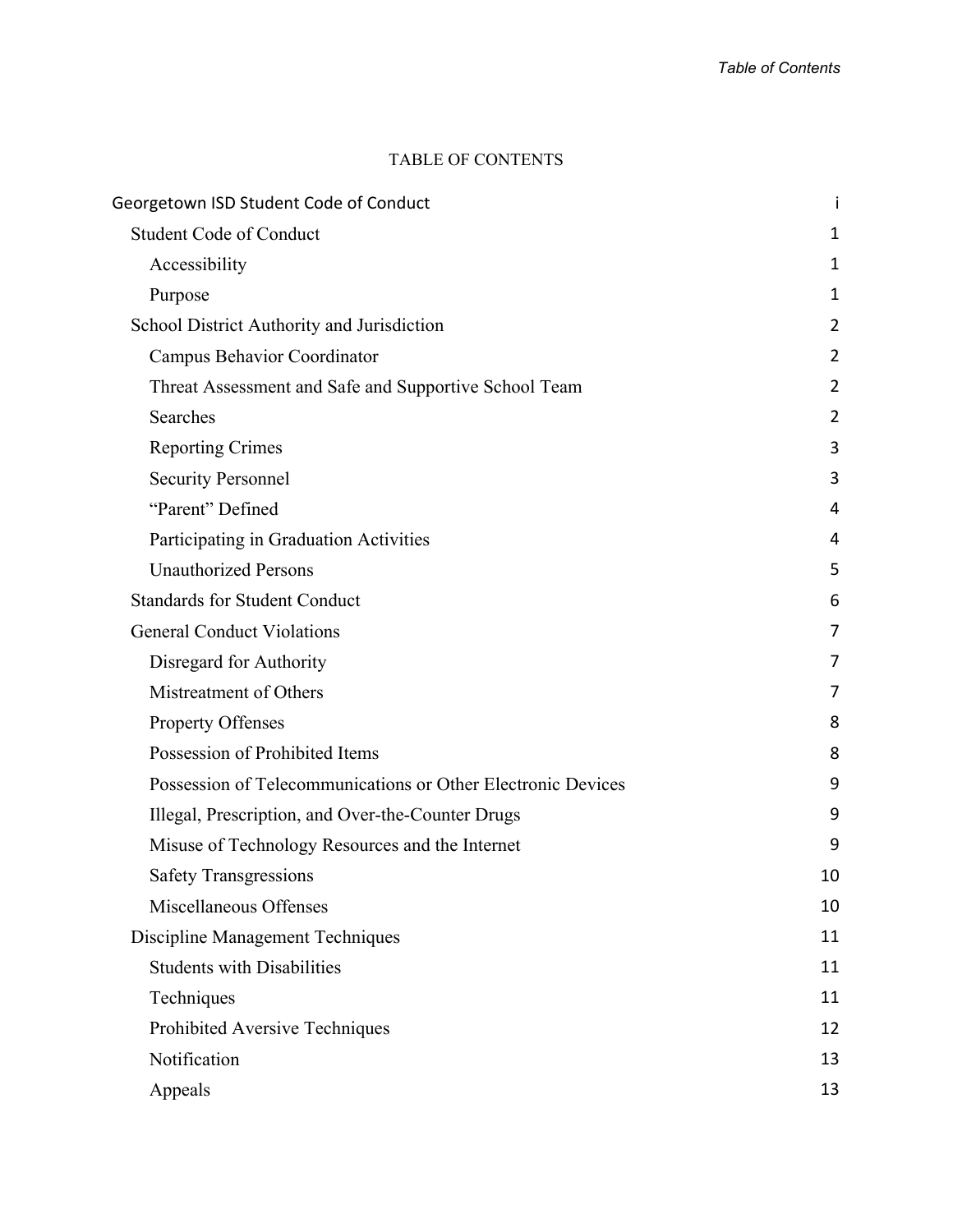| <b>Drug Testing Procedures</b>                                        | 14                       |
|-----------------------------------------------------------------------|--------------------------|
| Removal from the School Bus                                           | 20                       |
| Removal from the Regular Educational Setting                          | 25                       |
| Routine Referral                                                      | 25                       |
| Formal Removal                                                        | 25                       |
| Returning a Student to the Classroom                                  | 25                       |
|                                                                       | Out-of-School Suspension |
|                                                                       | 26                       |
| Misconduct                                                            | 26                       |
| Process                                                               | 26                       |
| <b>Coursework During Suspension</b>                                   | 27                       |
| Disciplinary Alternative Education Program (DAEP) Placement           | 28                       |
| Discretionary Placement: Misconduct That May Result in DAEP Placement | 28                       |
| Mandatory Placement: Misconduct That Requires DAEP Placement          | 29                       |
| <b>Sexual Assault and Campus Assignments</b>                          | 30                       |
| Process                                                               | 30                       |
| Length of Placement                                                   | 31                       |
| Appeals                                                               | 32                       |
| <b>Restrictions During Placement</b>                                  | 32                       |
| <b>Placement Review</b>                                               | 33                       |
| <b>Additional Misconduct</b>                                          | 33                       |
| Notice of Criminal Proceedings                                        | 33                       |
| <b>Withdrawal During Process</b>                                      | 34                       |
| Newly Enrolled Students                                               | 34                       |
| <b>Emergency Placement Procedure</b>                                  | 34                       |
| <b>Transition Services</b>                                            | 34                       |
| Placement and/or Expulsion for Certain Offenses                       | 35                       |
| Registered Sex Offenders                                              | 35                       |
| <b>Certain Felonies</b>                                               | 35                       |
| Expulsion                                                             | 37                       |
| Discretionary Expulsion: Misconduct That May Result in Expulsion      | 37                       |
| Mandatory Expulsion: Misconduct That Requires Expulsion               | 39                       |
| Under Age Ten                                                         | 40                       |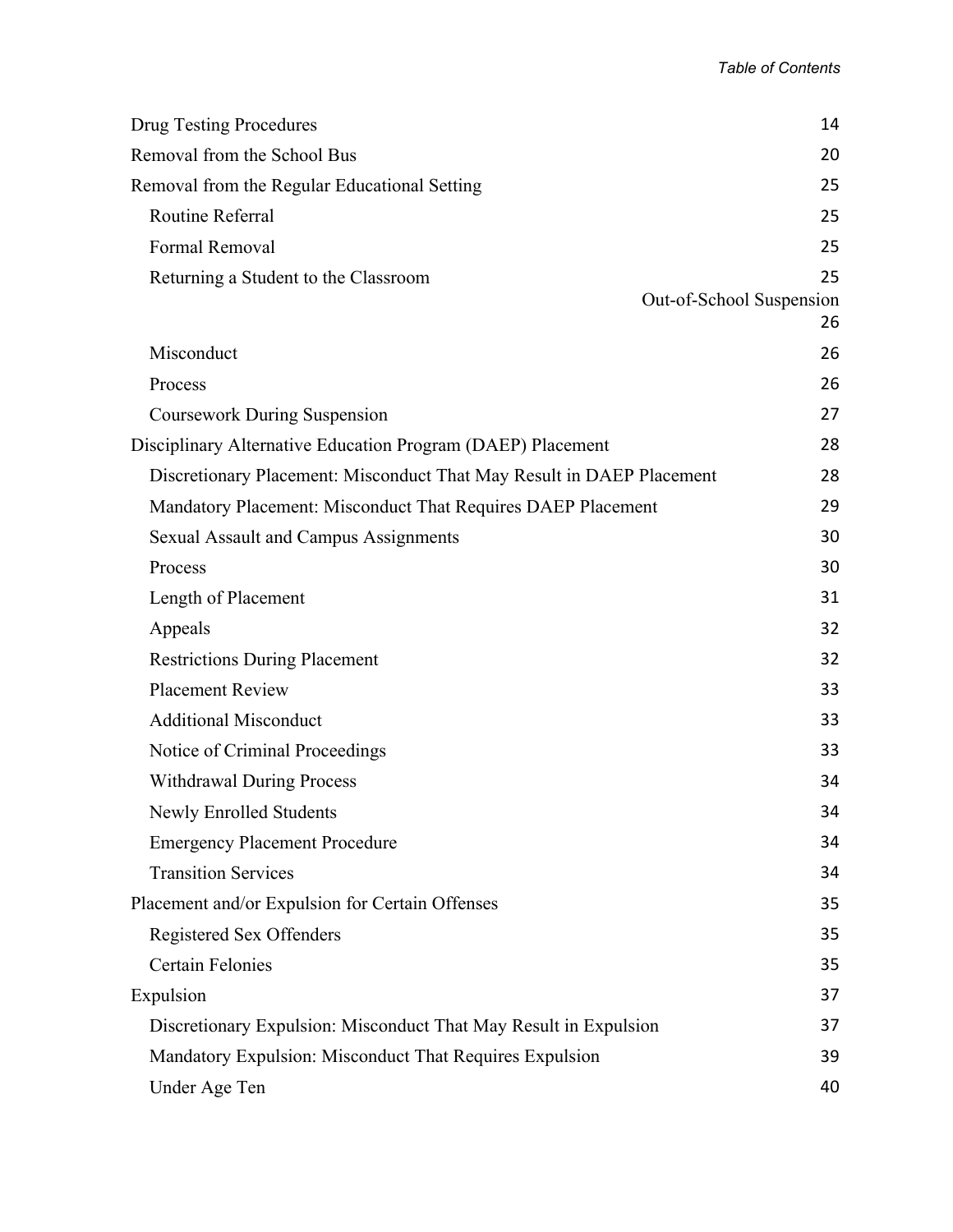| Process                               | 40 |
|---------------------------------------|----|
| Length of Expulsion                   | 41 |
| <b>Withdrawal During Process</b>      | 42 |
| <b>Additional Misconduct</b>          | 42 |
| <b>Restrictions During Expulsion</b>  | 42 |
| <b>Newly Enrolled Students</b>        | 42 |
| <b>Emergency Expulsion Procedures</b> | 42 |
| DAEP Placement of Expelled Students   | 43 |
| <b>Transition Services</b>            | 43 |
| Glossary                              | 44 |
| Index                                 | 53 |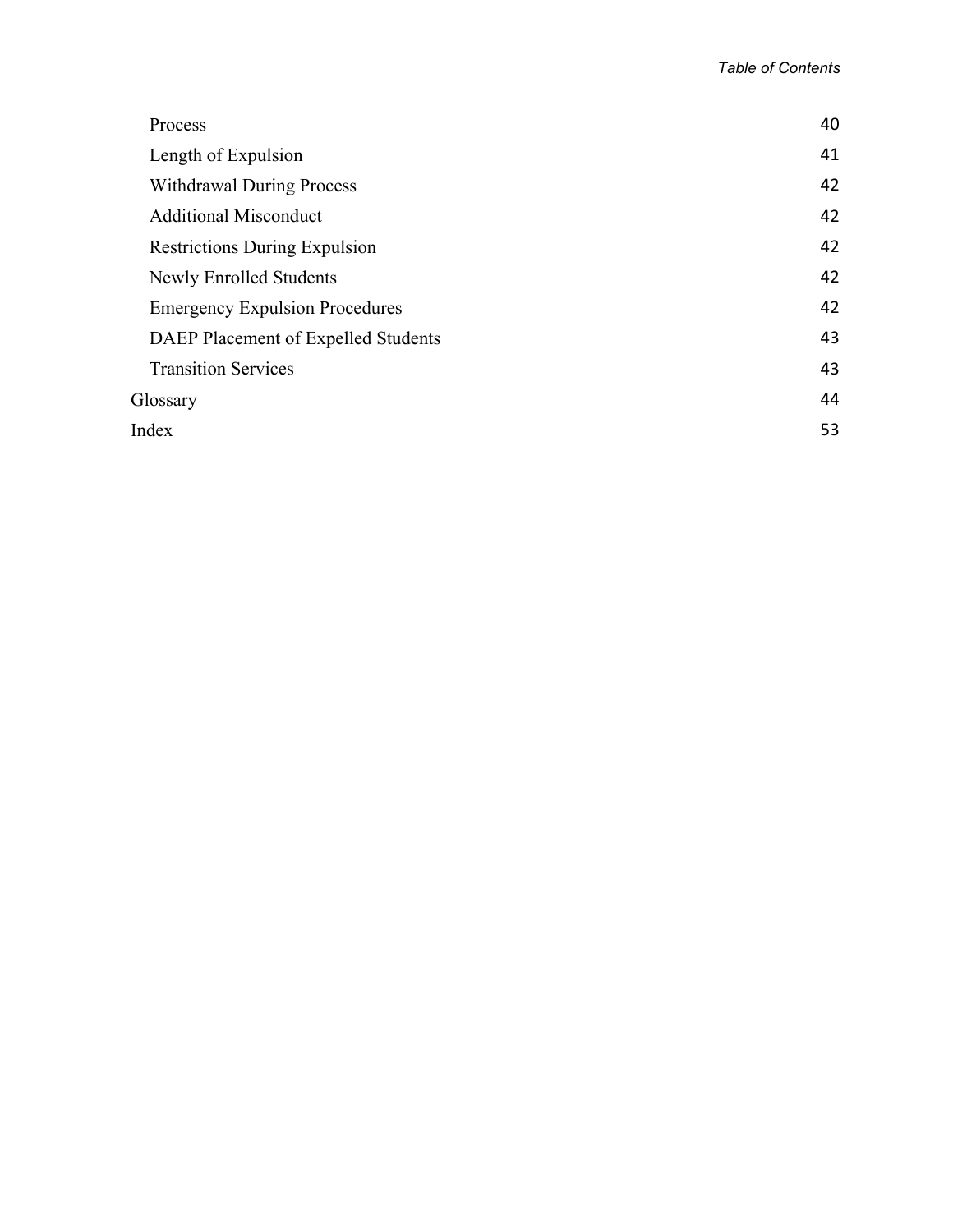# **Student Code of Conduct**

# **Accessibility**

If you have difficulty accessing the information in this document because of disability, please contact your child's campus administrator.

# **Purpose**

The Student Code of Conduct ("Code") is the district's response to the requirements of Chapter 37 of the Texas Education Code.

The Code provides methods and options for managing students in the classroom and on school grounds, disciplining students, and preventing and intervening in student discipline problems.

The law requires the district to define misconduct that may—or must—result in a range of specific disciplinary consequences including removal from a regular classroom or campus, outof-school suspension, placement in a disciplinary alternative education program (DAEP), placement in a juvenile justice alternative education program (JJAEP), or expulsion from school.

This Student Code of Conduct has been adopted by the Georgetown ISD Board of Trustees and developed with the advice of the district-level committee. This Code provides information to parents and students regarding standards of conduct, consequences of misconduct, and procedures for administering discipline. It remains in effect during summer school and at all school-related events and activities outside the school year until an updated version adopted by the board becomes effective for the next school year.

In accordance with state law, the Code shall be posted at each school campus or shall be available for review at the office of the campus principal. Additionally, the Code shall be available at the office of the campus behavior coordinator and posted on the district's website. Parents shall be notified of any conduct violation that may result in a student being suspended, placed in a DAEP or JJAEP, expelled, or taken into custody by a law enforcement officer under Chapter 37 of the Education Code.

Because the Student Code of Conduct is adopted by the district's board of trustees, it has the force of policy; therefore, in case of conflict between the Code and the Student Handbook, the Code shall prevail.

**Please note:** The discipline of students with disabilities who are eligible for services under federal law (Individuals with Disabilities Education Act and Section 504 of the Rehabilitation Act of 1973) is subject to the provisions of those laws.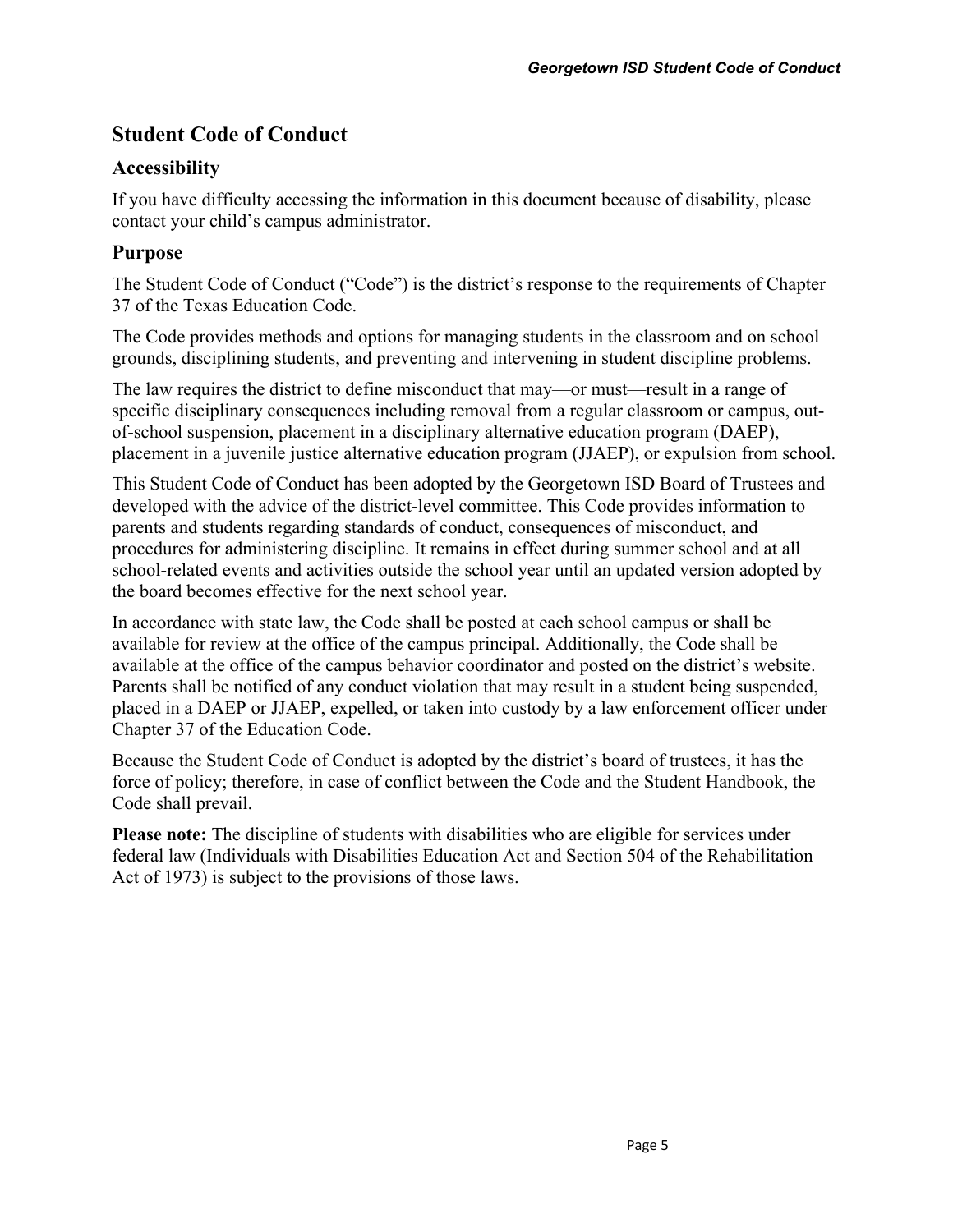# **School District Authority and Jurisdiction**

School rules and the authority of the district to administer discipline apply whenever the interest of the district is involved, on or off school grounds, in conjunction with or independent of classes and school-sponsored activities.

The district has disciplinary authority over a student:

- 1. During the regular school day and while the student is going to and from school or a schoolsponsored or school-related activity on district transportation;
- 2. During lunch periods in which a student is allowed to leave campus;
- 3. While the student is in attendance at any school-related activity, regardless of time or location;
- 4. For any school-related misconduct, regardless of time or location;
- 5. When retaliation against a school employee, board member, or volunteer occurs or is threatened, regardless of time or location;
- 6. When a student engages in cyberbullying, as provided by Education Code 37.0832;
- 7. When criminal mischief is committed on or off school property or at a school-related event;
- 8. For certain offenses committed within 300 feet of school property as measured from any point on the school's real property boundary line;
- 9. For certain offenses committed while on school property or while attending a schoolsponsored or school-related activity of another district in Texas;
- 10. When the student commits a felony, as provided by Education Code 37.006 or 37.0081; and
- 11. When the student is required to register as a sex offender.

# **Campus Behavior Coordinator**

As required by law, a person at each campus must be designated to serve as the campus behavior coordinator. The designated person may be the principal of the campus or any other campus administrator selected by the principal. The campus behavior coordinator is primarily responsible for maintaining student discipline. The district shall post on its website and in the Student Handbook, for each campus, the email address and telephone number of the person serving as campus behavior coordinator. Contact information may be found at www.georgetownisd.org. The district maintains a current list of the persons serving as a campus behavior coordinator in the Student Handbook or on the district's website at: www.georgetownisd.org

# **Threat Assessment and Safe and Supportive School Team**

The campus behavior coordinator or other appropriate administrator will work closely with the campus threat assessment safe and supportive school team to implement the district's threat assessment policy and procedures, as required by law, and shall take appropriate disciplinary action in accordance with the Code of Conduct.

# **Searches**

District officials may conduct searches of students, their belongings, and their vehicles in accordance with state and federal law and district policy. Searches of students shall be conducted in a reasonable and nondiscriminatory manner. Refer to the district's policies at FNF(LEGAL) and FNF(LOCAL) for more information regarding investigations and searches.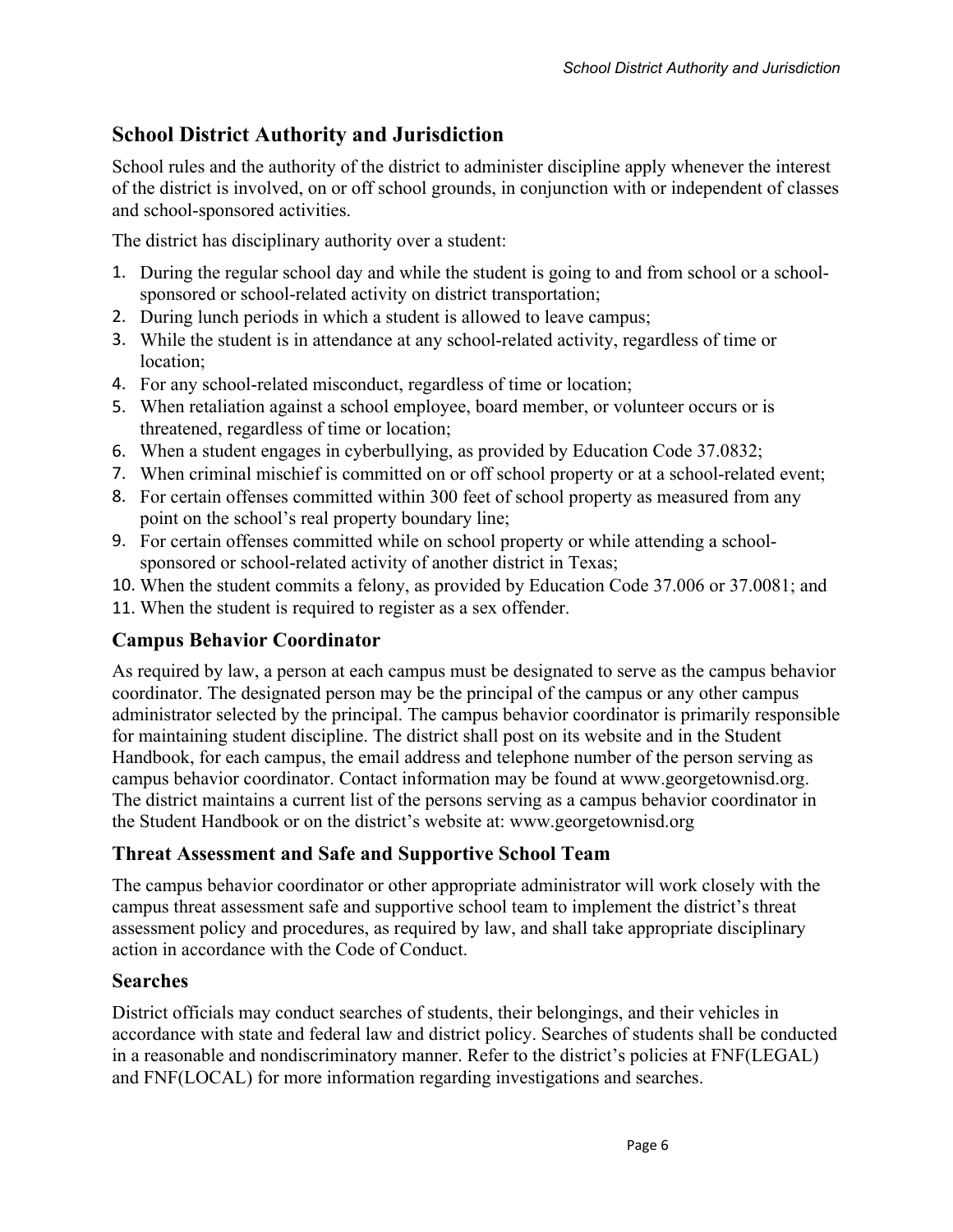The district has the right to search a vehicle driven to school by a student and parked on school property whenever there is reasonable suspicion to believe it contains articles or materials prohibited by the district.

Desks, lockers, district-provided technology, and similar items are the property of the district and are provided for student use as a matter of convenience. District property is subject to search or inspection at any time without notice.

# **Reporting Crimes**

The principal or campus behavior coordinator and other school administrators as appropriate shall report crimes as required by law and shall call local law enforcement when an administrator suspects that a crime has been committed on campus.

# **Security Personnel**

To ensure sufficient security and protection of students, staff, and property, the board employs school resource officers (SROs). In accordance with law, the board has coordinated with the campus behavior coordinator and other district employees to ensure appropriate law enforcement duties are assigned to security staff. The law enforcement duties of district peace officers are listed in policy CKE(LOCAL). The following shall be in addition to, and not in lieu of, and will in no way relieve the City of its obligation to provide, routine patrol services on the same basis as are provided to other School campuses or other properties within the City.

Duties and responsibilities of the SRO:

- a. Protection of the lives and property of the students, teachers, staff members and visitors of the GISD school campuses as directed.
- b. Enforcement of Federal, State and Local criminal laws and ordinances.
- c. Investigations of criminal activity and accidents occurring at assigned campuses.
- d. Provide traffic control during the arrival and departure of students on an as needed basis, based upon a law enforcement determination of need.
- e. Provide assistance to other law enforcement officers with outside investigations concerning GISD students or in matters regarding their school assignment.
- f. The SRO shall not act as a school disciplinarian. However, if the principal believes an incident is a violation of the law, the principal may contact the SRO and the SRO shall then determine whether law enforcement action is appropriate.
- g. Make the principal of the school aware of any law enforcement action taken, as soon as practicable.
- h. At the principal's request, take appropriate law enforcement action against intruders and unwanted guests who may appear at the school and related school functions, to the extent that the SRO may do so under the authority of law.
- i. Advise the principal before requesting additional police assistance on campus, when practicable.
- j. Coordinate their activities with the principal and staff members concerned.
- k. Seek permission,advice,and guidance prior to enacting any program within the school.
- l. Encourage individual and small group discussions with students, to further establish rapport with the students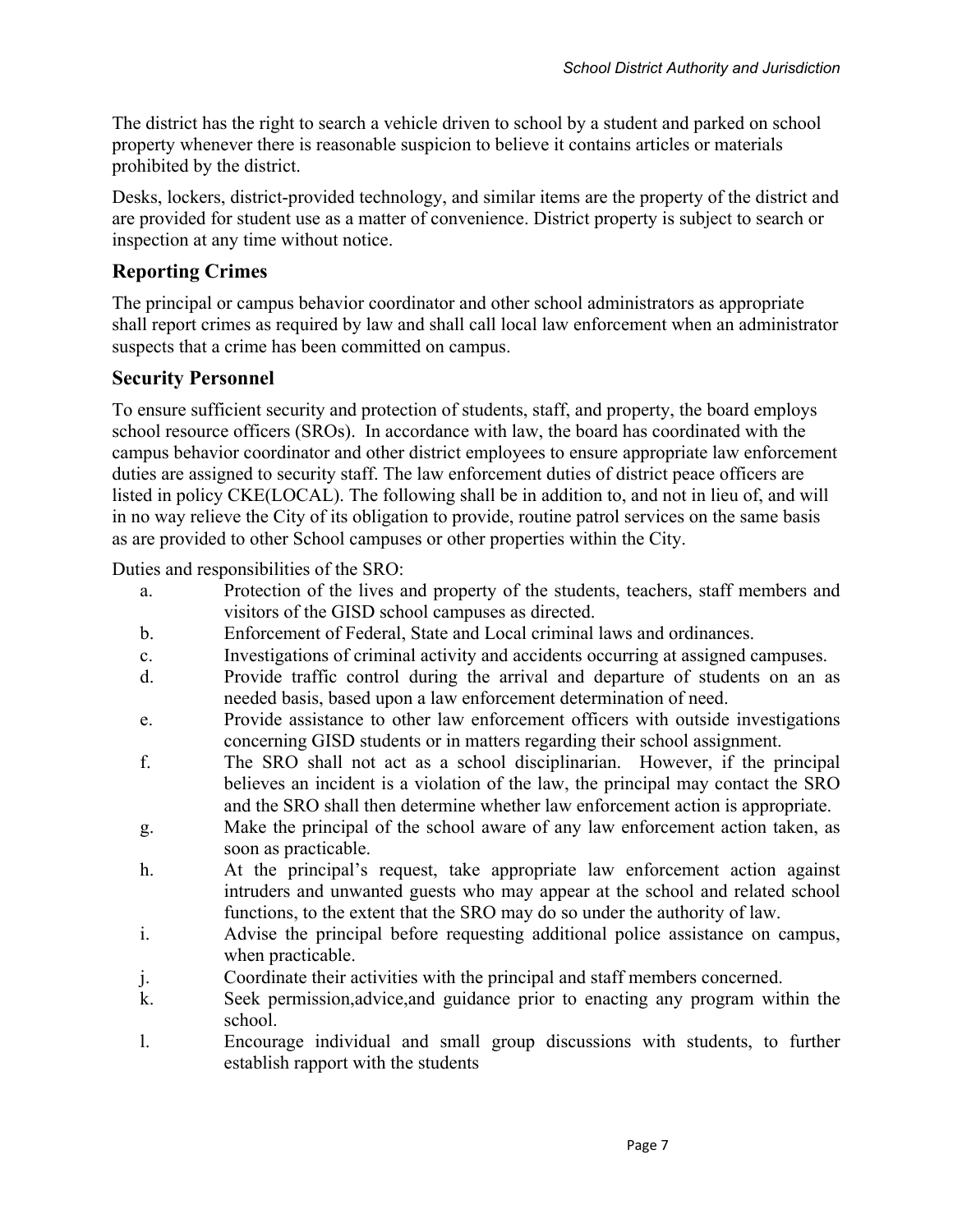- m. Make themselves available for conference with students, parents and faculty members in order to assist them with problems of law enforcement or crime prevention nature.
- n. Become familiar with all community agencies offering assistance to youths and their families, such as mental health clinics, drug treatment centers, etc. The SRO shall make referrals to such agencies when necessary thereby acting as a resource person to the students, faculty, and staff of the school.
- o. Coordinate all security efforts at their assigned campuses including the coordination of a safety audit of the campus and develop a long-range plan for campus safety. The plan will incorporate input from school staff, students and parents.
- p. Assist the principal in identifying situations or school protocol, on campus or during school sponsored events, which have a potential for becoming dangerous situations and develop action plans, through long term problem solving, in an attempt to prevent or minimize their impact.
- q. Maintain detailed and accurate records of the operation of the School Resource Officer Program.
- r. School Resource Officers are not to be used for routine administrative duties such as lunchroom duty, hall monitor, bus duty, or other monitoring duties. If there is a problem in one of these areas, the SRO may assist the school until the problem is solved.

Instructional responsibility of the SRO at the secondary schools:

- a. All instruction by the SRO shall be as a guest speaker. The principal or a member of the faculty may request the SRO to provide instruction. The SRO shall not be asked to teach on a full-time basis.
- b. Make a variety of specialized, short-term law related presentations available to the high school faculty and students.
- c. Develop an expertise in various subjects that can be presented to the students. Such subjects should include a basic understanding of the laws, the role of the police officer and the police mission, and other topics that relate to student or school safety.

Duties and Responsibilities of Supervisor

- a. Program development and administration.
- b. Approving reports, overseeing problem solving efforts, providing leadership, training, direction, evaluations,
- c. Establishing rapport with the school Principals and GISD staff.
- d. Performing scheduled and non-scheduled visits to the school campuses.
- e. Liaison with School Principals.

# **"Parent" Defined**

Throughout the Code of Conduct and related discipline policies, the term "parent" includes a parent, legal guardian, or other person having lawful control of the child.

# **Participating in Graduation Activities**

The district has the right to limit a student's participation in graduation activities for violating the district's Code.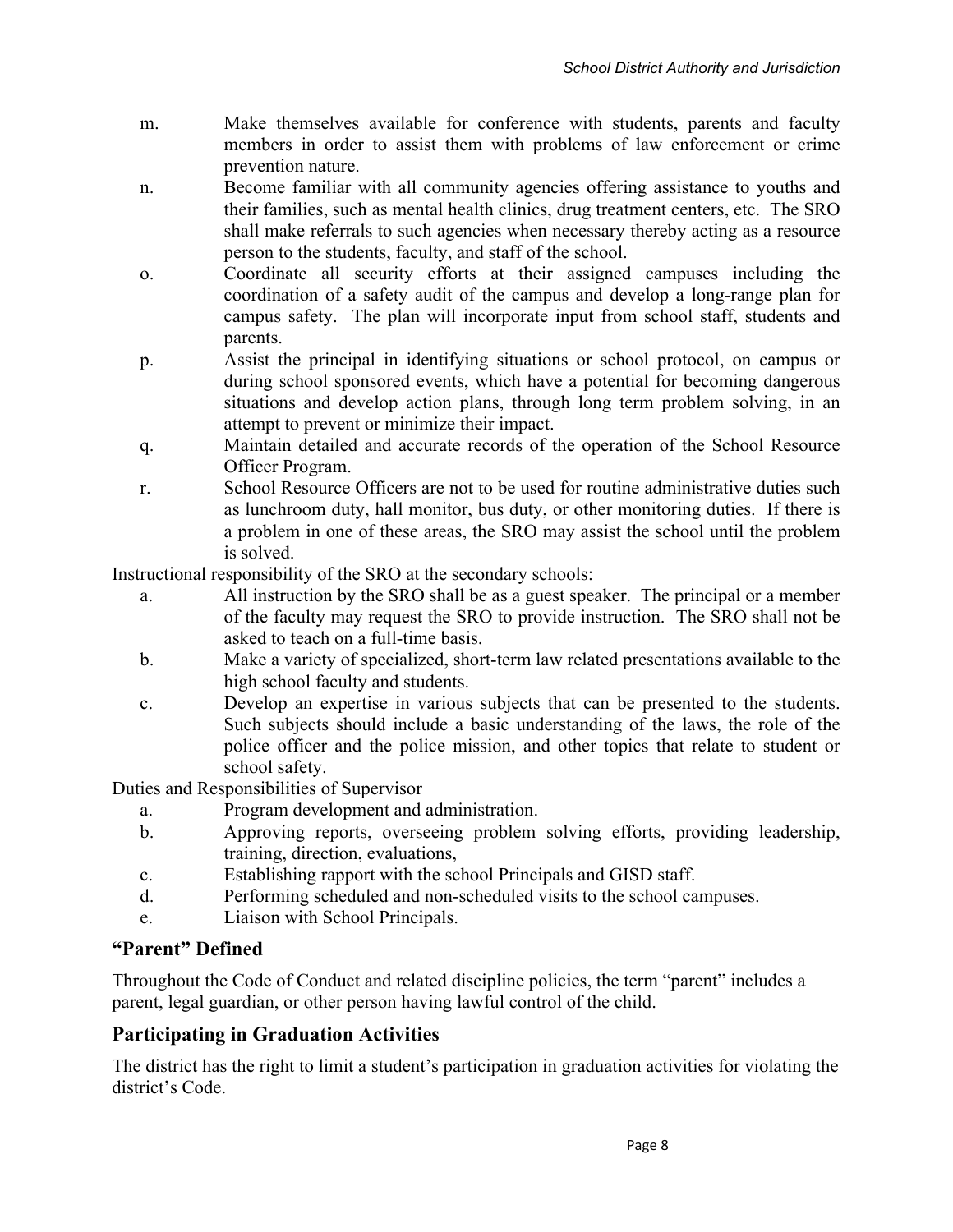Participation might include a speaking role, as established by district policy and procedures.

Students eligible to give the opening and closing remarks at graduation shall be notified by the campus principal. Notwithstanding any other eligibility requirements, in order to be considered as an eligible student to give the opening or closing remarks, a student shall not have engaged in any misconduct in violation of the district's Code resulting in an out-of-school suspension, removal to a DAEP, or expulsion during the semester immediately preceding graduation.

The valedictorian and salutatorian may also have speaking roles at graduation. No student shall be eligible to have such a speaking role if he or she engaged in any misconduct in violation of the district's Code resulting in an out-of-school suspension, removal to a DAEP, or expulsion during the semester immediately preceding graduation.

See **DAEP—Restrictions During Placement** on page , for information regarding a student assigned to DAEP at the time of graduation.

#### **Unauthorized Persons**

In accordance with Education Code 37.105, a school administrator, school resource officer (SRO), or district police officer shall have the authority to refuse entry or eject a person from district property if the person refuses to leave peaceably on request and:

- 1. The person poses a substantial risk of harm to any person; or
- 2. The person behaves in a manner that is inappropriate for a school setting, and the person persists in the behavior after being given a verbal warning that the behavior is inappropriate and may result in refusal of entry or ejection.

Appeals regarding refusal of entry or ejection from district property may be filed in accordance with policies FNG(LOCAL) or GF(LOCAL), as appropriate. However, the timelines for the district's grievance procedures shall be adjusted as necessary to permit the person to address the board in person within 90 days, unless the complaint is resolved before a board hearing.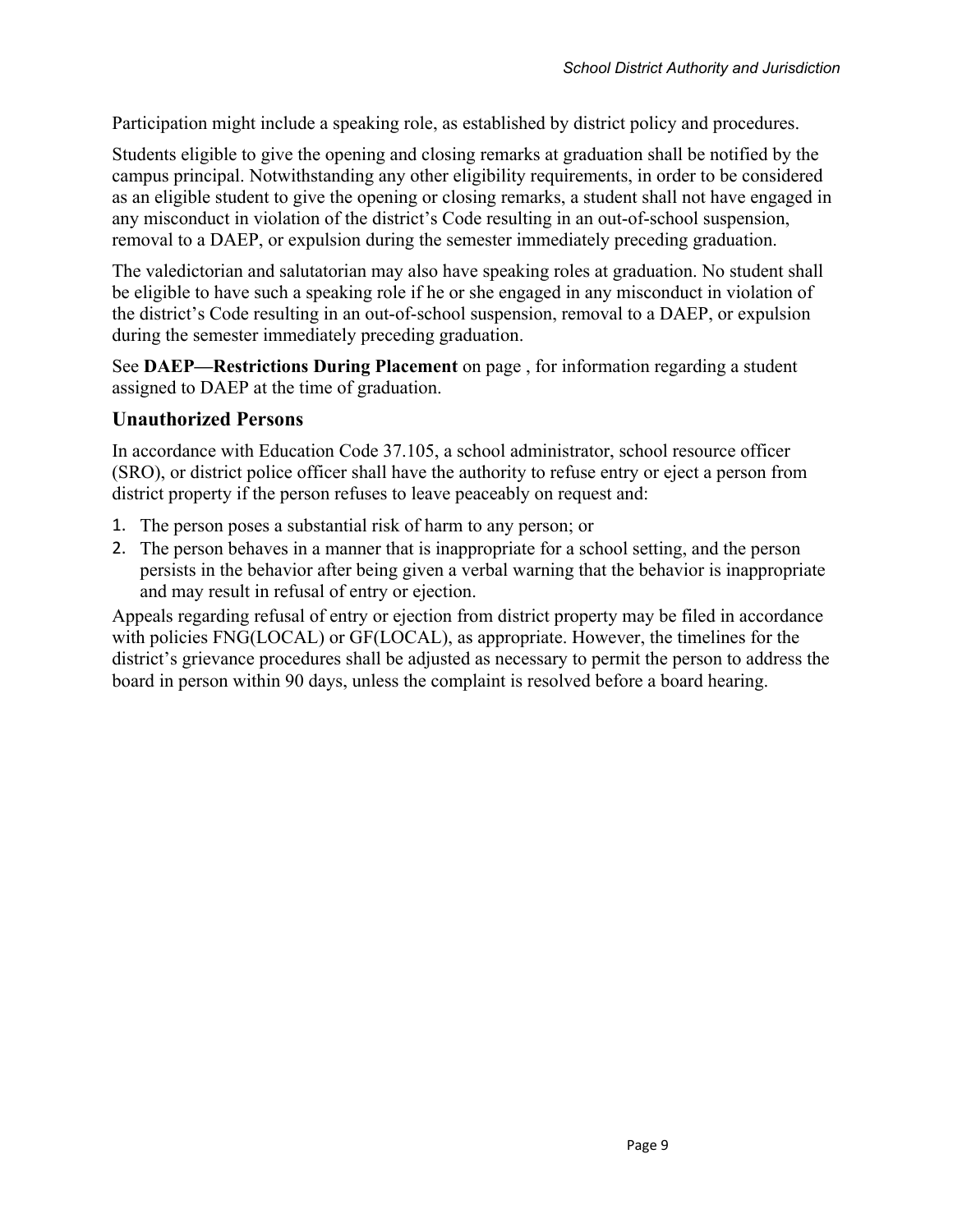# **Standards for Student Conduct**

Each student is expected to:

- Demonstrate courtesy, even when others do not.
- Behave in a responsible manner, always exercising self-discipline.
- Attend all classes, regularly and on time.
- Prepare for each class; take appropriate materials and assignments to class.
- Meet district and campus standards of grooming and dress.
- Obey all campus and classroom rules.
- Respect the rights and privileges of students, teachers, and other district staff and volunteers.
- Respect the property of others, including district property and facilities.
- Cooperate with and assist the school staff in maintaining safety, order, and discipline.
- Adhere to the requirements of the Student Code of Conduct.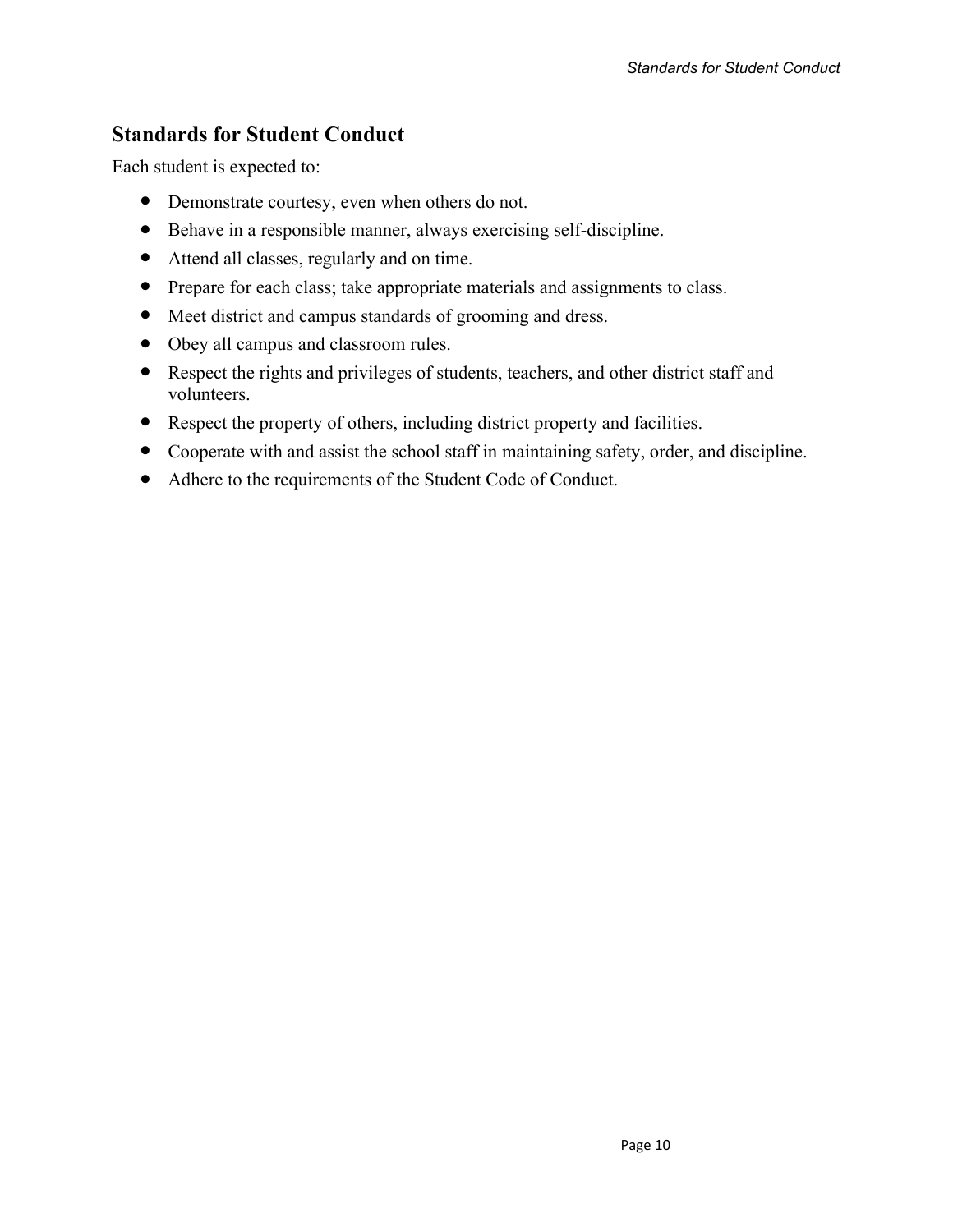# **General Conduct Violations**

The categories of conduct below are prohibited at school, in vehicles owned or operated by the district, and at all school-related activities, but the list does not include the most severe offenses. In the subsequent sections on **Out-of-School Suspension** on page , **DAEP Placement** on page , **Placement and/or Expulsion for Certain Offenses** on page **,** and **Expulsion** on page , certain offenses that require or permit specific consequences are listed. Any offense, however, may be severe enough to result in **Removal from the Regular Educational Setting** as detailed in that section on page 25.

# **Disregard for Authority**

Students shall not:

- Fail to comply with directives given by school personnel (insubordination).
- Leave school grounds or school-sponsored events without permission.
- Disobey rules for conduct in district vehicles.
- Refuse to accept discipline management techniques assigned by a teacher or principal.

# **Mistreatment of Others**

Students shall not:

- Use profanity or vulgar language or make obscene gestures.
- Fight or scuffle. (For assault, see **DAEP—Placement and/or Expulsion for Certain Offenses** on page 35.)
- Threaten a district student, employee, or volunteer, including off school property, if the conduct causes a substantial disruption to the educational environment.
- Engage in bullying, cyberbullying, harassment, or making hit lists. (See **glossary** for all four terms.)
- Release or threaten to release intimate visual material of a minor or a student who is 18 years of age or older without the student's consent.
- Engage in conduct that constitutes sexual or gender-based harassment or sexual abuse, whether by word, gesture, or any other conduct, directed toward another person, including a district student, employee, board member, or volunteer.
- Engage in conduct that constitutes dating violence. (See **glossary**.)
- Engage in inappropriate or indecent exposure of private body parts.
- Participate in hazing. (See **glossary**.)
- Cause an individual to act through the use of or threat of force (coercion).
- Commit extortion or blackmail (obtaining money or an object of value from an unwilling person).
- Engage in inappropriate verbal, physical, or sexual conduct directed toward another person, including a district student, employee, or volunteer.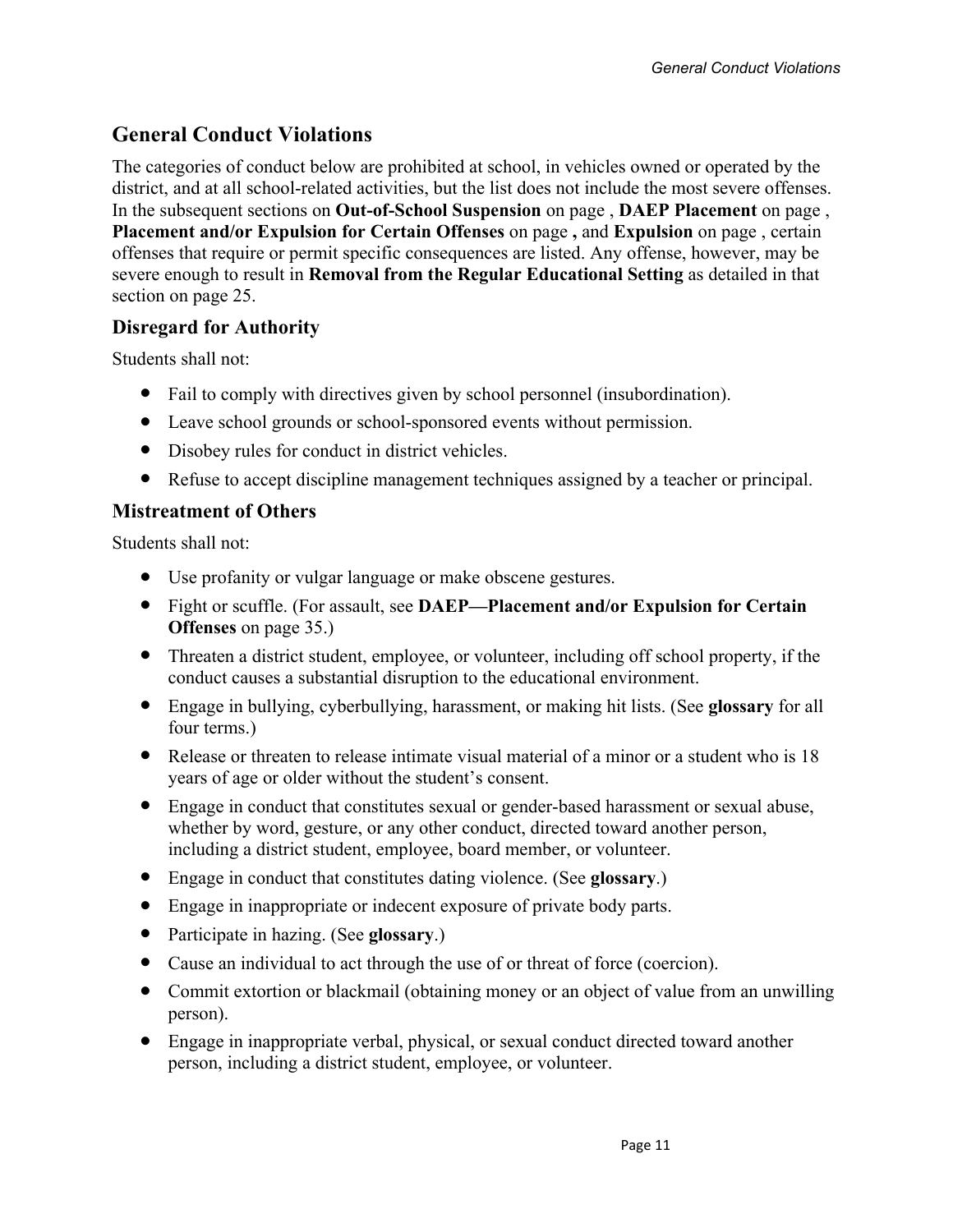• Record the voice or image of another without the prior consent of the individual being recorded or in any way that disrupts the educational environment or invades the privacy of others.

# **Property Offenses**

Students shall not:

- Damage or vandalize property owned by others. (For felony criminal mischief, see **DAEP—Placement and/or Expulsion for Certain Offenses** on page 35.)
- Deface or damage school property—including textbooks, technology and electronic resources, lockers, furniture, and other equipment—with graffiti or by other means.
- Steal from students, staff, or the school.
- Commit or assist in a robbery or theft, even if it does not constitute a felony according to the Penal Code. (For felony robbery, aggravated robbery, and theft, see **DAEP— Placement and/or Expulsion for Certain Offenses** on page 35.)

#### **Possession of Prohibited Items**

Students shall not possess or use:

- Fireworks of any kind, smoke or stink bombs, or any other pyrotechnic device;
- A razor, box cutter, chain, or any other object used in a way that threatens or inflicts bodily injury to another person;
- A "look-alike" weapon that is intended to be used as a weapon or could reasonably be perceived as a weapon;
- An air gun or BB gun;
- Ammunition;
- A hand instrument designed to cut or stab another by being thrown;
- Knuckles:
- \*A location-restricted knife;
- $\bullet$  \*A club;
- \*A firearm;
- A stun gun;
- A pocketknife or any other small knife;
- Mace or pepper spray;
- Pornographic material;
- Tobacco products; cigarettes; e-cigarettes; and any component, part, or accessory for an e-cigarette device;
- Matches or a lighter;
- A laser pointer for other than an approved use; or
- Any articles not generally considered to be weapons, including school supplies, when the principal or designee determines that a danger exists.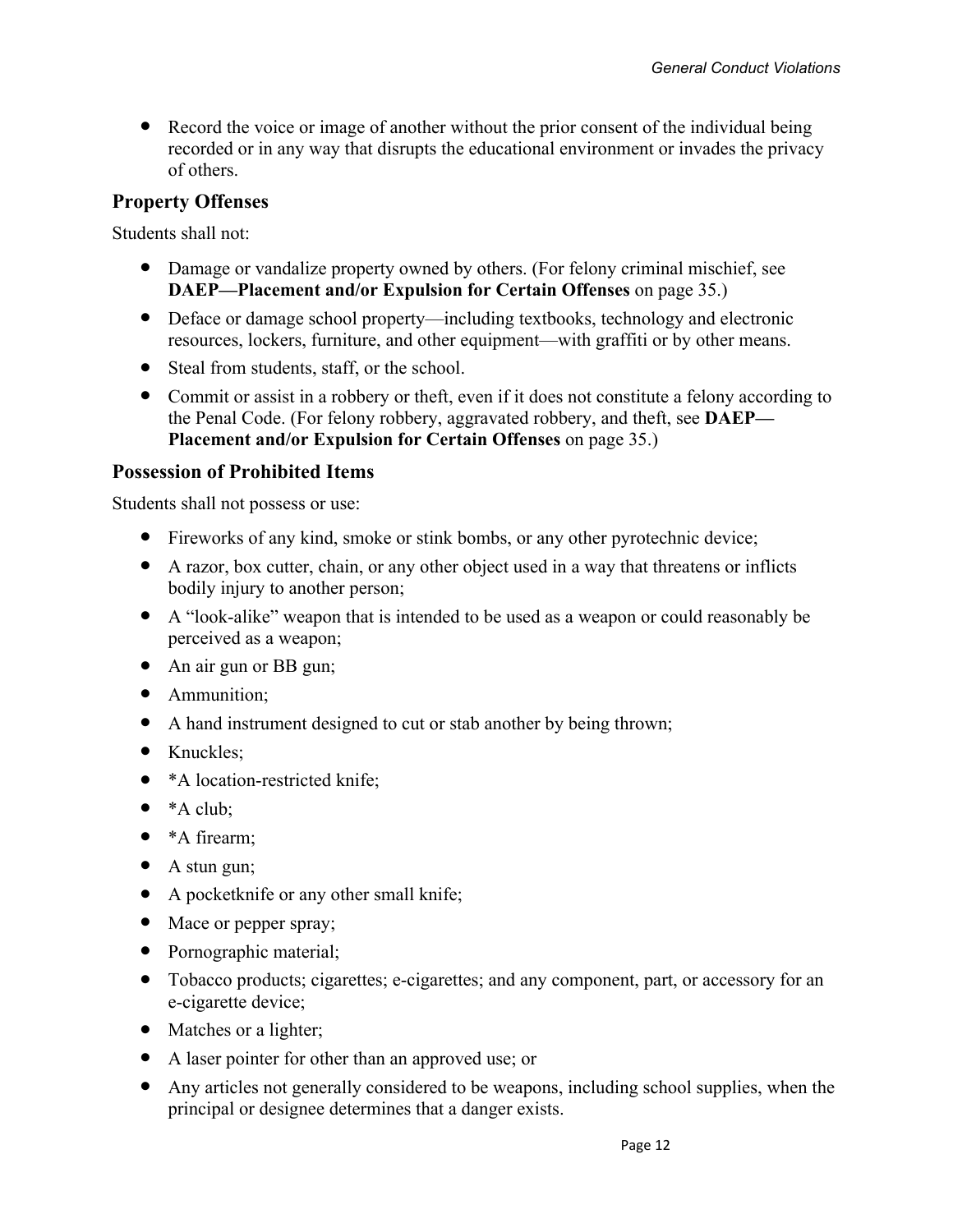\*For weapons and firearms, see **DAEP—Placement and/or Expulsion for Certain Offenses** on page 35. In many circumstances, possession of these items is punishable by mandatory expulsion under federal or state law.

# **Possession of Telecommunications or Other Electronic Devices**

Students shall not use a telecommunications device, including a cellular telephone, or other electronic device in violation of district and campus rules.

### **Illegal, Prescription, and Over-the-Counter Drugs**

Students shall not:

- Possess, use, give, or sell alcohol or an illegal drug. (Also see **DAEP Placement** on page and **Expulsion** on page 37 for mandatory and permissive consequences under state law.)
- Possess or sell seeds or pieces of marijuana in less than a usable amount.
- Possess, use, give, or sell paraphernalia related to any prohibited substance. (See **glossary** for "paraphernalia.")
- Possess, use, abuse, or sell look-alike drugs or attempt to pass items off as drugs or contraband.
- Abuse the student's own prescription drug, give a prescription drug to another student, or possess or be under the influence of another person's prescription drug on school property or at a school-related event. (See **glossary** for "abuse.")
- Abuse over-the-counter drugs. (See **glossary** for "abuse.")
- Be under the influence of prescription or over-the-counter drugs that cause impairment of the physical or mental faculties. (See **glossary** for "under the influence.")
- Have or take prescription drugs or over-the-counter drugs at school other than as provided by district policy.

# **Misuse of Technology Resources and the Internet**

Students shall not:

- Violate policies, rules, or agreements signed by the student or the student's parent regarding the use of technology resources.
- Attempt to access or circumvent passwords or other security-related information of the district, students, or employees or upload or create computer viruses, including off school property if the conduct causes a substantial disruption to the educational environment.
- Attempt to alter, destroy, or disable district technology resources including, but not limited to, computers and related equipment, district data, the data of others, or other networks connected to the district's system, including off school property if the conduct causes a substantial disruption to the educational environment.
- Use the internet or other electronic communications to threaten or harass district students, employees, board members, or volunteers, including off school property if the conduct causes a substantial disruption to the educational environment or infringes on the rights of another student at school.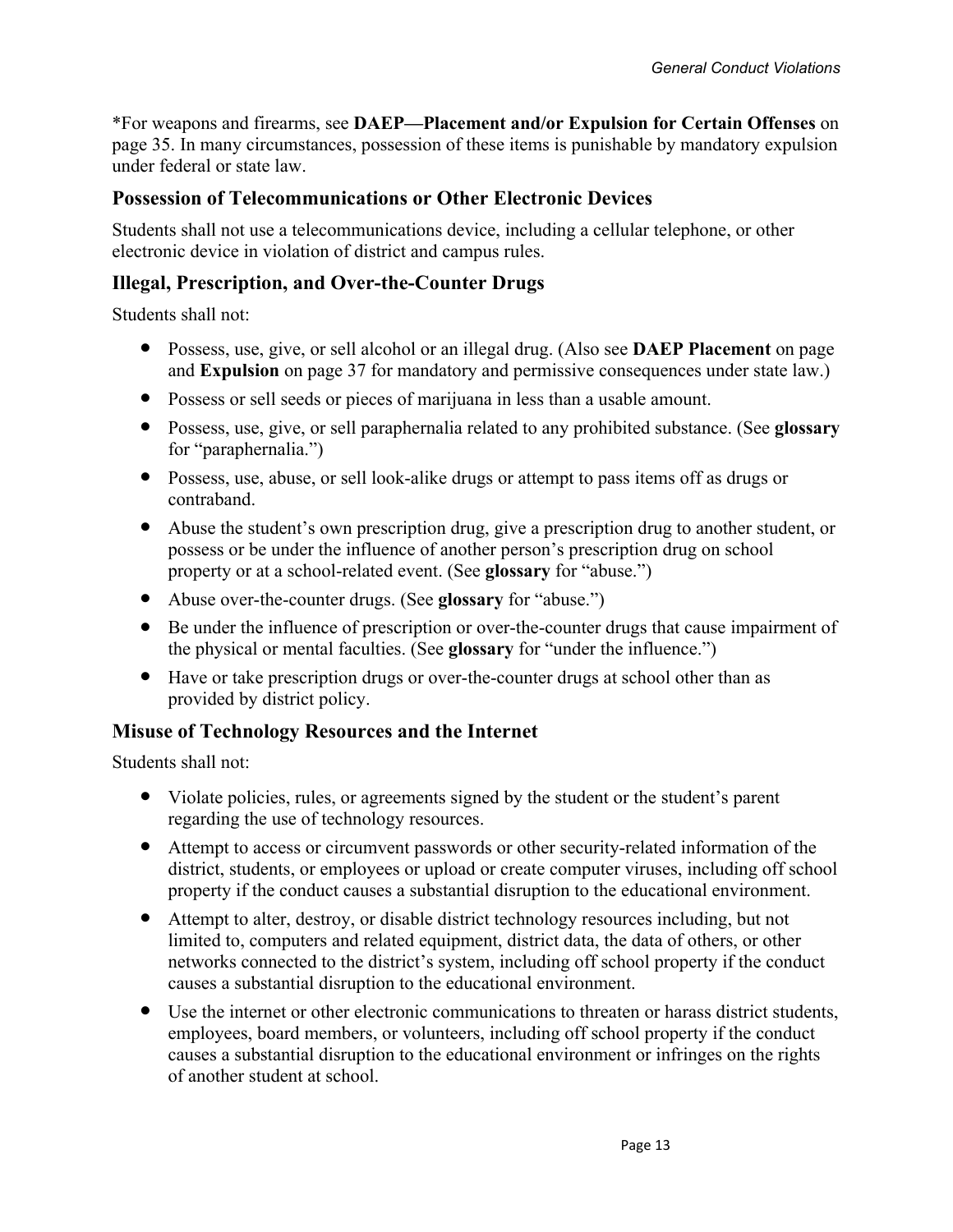- Send, post, deliver, or possess electronic messages that are abusive, obscene, sexually oriented, threatening, harassing, damaging to another's reputation, or illegal, including cyberbullying and "sexting," either on or off school property, if the conduct causes a substantial disruption to the educational environment or infringes on the rights of another student at school.
- Use the internet or other electronic communication to engage in or encourage illegal behavior or threaten school safety, including off school property if the conduct causes a substantial disruption to the educational environment or infringes on the rights of another student at school.

### **Safety Transgressions**

Students shall not:

- Possess published or electronic material that is designed to promote or encourage illegal behavior or that could threaten school safety.
- Engage in verbal (oral or written) exchanges that threaten the safety of another student, a school employee, or school property.
- Make false accusations or perpetrate hoaxes regarding school safety.
- Engage in any conduct that school officials might reasonably believe will substantially disrupt the school program or incite violence.
- Throw objects that can cause bodily injury or property damage.
- Discharge a fire extinguisher without valid cause.

#### **Miscellaneous Offenses**

Students shall not:

- Violate dress and grooming standards as communicated in the Student Handbook.
- Cheat or copy the work of another.
- Gamble.
- Falsify records, passes, or other school-related documents.
- Engage in actions or demonstrations that substantially disrupt or materially interfere with school activities.
- Repeatedly violate other communicated campus or classroom standards of conduct.

The district may impose campus or classroom rules in addition to those found in the Code. These rules may be posted in classrooms or given to the student and may or may not constitute violations of the Code.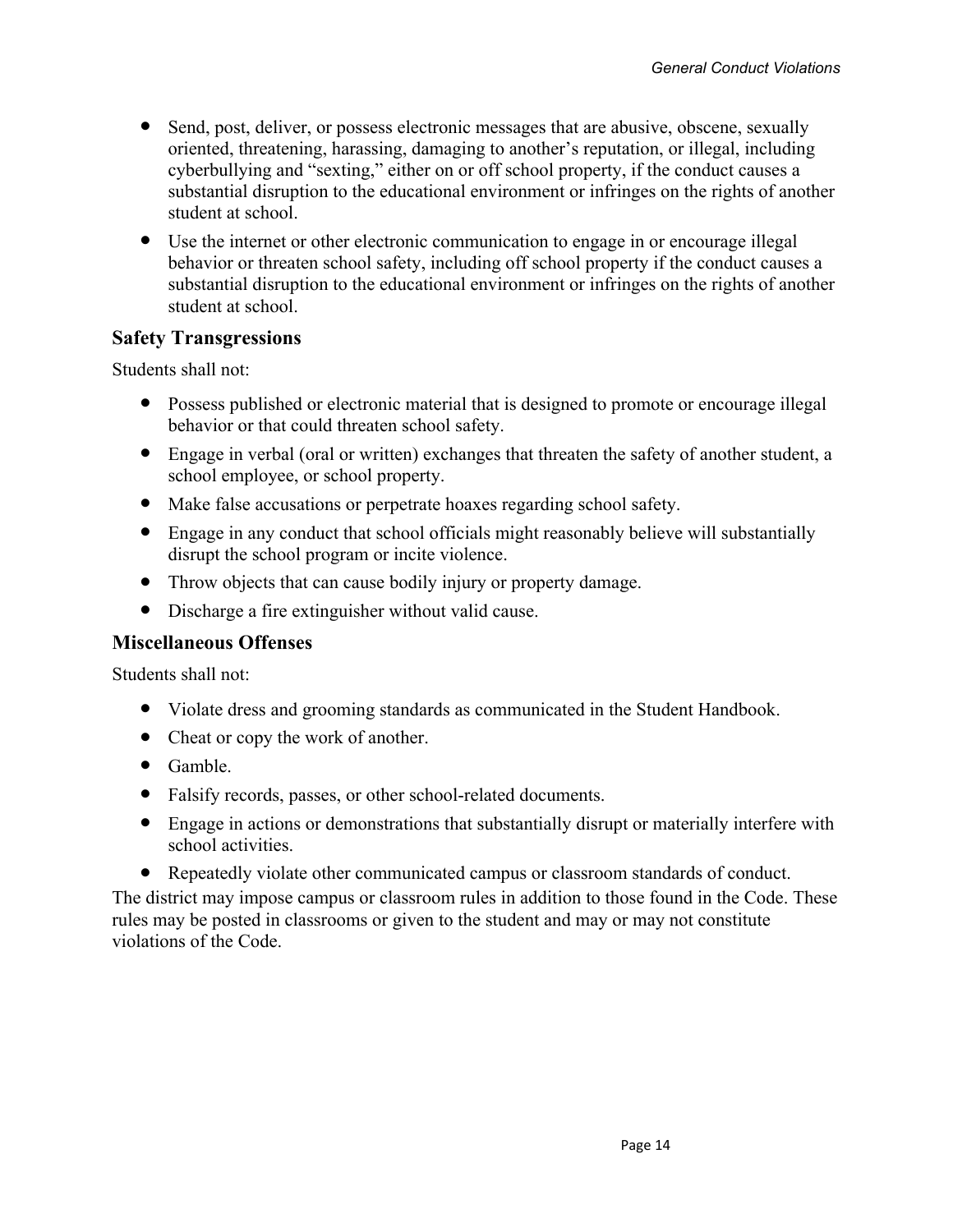# **Discipline Management Techniques**

Discipline shall be designed to improve conduct and to encourage students to adhere to their responsibilities as members of the school community. Disciplinary action shall draw on the professional judgment of teachers and administrators and on a range of discipline management techniques, including restorative practices. Discipline shall be based on the seriousness of the offense, the student's age and grade level, the frequency of misbehavior, the student's attitude, the effect of the misconduct on the school environment, and statutory requirements.

# **Students with Disabilities**

The discipline of students with disabilities is subject to applicable state and federal law in addition to the Student Code of Conduct. To the extent any conflict exists, the district shall comply with federal law . For more information regarding discipline of students with disabilities, see policy FOF(LEGAL).

In accordance with the Education Code, a student who receives special education services may not be disciplined for conduct meeting the definition of bullying, cyberbullying, harassment, or making hit lists (see **glossary**) until an ARD committee meeting has been held to review the conduct.

In deciding whether to order suspension, DAEP placement, or expulsion, regardless of whether the action is mandatory or discretionary, the district shall take into consideration a disability that substantially impairs the student's capacity to appreciate the wrongfulness of the student's conduct.

# **Techniques**

The following discipline management techniques may be used alone, in combination, or as part of progressive interventions for behavior prohibited by the Student Code of Conduct or by campus or classroom rules:

- Verbal correction, oral or written.
- Cooling-off time or a brief "time-out" period, in accordance with law.
- Seating changes within the classroom or vehicles owned or operated by the district.
- Temporary confiscation of items that disrupt the educational process.
- Rewards or demerits.
- Behavioral contracts.
- Counseling by teachers, school counselors, or administrative personnel.
- Parent-teacher conferences.
- Behavior coaching.
- Anger management classes.
- Mediation (victim-offender).
- Classroom circles
- Family group conferencing.
- Grade reductions for cheating, plagiarism, and as otherwise permitted by policy.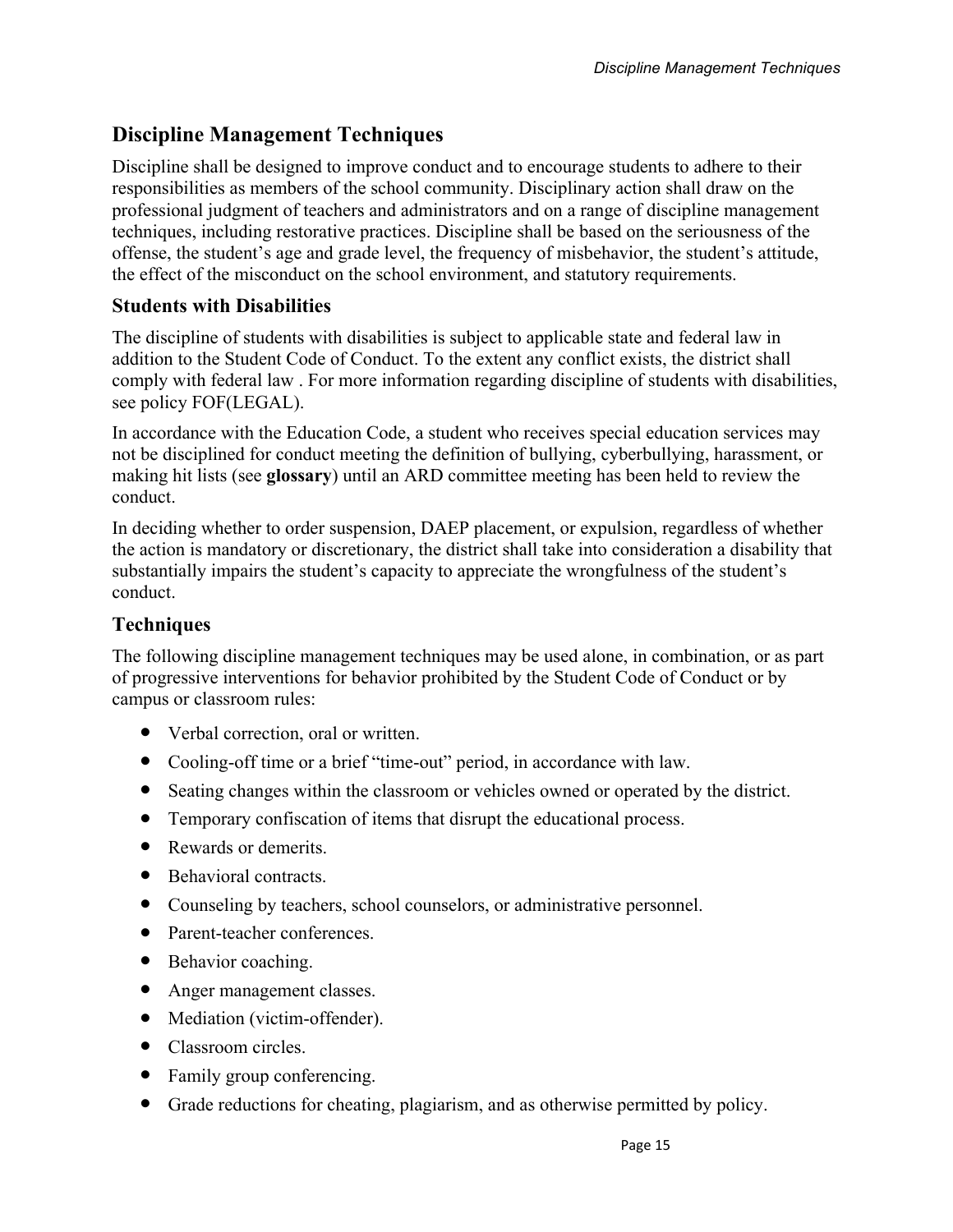- Detention, including outside regular school hours.
- Sending the student to the office or other assigned area, or to in-school suspension.
- Assignment of school duties, such as cleaning or picking up litter.
- Withdrawal of privileges, such as participation in extracurricular activities, eligibility for seeking and holding honorary offices, or membership in school-sponsored clubs and organizations.
- Penalties identified in individual student organizations' extracurricular standards of behavior.
- Restriction or revocation of district transportation privileges.
- School-assessed and school-administered probation.
- Out-of-school suspension, as specified in **Out-of-School Suspension** on page .
- Placement in a DAEP, as specified in **DAEP** on page 28.
- Placement and/or expulsion in an alternative educational setting, as specified in **Placement and/or Expulsion for Certain Offenses** on page 35.
- Expulsion, as specified in **Expulsion** on page 37.
- Referral to an outside agency or legal authority for criminal prosecution in addition to disciplinary measures imposed by the district.
- Other strategies and consequences as determined by school officials.

# **Prohibited Aversive Techniques**

Aversive techniques are prohibited for use with students and are defined as techniques or interventions intended to reduce the reoccurrence of a behavior by intentionally inflicting significant physical or emotional discomfort or pain. Aversive techniques include:

- Using techniques designed or likely to cause physical pain, other than corporal punishment as permitted by district policy. [See policy FO(LOCAL).]
- Using techniques designed or likely to cause physical pain by electric shock or any procedure involving pressure points or joint locks.
- Directed release of noxious, toxic, or unpleasant spray, mist, or substance near a student's face.
- Denying adequate sleep, air, food, water, shelter, bedding, physical comfort, supervision, or access to a restroom facility.
- Ridiculing or demeaning a student in a manner that adversely affects or endangers the learning or mental health of the student or constitutes verbal abuse.
- Employing a device, material, or object that immobilizes all four of a student's extremities, including prone or supine floor restraint.
- Impairing the student's breathing, including applying pressure to the student's torso or neck or placing something in, on, or over the student's mouth or nose or covering the student's face.
- Restricting the student's circulation.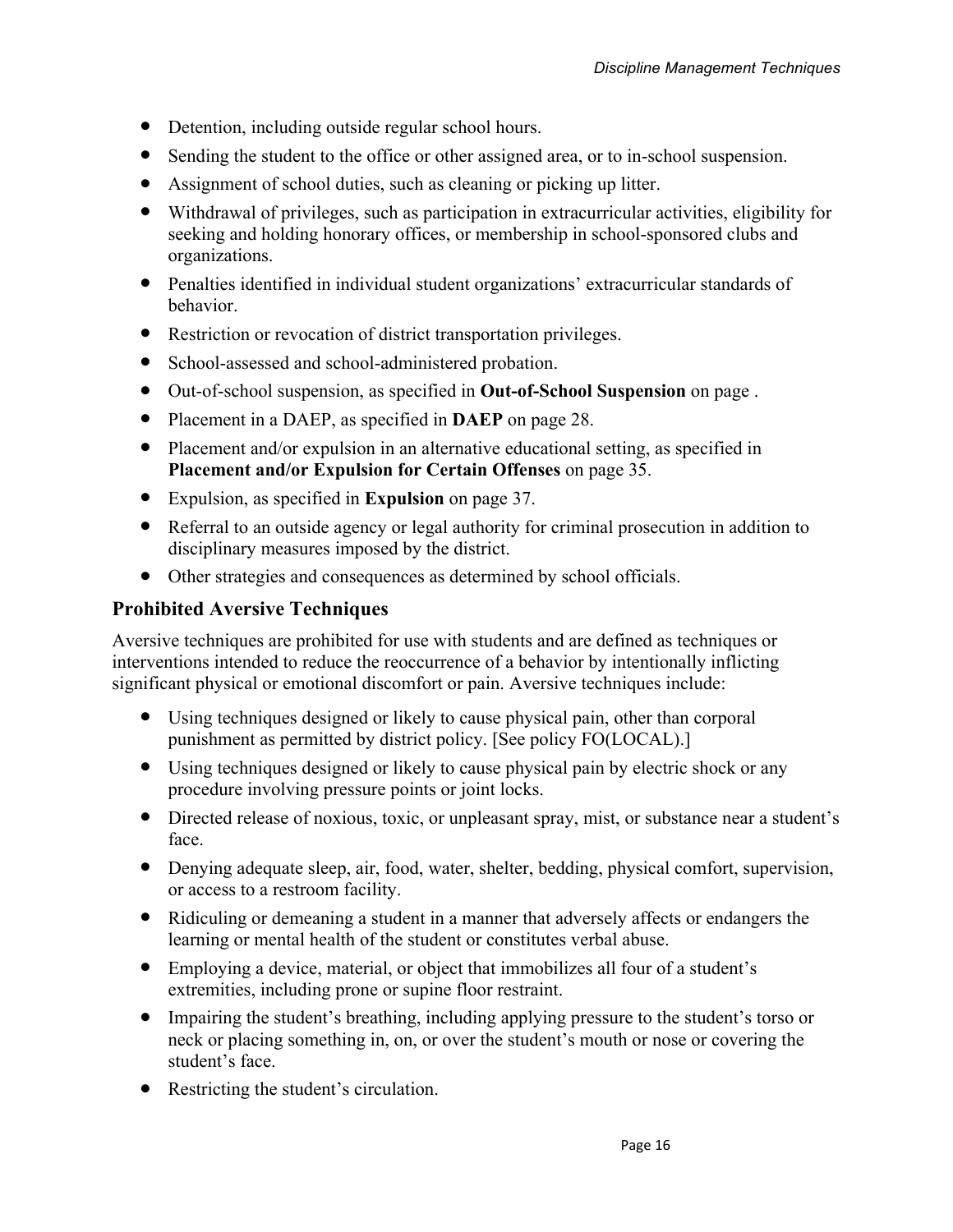- Securing the student to a stationary object while the student is standing or sitting.
- Inhibiting, reducing, or hindering the student's ability to communicate.
- Using chemical restraints.
- Using time-out in a manner that prevents the student from being able to be involved in and progress appropriately in the required curriculum or any applicable individualized education program (IEP) goals, including isolating the student by the use of physical barriers.
- Depriving the student of one or more of the student's senses, unless the technique does not cause the student discomfort or complies with the student's IEP or behavior intervention plan (BIP).

### **Notification**

The campus behavior coordinator shall promptly notify a student's parent by phone or in person of any violation that may result in in-school or out-of-school suspension, placement in a DAEP, placement in a JJAEP, or expulsion. The campus behavior coordinator shall also notify a student's parent if the student is taken into custody by a law enforcement officer under the disciplinary provisions of the Education Code. A good faith effort shall be made on the day the action was taken to provide to the student for delivery to the student's parent written notification of the disciplinary action. If the parent has not been reached by telephone or in person by 5:00 p.m. of the first business day after the day the disciplinary action was taken, the campus behavior coordinator shall send written notification by U.S. Mail. If the campus behavior coordinator is not able to provide notice to the parent, the principal or designee shall provide the notice.

Before the principal or appropriate administrator assigns a student under age 18 to detention outside regular school hours, notice shall be given to the student's parent to inform him or her of the reason for the detention and permit arrangements for necessary transportation.

# **Appeals**

Questions from parents regarding disciplinary measures should be addressed to the teacher, campus administration, or campus behavior coordinator, as appropriate. Appeals or complaints regarding the use of specific discipline management techniques should be addressed in accordance with policy FNG(LOCAL). A copy of the policy may be obtained from the principal's office, the campus behavior coordinator's office, or the central administration office through the <u>[Georgetown Policy Manual Online](https://pol.tasb.org/home/index/1240)</u>.<br>The district shall not delay a disciplinary consequence while a student or parent pursues a

grievance.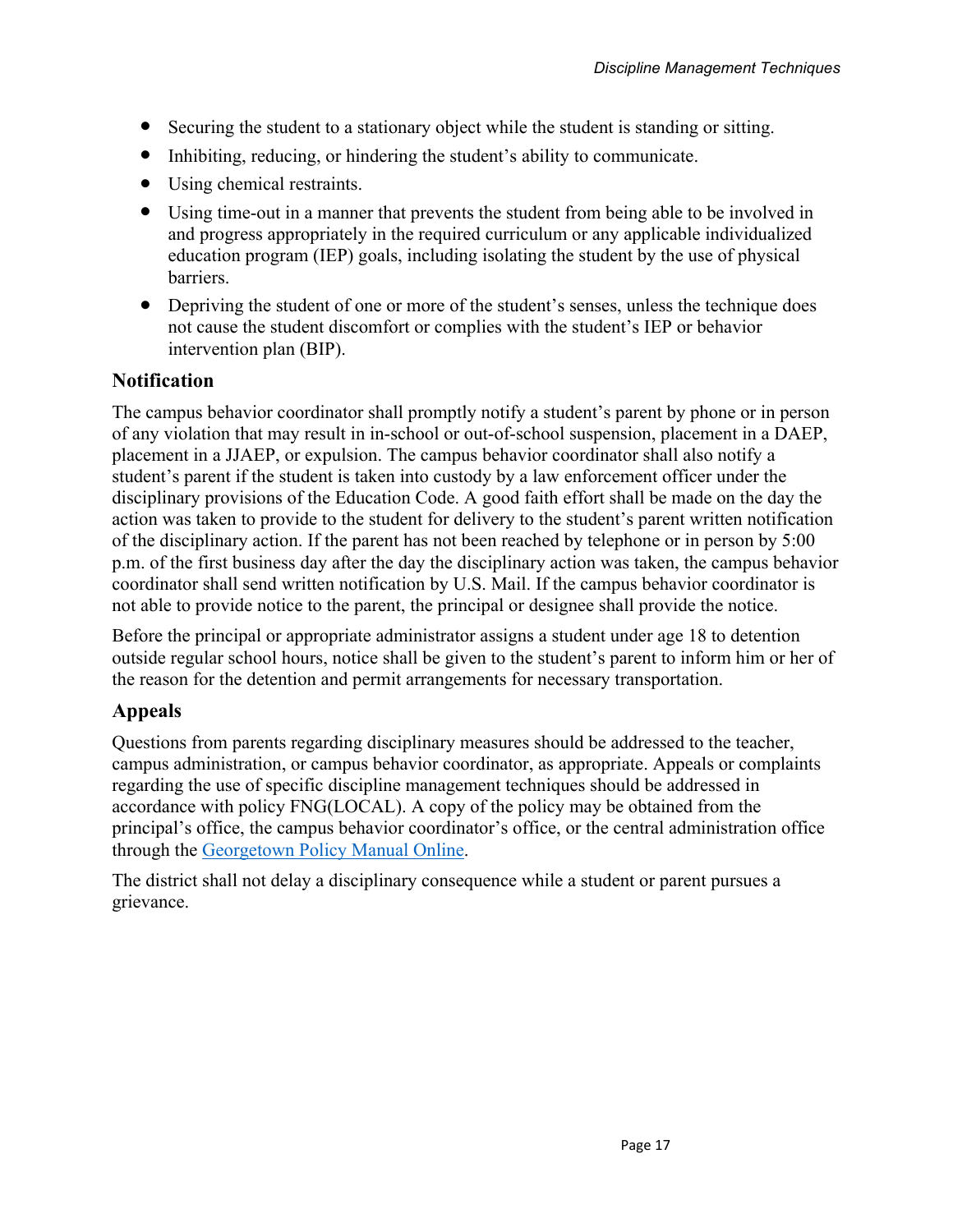# **Drug Testing Procedures**

The District has a vital interest in maintaining a positive learning environment that is safe and healthy for all students. To fulfill that purpose, the District designed this random drug-testing program as a positive, proactive approach to promote a drug- and alcohol-free student body. The program is academically nonpunitive. However, it is designed to teach self-responsibility and that there are consequences for misbehavior. This program shall be in effect for a student's entire District extracurricular participation in grades 9–12.

By adopting this program, the District desires to:

- 1. Provide for the health and safety of all students;
- 2. Undermine the effects of peer pressure by providing a legitimate reason for students to refuse to use illegal drugs;
- 3. Deter students from using drugs;
- 4. Prevent injury or harm to students that may arise as a result of drug use; and
- 5. Encourage students who use drugs to participate in a drug-treatment program.

#### Applicability:

Since drug use can increase the risk of injury to students participating in school-sponsored competitive extracurricular activities, and since these students are often role models to other students, the District shall require all students in grades 9–12 who participate in designated school-sponsored competitive extracurricular activities to undergo random drug testing.

Participation includes competition and involvement in events of the extracurricular activities. Participation does not include attendance at school events such as athletic contests, drama productions, or social functions.

Prior Written Permission:

Written parental consent to random drug testing must be completed before a student is allowed to participate in a practice or competition of a school-sponsored competitive extracurricular activity. No student may participate in a practice or competition until the consent form is executed and on file with the designated school official. If the student is of legal age (age 18 or older), he or she must sign the permission form. Consent forms shall be valid for the current school year only.

Because participation in extracurricular activities is a privilege and not a right, refusal to consent to random drug testing will result in the denial of participation in the identified extracurricular activities.

#### Orientation:

The students shall be informed of the sample collection process, privacy arrangements, drugtesting procedures, and other areas that may help to reassure the student participants and help avoid embarrassment or uncomfortable feelings about the drug-testing process.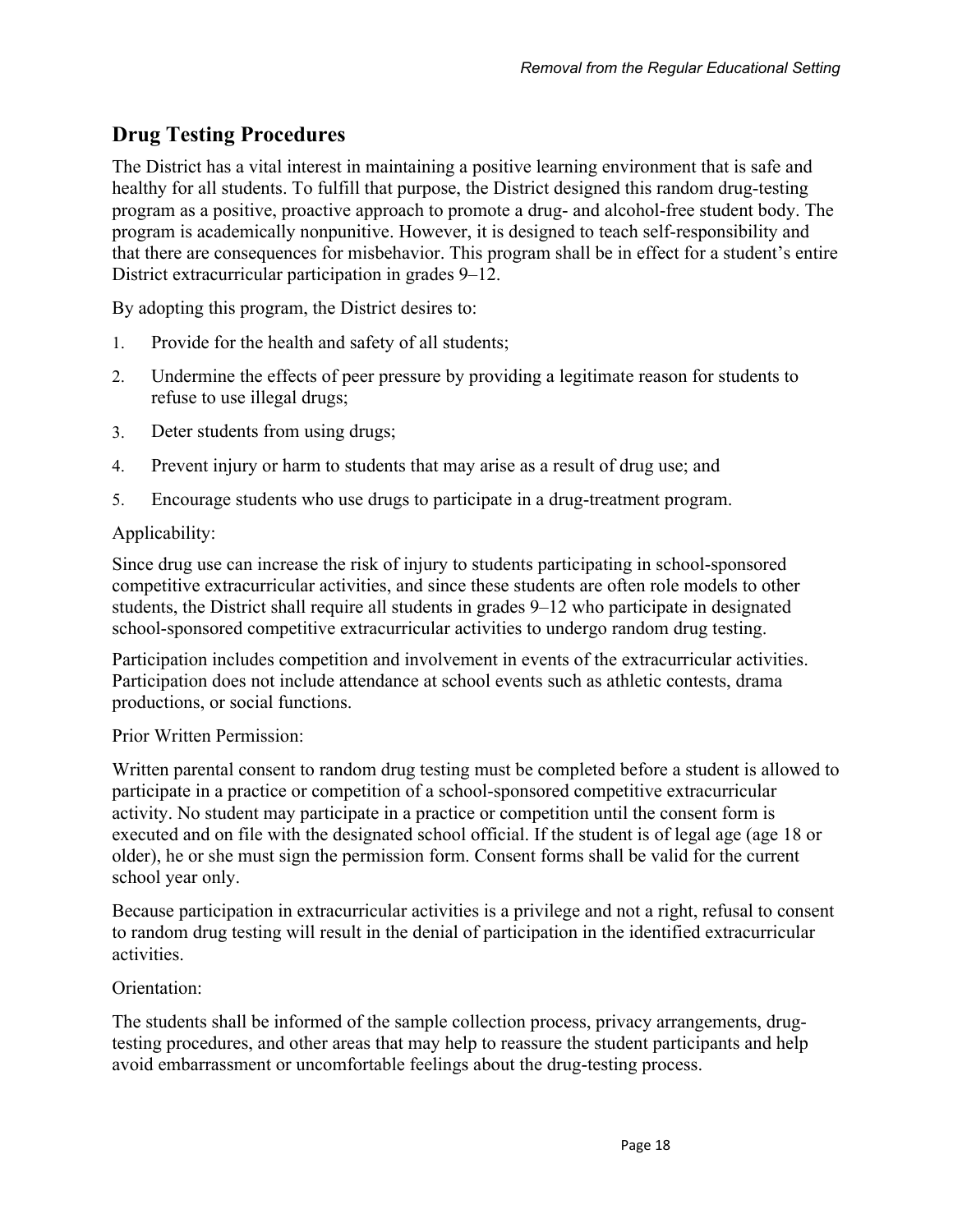This random drug-testing policy shall be distributed to all student participants in grades 9–12 at the beginning of each school year. Newly enrolled students shall receive a copy of the policy as they register at their campus.

### **Notification of Test Results**

#### Confidentiality:

Student privacy shall be protected in accordance with all applicable laws. Records of test results shall be kept confidential and provided only to parents, administrators, personnel responsible for administering the extracurricular activity, other school officials with a legitimate interest in the information, or as otherwise required by law or overriding health and safety concerns. Test results shall be kept separate from other school records, and school personnel shall only be allowed to view the information if they have a legitimate interest in the results. Results shall not be shared with law enforcement except as required by law. Upon written request of parents/guardians or a student of legal age, test results may be released to treatment facilities.

All test results shall be destroyed when the student graduates or when the student's eligibility to participate in competitive extracurricular activities expires. The test results shall not be transferred to another district.

#### Notification:

If a student tests positive for a prohibited substance identified in this policy, the designated administrator shall notify the parent/guardian or student of legal age within five school days of receiving a confirmed positive test result.

In those cases where the test result indicates the presence of the prohibited substance that could have a medical explanation, the parent/guardian or student of legal age will be asked to contact a medical review officer (MRO) employed by the testing entity within one school day of receiving a confirmed positive test result. The MRO will confer with a parent and determine if there is a medical explanation for the positive test result. If the parent provides a medical excuse with documentation, the MRO shall report the test result as negative. However, without medical documentation, the MRO shall report a confirmed positive test result to the designated school administrator within one school day of conferring with the student's parent.

#### **Consequences for First Positive Test Result**

The District has established the following consequences for the first positive test result.

#### Conference:

Within five school days, the designated administrator shall schedule a conference between the designated administrator, the student, and the parent or guardian.

#### Counseling:

With a medical release from a physician, a student may continue to participate and must successfully complete six counseling sessions (one per week) within a six-week period.

Additional Testing: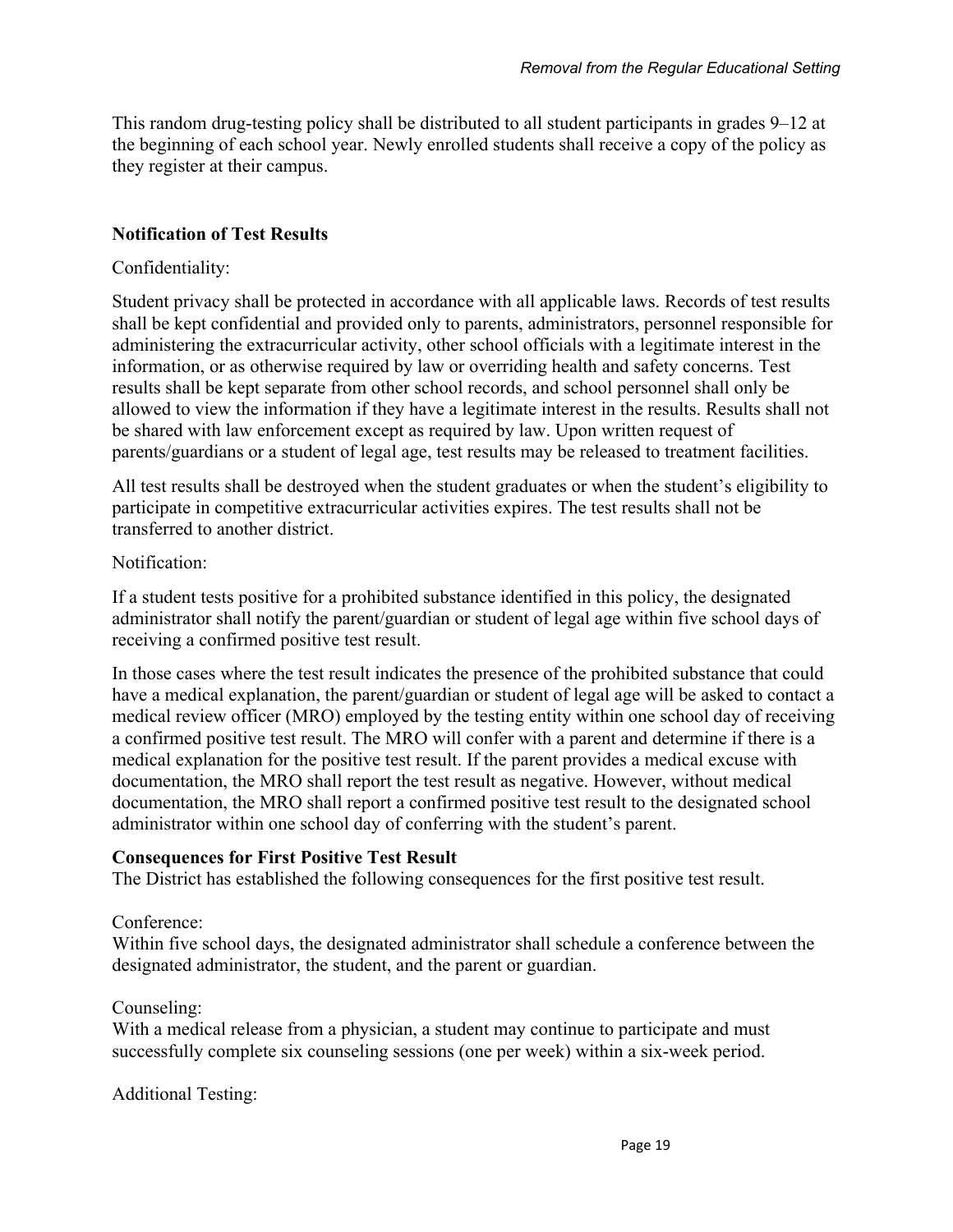The student must submit to a new drug test and have a negative (clean) test result.

#### Maintenance Program:

A positive test shall result in mandatory testing for the next three consecutive testing dates. Three consecutive negative tests shall allow the student to return to random selection. A positive result during the maintenance program shall result in the next level of consequences.

#### Failure to Comply:

Failure to meet these requirements will result in the student being disciplined under the second positive test result protocol.

#### **Consequences for Second Positive Test Result**

The District has established the following consequences for the second positive test result.

Conference:

Within five school days, the designated administrator shall schedule a conference between the designated administrator, the student, and the parent or guardian.

#### Suspension:

The student shall be suspended from all competitive extracurricular activities, including travel and competitions, for six calendar weeks from the parent meeting (the student will be allowed to continue to practice, pending a medical release from a doctor, for the duration of the suspension).

#### Counseling:

As a prerequisite for returning to full participation, the student must successfully complete another six counseling sessions (one per week) within a six-week period.

#### Additional Testing:

As a prerequisite for returning to full participation, the student must submit to a new drug test and have a negative (clean) test result.

#### Maintenance Program:

A positive test shall result in mandatory testing for the next three consecutive testing dates. Three consecutive negative tests shall allow the student to return to random selection. A positive result during the maintenance program shall result in the next level of consequences.

#### Failure to Comply:

Failure to meet these requirements will result in the student being disciplined under the third positive protocol.

#### **Consequences for Third Positive Test Result**

The District has established the following consequences for the third positive test result.

#### Conference:

Within five school days, the designated administrator shall schedule a conference between the designated administrator, the student, and the parent or guardian.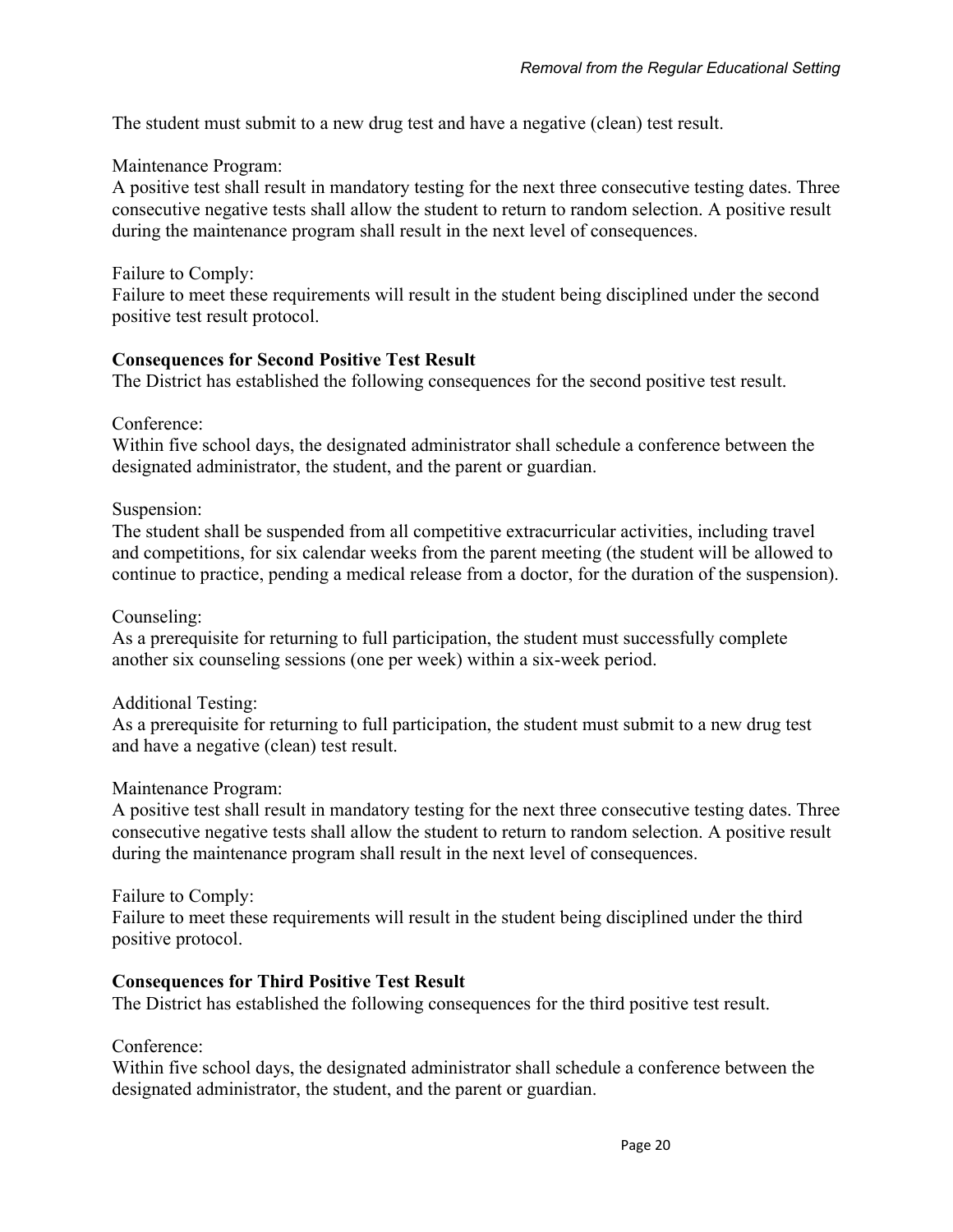### **Loss of All Extracurricular Privileges**

The student shall lose extracurricular participation privileges and shall be removed from the program for one calendar year.

### Counseling:

As a prerequisite for returning to full participation, the student must successfully complete another 18 counseling sessions.

Failure to comply:

Failure to meet these requirements will result in the student being disciplined under the fourth positive test result protocol.

### **Consequences for Fourth Positive Test Result**

The District has established the following consequences for the fourth positive test result.

Conference:

Within five school days, the designated administrator shall schedule a conference between the designated administrator, the student, and the parent or guardian.

#### **Loss of All Extracurricular Activities**

The student shall lose all extracurricular participation privileges and shall be removed from the program for the remainder of the student's District education. Counseling:

Counseling may be set up at the parent's request.

#### **Refusal to submit to testing**

Refusal to submit to a drug test or noncompliance with the testing after signing the consent form shall result in the same consequences as if the student had received a positive test.

#### **Adulterated Specimen**

If the testing entity determines that a student adulterated or tampered with a specimen, the student shall receive the same consequence as if the student had received a positive test/

#### **Substance Abuse Counseling**

The District shall provide substance abuse counseling or shall accept substance abuse counseling provided by a certified chemical dependency counselor or at any agency certified by the Texas Department of Health or the Texas Department of Alcohol and Drug Addiction Services.

#### **Academically Nonpunitive**

A positive drug test shall not affect the student's grade in any curricular class associated with the extracurricular activity. However, if participation in the extracurricular activity is required for the class, the student may be required to satisfy participation requirements in alternative ways. Drug test results shall not be documented in the student's academic records.

# **Positive Test Results**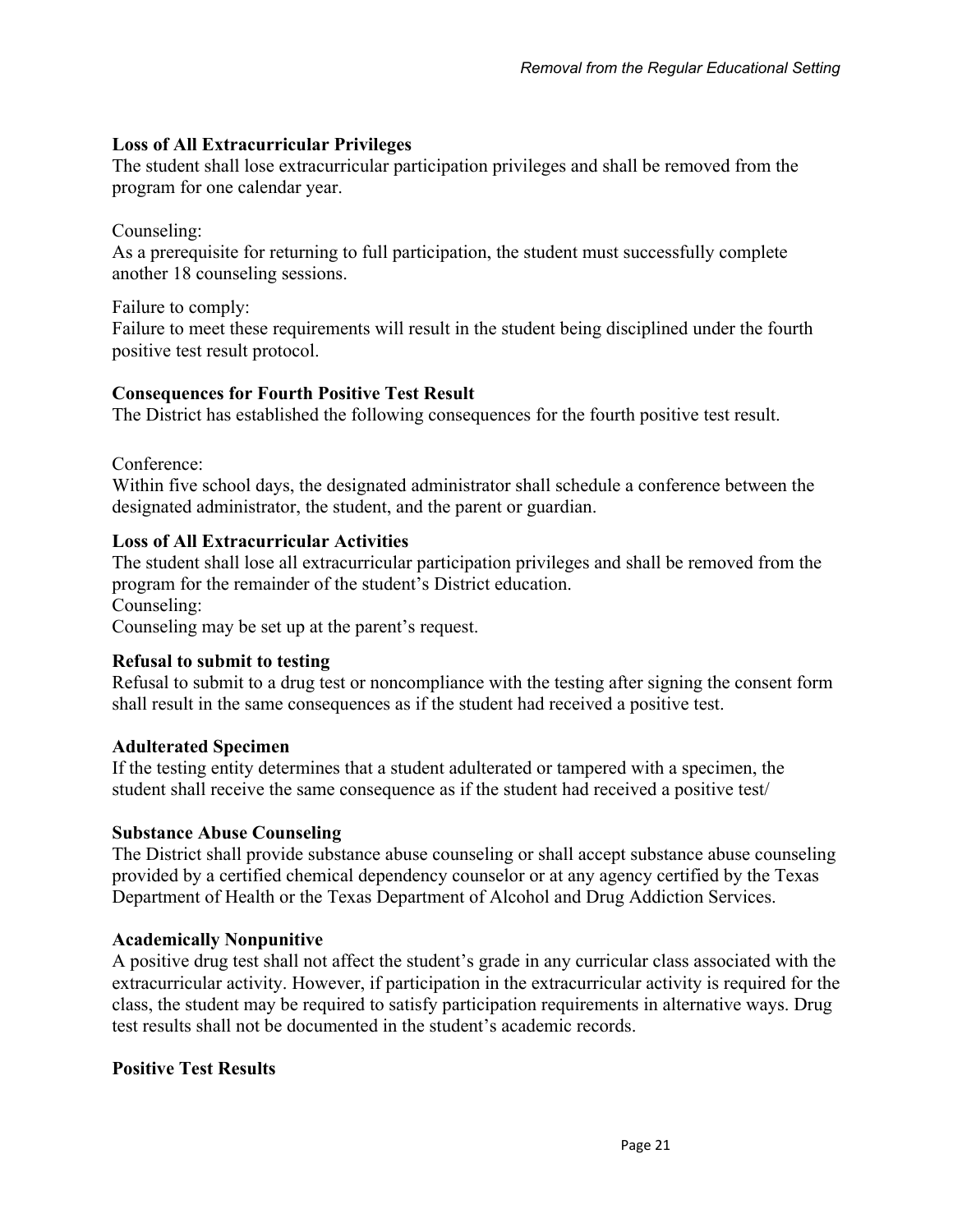All positive test results shall be confirmed by a second, more definitive test before being reported as positive. The student or the parent or person otherwise in lawful control of the student may also request a retest of the original specimen, but the retest, if requested, shall be at the expense of the student or the parent or person otherwise in lawful control of the student. A request to retest shall be made in writing to the Superintendent within 48 hours of the meeting with the designated administrator, and payment for the retest shall be included with the request.

#### **Appeal Process**

A parent or student may appeal a positive result in accordance with District policy FNG(LOCAL) governing student and parent complaints. Consequences established in this drugtesting policy shall not be deferred pending the completion of the appeal process. If the conclusion of the appeal is not in the student's favor, the number of days the student was prohibited from participation during the appeal process will be deducted from the total days of suspension the student must serve as a consequence for the positive drug test. If the conclusion of the appeal is in the student's favor, the student shall be allowed to return to normal participation in all activities.

#### **Relationship to Other Violations of the Student Code of Conduct**

This drug-testing policy does not in any way modify the disciplinary provisions of the Student Code of Conduct or Chapter 37 of the Texas Education Code. If a student sells, gives, delivers, possesses, uses, or is under the influence of marijuana, a controlled substance, a dangerous drug, or alcohol, the student shall be subject to the disciplinary provisions of the Student Code of Conduct. A positive drug test is not in and of itself proof that a student has violated the Student Code of Conduct. For more information on the District's disciplinary rules regarding drugs and alcohol, please refer to the Student Code of Conduct.

#### **Testing Procedures**

#### Random Selection:

The District shall provide the testing entity with a list of all identified competitive extracurricular activity participants. Students shall be chosen for the testing by computer-generated random selection conducted by the testing entity. The random selection process is intended to eliminate subjective factors from playing a role in the selection of the students to be tested.

#### Frequency:

A percentage of students in grades 9–12 participating in school-sponsored competitive extracurricular activities shall be randomly tested. Each school year, the administration shall determine the percentage of students to be tested based on the number of extracurricular activity participants.

#### Testing Standards:

Testing shall be conducted through accepted scientific means using approved practices and procedures established by the testing entity selected by the District. The testing parameters shall be set at industry standards as defined by the National Institute for Drug Abuse. The testing entity will be certified by the Substance Abuse and Mental Health Services Administration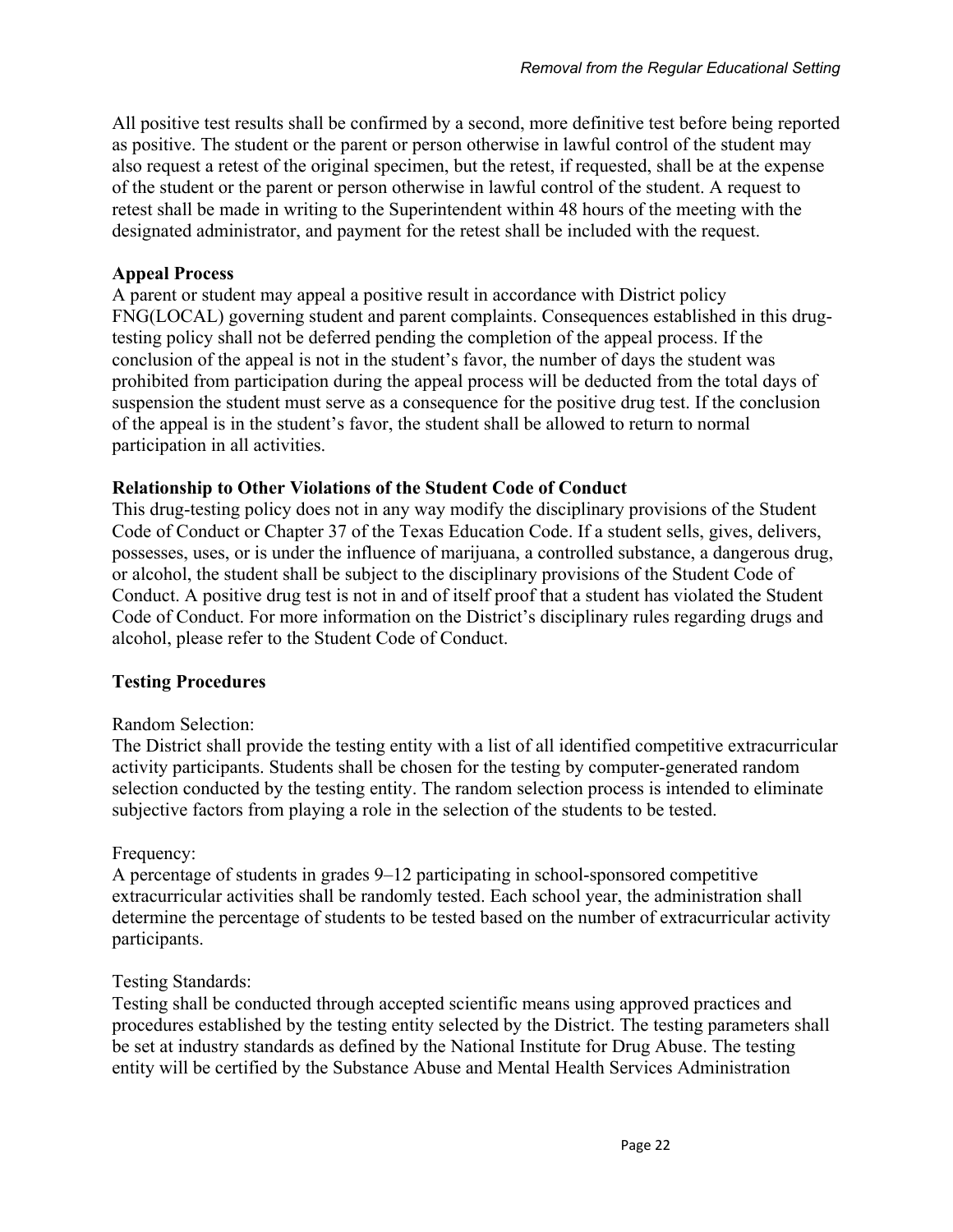(SAMHSA) and have greater than five years of experience in toxicology testing and chain-ofcustody procedures.

The drug test shall be performed by urinalysis. All presumptive positive results shall be confirmed by a second test of the same specimen.

The testing entity may use quantitative results to determine if positive results on repeat testing indicate recent use of illegal drugs or the natural decline of levels of the illegal drug from the body. If the testing entity feels the quantitative levels do not reflect current use, then a negative result may be reported.

### Collection of Sample:

Upon arrival at the District, the testing entity will provide the names of the selected students to the supervising school official who will arrange for these students to report to the collection area. Students will be tested in an isolated facility under the supervision of a school official of the same gender. Students will provide a urine sample in a restroom or other private facility behind a closed stall. The supervising school official will assist the testing entity representative in testing the warmth of the specimen and ensuring an accurate chain of custody. Neither the supervising school official nor the testing entity representative will directly observe the students providing their urine samples. Facilities shall be secure with only one student testing at a time to ensure security and confidentiality for each individual.

The urine sample will be collected in a sealed split specimen (parts A and B) collection container provided by the testing entity. The student will provide the collected sample to the testing entity representative, and the school official will confirm that the student's identification information on the sample is correct. The split specimen bottle will be sealed and witnessed by the student. The testing entity representative will take all specimens to the laboratory for analysis. A copy of the specimen collection and chain-of-custody procedures used by the District and the testing entity shall be made available to any parent or student upon request.

# **Substances Eligible for Testing**

The District reserves the right to test for:

- Amphetamines
- Steroids
- Cocaine
- Propoxyphene
- Barbiturates
- Phencyclidine
- Methaqualone
- Alcohol
- Benzodiazepines
- Marijuana/cannabinoids
- Opiates
- Inhalants/abusable volatile chemicals

#### **Statistical Reporting**

The District will receive a report showing the number of tests performed, the rate of positive and negative test results, and the substances found in the positive urine specimens. The report will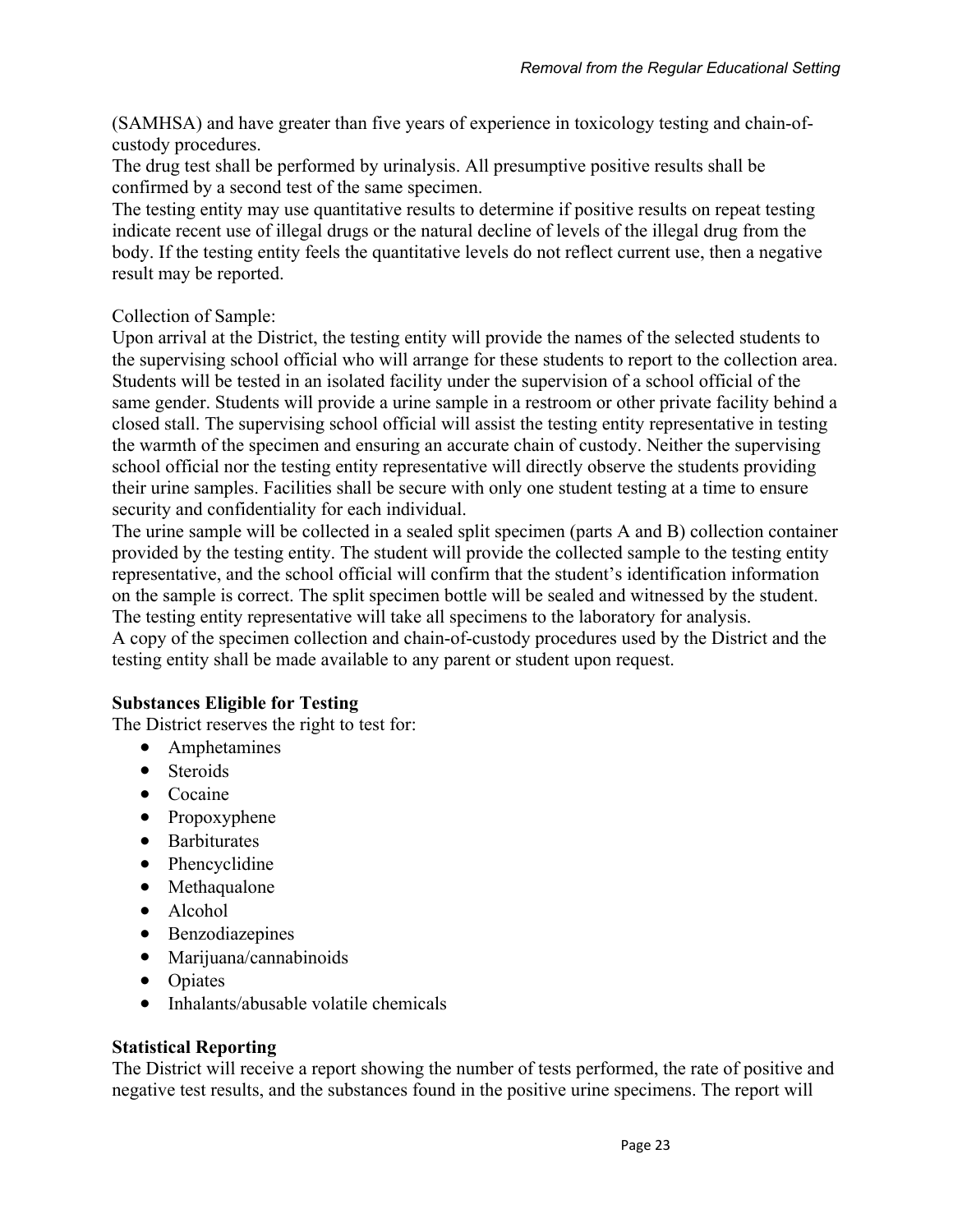not include the individual results of an identifiable student. The testing entity may not release any statistics on the rate of positive drug tests to any person, organization, news publication, or media without express written consent of the Board.

# **Removal from the School Bus**

A bus driver may refer a student to the principal's office or the campus behavior coordinator's office to maintain effective discipline on the bus. The principal or campus behavior coordinator must employ additional discipline management techniques, as appropriate, which can include restricting or revoking a student's bus riding privileges.

Since the district's primary responsibility in transporting students in district vehicles is to do so as safely as possible, the operator of the vehicle must focus on driving and not have his or her attention distracted by student misbehavior. Therefore, when appropriate disciplinary management techniques fail to improve student behavior or when specific misconduct warrants immediate removal, the principal or the campus behavior coordinator may restrict or revoke a student's transportation privileges, in accordance with law.

# **Sex Discrimination and Sexual Harassment**

**Non-Discrimination Statement**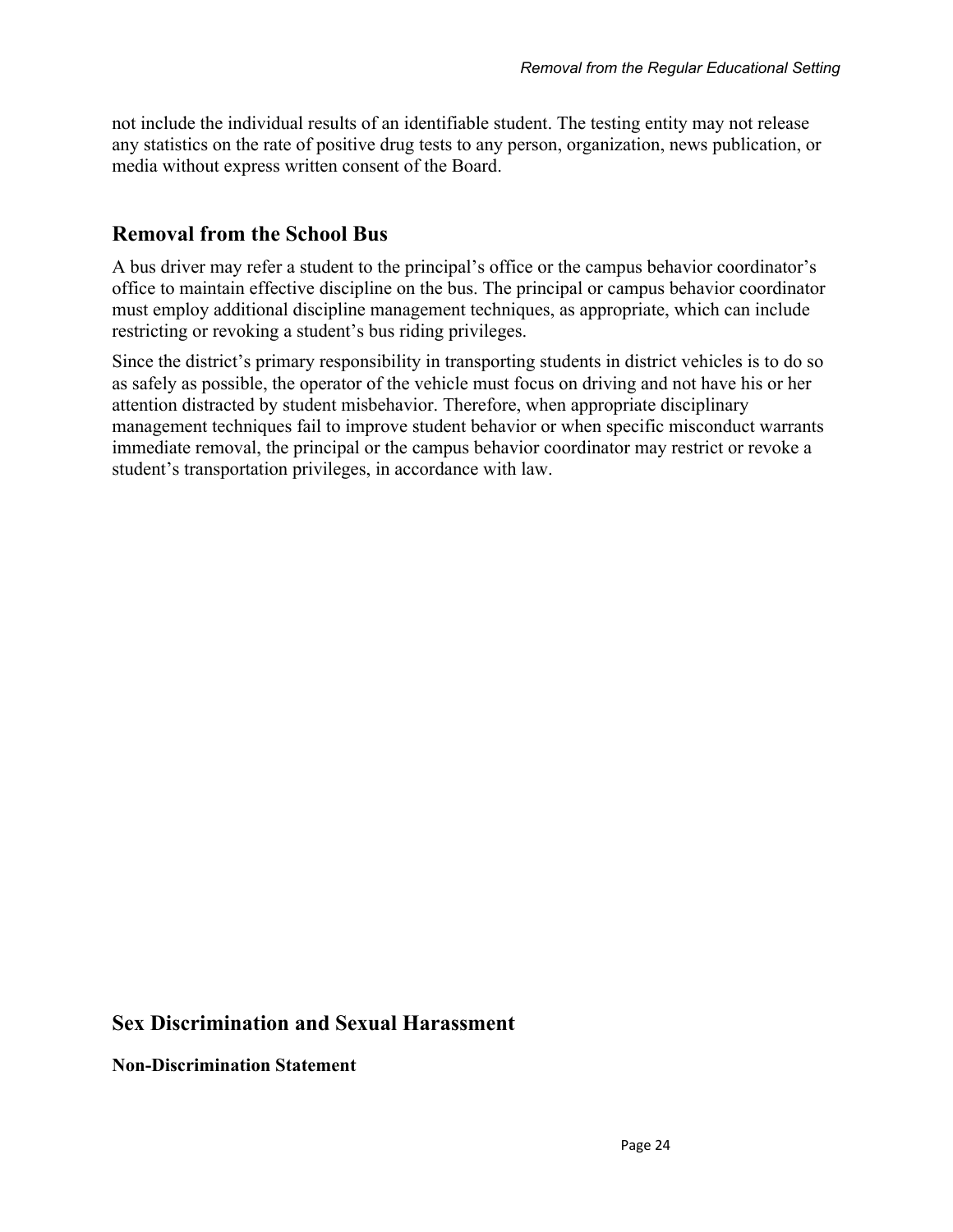Georgetown ISD does not discriminate on the basis of race, religion, color, ethnicity, religion, national origin, gender, sex, disability, age, sexual orientation, genetic information, gender identity, or gender expression, or any other basis prohibited by law or District policy in providing education services, activities, and programs.

### **Sex Discrimination and Sexual Harassment Prohibited**

In accordance with Title IX, Georgetown ISD does not and is required not to discriminate on the basis of sex in its educational programs or activities. The requirement not to discriminate on the basis of sex extends to admission of students ni the District's educational programs or activities and employment. Inquiries about the application of Title IX may be referred to the District's Title IX Coordinator, the Assistant Secretary for Civil Rights of the Department of Education, or both.

# **Title IX Coordinator**

Georgetown ISD has designated and authorized the following employee to serve as its Title IX Coordinator to address concerns or inquiries regarding discrimination on the basis of sex, including sexual harassment, sexual assault, dating violence, domestic violence, stalking, or gender-based harassment:

Heather Stoner, Director of Operations and Title IX

507 E. University Ave. Georgetown, Texas 78626 [stonerh@georgetownisd.org](mailto:stonerh@georgetownisd.org) [titleix@georgetownisd.org](mailto:titleix@georgetownisd.org)

512-943-5000 extension 5036

# **Retaliation**

Retaliation against a person because the person has made a report or complaint of sexual harassment, sexual assault, dating violence, domestic violence, or stalking or because the person has testified, assisted, or participated or refused to participate in any manner in an investigation, proceeding, or hearing regarding reported sexual harassment, sexual assault, dating violence, domestic violence, or stalking is prohibited. Intimidation, threats, coercion, or discrimination, including charges against an individual for code of conduct violations that do not involve sex discrimination or sexual harassment, but arise out of the same facts or circumstances as a report or complaint of sex discrimination, or a report or formal complaint of sexual harassment, for the purpose of interfering with any right or privilege secured by Title IX constitute retaliation.

An individual's exercise of rights protected by the First Amendment of the United States Constitution does not constitute prohibited retaliation.

# **False Claim**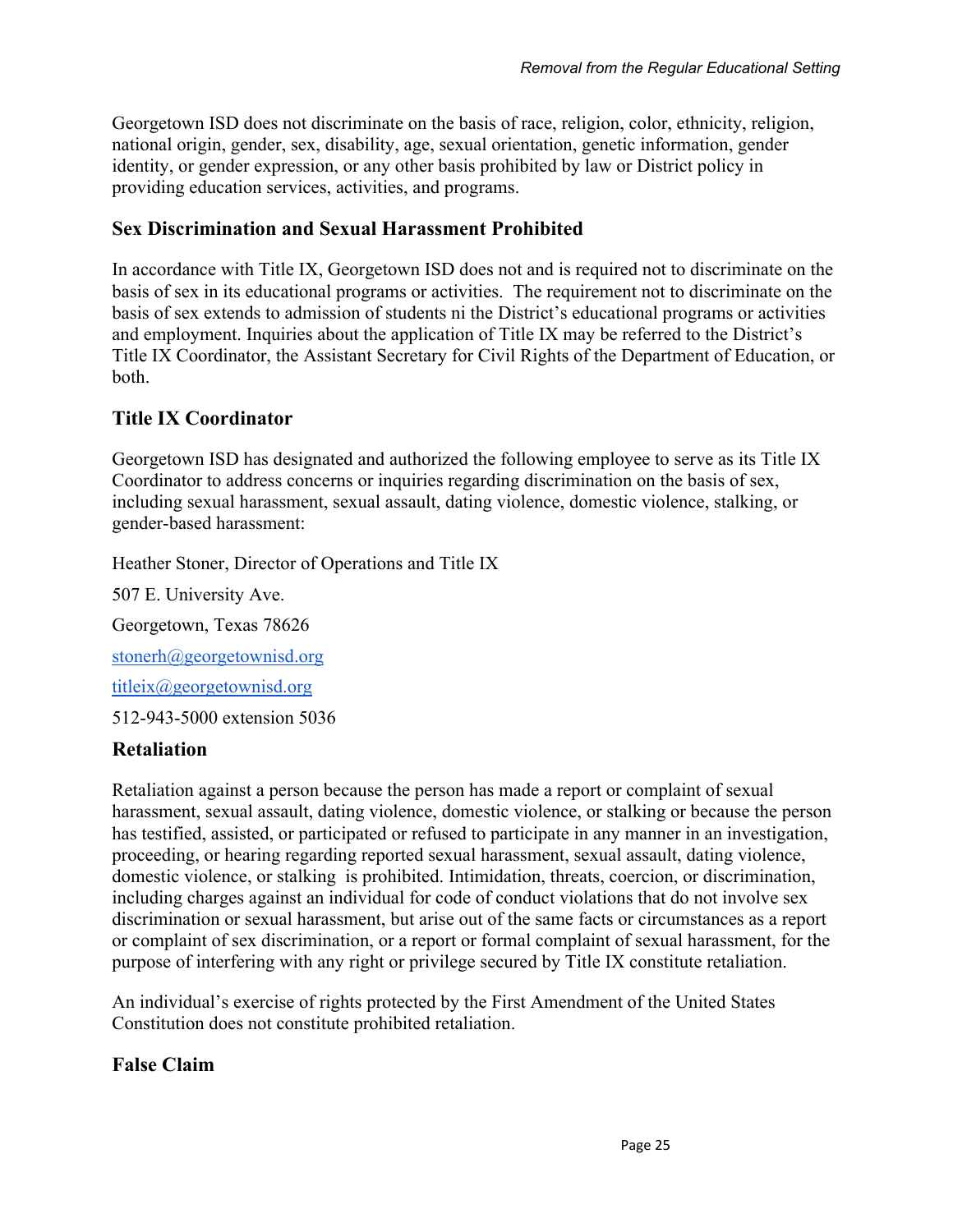Charging an individual with a code of conduct violation for making a materially false statement in bad faith in the course of a Title IX investigation or grievance proceeding also does not constitute retaliation.

#### **Sexual Harassment Response and Prevention**

#### **Prohibited Conduct**

Georgetown ISD prohibits discrimination, harassment, dating violence, domestic violence, stalking, and retaliation as defined below, even if the behavior does not rise to the level of unlawful conduct. Prohibited conduct also includes sex-based discrimination and harassment as defined by Title IX and District Board policy. [See FFH(LEGAL) and FFH(LOCAL)] Sexual harassment and gender-based harassment of a student by an employee, volunteer, or another student are prohibited.

**Sexual harassment** is conduct on the basis of sex that satisfies one or more of the following:

- An employee of the District conditioning the provision of an aid, benefit, or service of the District on an individual's participation in unwelcome sexual conduct;
- Unwelcome conducted determined by a reasonable person to be so severe, pervasive, and objectively offensive that it effectively denies a person equal access to the recipient's education program or activity; or,
- "Sexual assault" as defined in 20 U.S.C. § 1092(f)(6)(A)(v), "dating violence" as defined in 34 U.S.C.  $\S$  12291(a)(10), "domestic violence" as defined in 34 U.S.C. § 12291(a)(8), or "stalking" as defined in 34 U.S.C. § 12291(a)(30).

Examples of sexual harassment of a student may include sexual advances; touching private body parts, or coercing physical contact that is sexual in nature; jokes or conversations of a sexual nature; and other sexually motivated conduct, communications, or contact.

Sexual harassment of a student by an employee or volunteer does not include necessary or permissible physical contact that a reasonable person would not construe as sexual in nature. However, romantic, sexual, and other inappropriate social relationships between students and District employees are prohibited, even if consensual.

**Gender-based harassment** includes physical, verbal, or nonverbal conduct based on the student's gender, the student's expression of characteristics perceived as stereotypical for the student's gender, or the student's failure to conform to stereotypical notions of masculinity or femininity. Gender-based harassment can occur regardless of the student's or the harasser's actual or perceived sexual orientation or gender identity.

Under Georgetown ISD Board policy, gender-based harassment is considered prohibited harassment if the conduct is so severe, persistent, or pervasive that the conduct: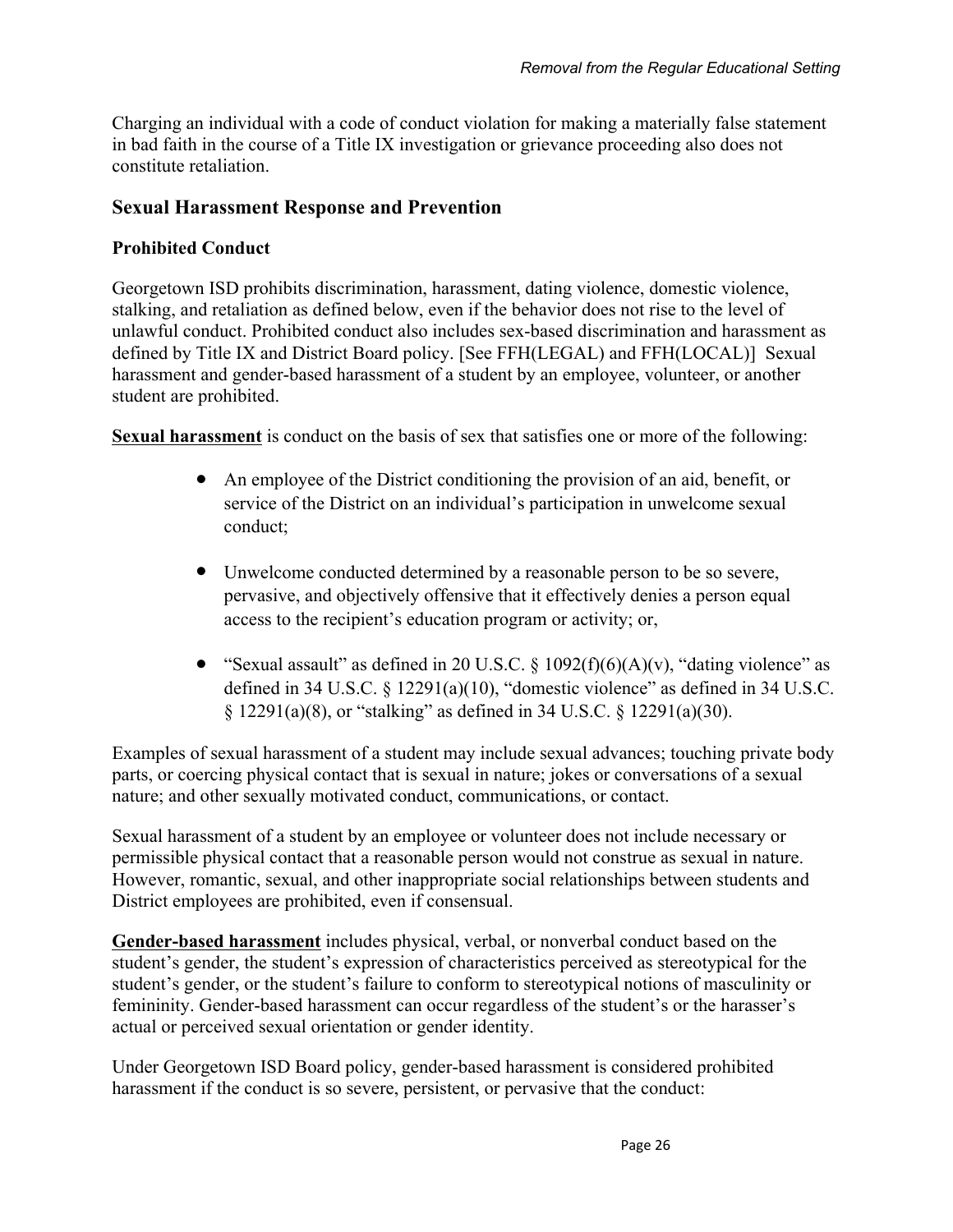- 1. Affects a student's ability to participate in or benefit from an educational program or activity, or creates an intimidating, threatening, hostile, or offensive educational environment;
- 2. Has the purpose or effect of substantially or unreasonably interfering with the student's academic performance; or
- 3. Otherwise adversely affects the student's educational opportunities.

Examples of gender-based harassment may include offensive jokes, name-calling, slurs, or rumors; physical aggression or assault; threatening or intimidating conduct; or other kinds of aggressive conduct such as theft or damage to property.

**Sexual assault** as defined in 20 U.S.C. § 1092(f)(6)(A)(v) means an offense classified as a forcible or nonforcible sex offense under the uniform crime reporting system of the Federal Bureau of Investigation.

**Dating violence** is defined in 34 U.S.C. § 12291(a)(10) as violence committed by a person: (A) who is or has been in a social relationship of a romantic or intimate nature with the victim; and (B) where the existence of such a relationship shall be determined based on a consideration of the length of the relationship, the type of relationship, and the frequency of the interaction between the persons involved in the relationship. Dating violence occurs when a person in a current or past dating relationship uses physical, sexual, verbal, or emotional abuse to harm, threaten, intimidate, or control the other person in the relationship or any of the person's past or subsequent partners.

**Domestic violence** as defined in 34 U.S.C. § 12291(a)(8) includes felony or misdemeanor crimes of violence committed by a current or former spouse or intimate partner of the victim, by a person with whom the victim shares a child in common, by a person who is cohabitating with or has cohabitated with the victim as a spouse or intimate partner, by a person similarly situated to a spouse of the victim under the domestic or family violence laws of the jurisdiction receiving grant monies, or by any other person against an adult or youth victim who is protected from that person's acts under the domestic or family violence laws of the jurisdiction.

**Stalking** is defined in 34 U.S.C. § 12291(a)(30) as engaging in a course of conduct directed at a specific person that would cause a reasonable person to fear for his or her safety or the safety of others or suffer substantial emotional distress.

# **Reporting Procedures**

Any person may report sex discrimination including sexual harassment, sexual assault, dating violence, domestic violence, and/or stalking, regardless of whether the person is the alleged victim of the conduct. Reports of sex discrimination, including sexual harassment, sexual assault, dating violence, domestic violence, stalking, or gender-based harassment can be made at any time, including during non-business hours, by mail, phone, or email by contacting the Title IX Coordinator using the contact information provided above. Reports can also be made in person.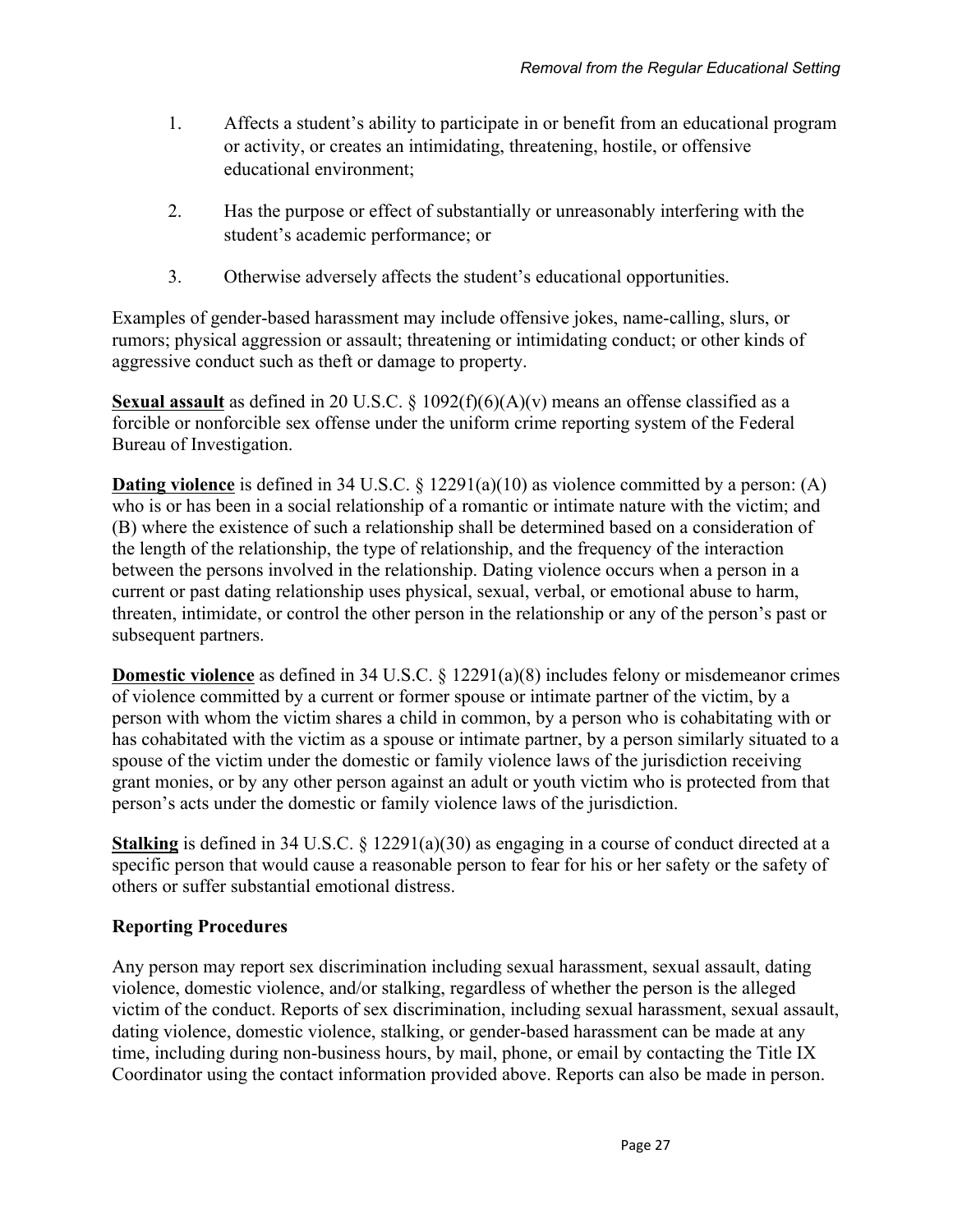Upon the District receiving notice or an allegation of sex-based discrimination or harassment, the Title IX Coordinator will promptly respond in accordance with the process described in FFH (LOCAL).

#### **District's Response to Sex-Based Harassment**

Upon the District's receipt of notice or an allegation of sex-based discrimination, harassment, or retaliation—regardless of whether a formal complaint is filed—the Title IX Coordinator will contact the individual who was the alleged victim of sex-based discrimination or harassment to discuss the availability of supportive measures and inform them of the process for filing a formal complaint. If a formal complaint is filed, the matter will proceed through the District's Title IX grievance process, including an investigation and decision process, as described in policy FFH(LEGAL).

If a student is the alleged perpetrator of sex-based discrimination, sexual harassment, or retaliation, the respondent student may be subject to immediate emergency removal from his or her campus after the District conducts an individualized analysis and if the District finds it necessary to protect a student or other individual from immediate threat to their physical health or safety. If the District decides to remove the respondent student from campus, it will notify the respondent student and provide the respondent student an immediate opportunity to challenge the removal decision.

Complaints alleging Title IX retaliation may be addressed using the District's Title IX grievance process as outlined in policy FFH(LEGAL).

#### **Confidentiality**

To the greatest extent possible, the District respects the privacy of the complainant, persons against whom a report is filed, and witnesses. The District keeps the identity of complainants, respondents, and witnesses confidential, unless disclosure is required by law or necessary to carry out a Title IX proceeding. Limited disclosures may be necessary for the District to conduct a thorough investigation and to preserve the rights of complainants, respondents, and witnesses.

# **Removal from the Regular Educational Setting**

In addition to other discipline management techniques, misconduct may result in removal from the regular educational setting in the form of a routine referral or a formal removal.

### **Routine Referral**

A routine referral occurs when a teacher sends a student to the campus behavior coordinator's office as a discipline management technique. The campus behavior coordinator shall employ alternative discipline management techniques, including progressive interventions. A teacher or administrator may remove a student from class for a behavior that violates this Code to maintain effective discipline in the classroom.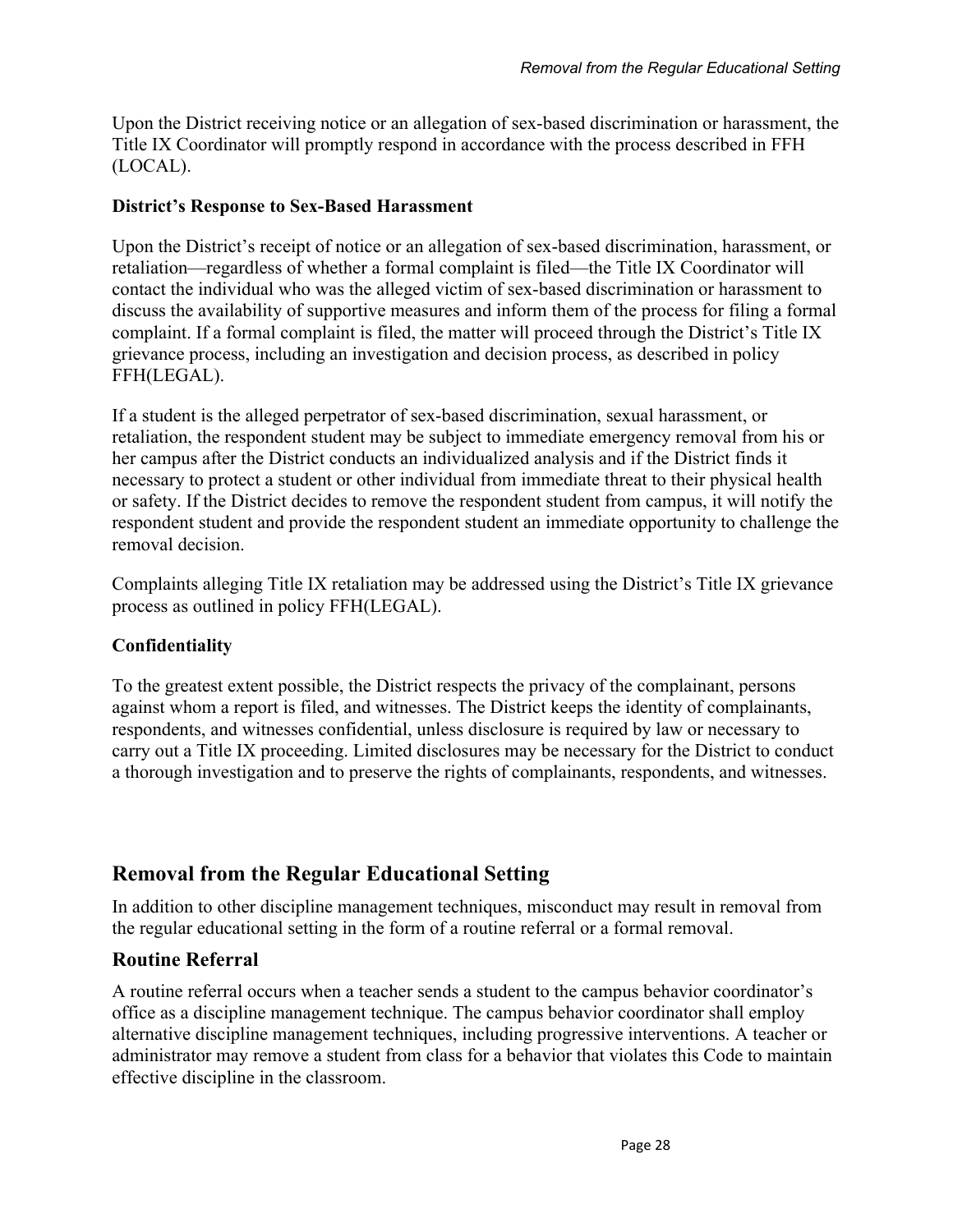# **Formal Removal**

A teacher may also initiate a formal removal from class if:

- 1. The student's behavior has been documented by the teacher as repeatedly interfering with the teacher's ability to teach his or her class or with the student's classmates' ability to learn; or
- 2. The behavior is so unruly, disruptive, or abusive that the teacher cannot teach, and the students in the classroom cannot learn.

Within three school days of the formal removal, the campus behavior coordinator or appropriate administrator shall schedule a conference with the student's parent, the student, the teacher who removed the student from class, and any other appropriate administrator.

At the conference, the campus behavior coordinator or appropriate administrator shall inform the student of the alleged misconduct and the proposed consequences. The student shall have an opportunity to respond to the allegations.

When a student is removed from the regular classroom by a teacher and a conference is pending, the campus behavior coordinator or other administrator may place the student in:

- Another appropriate classroom.
- In-school suspension.
- Out-of-school suspension.
- DAEP.

A teacher or administrator must remove a student from class if the student engages in behavior that under the Education Code requires or permits the student to be placed in a DAEP or expelled. When removing for those reasons, the procedures in the subsequent sections on DAEP or expulsion shall be followed.

# **Returning a Student to the Classroom**

When a student has been formally removed from class by a teacher for conduct against the teacher containing the elements of assault, aggravated assault, sexual assault, aggravated sexual assault, murder, capital murder, or criminal attempt to commit murder or capital murder, the student may not be returned to the teacher's class without the teacher's consent.

When a student has been formally removed by a teacher for any other conduct, the student may be returned to the teacher's class without the teacher's consent if the placement review committee determines that the teacher's class is the best or only alternative available.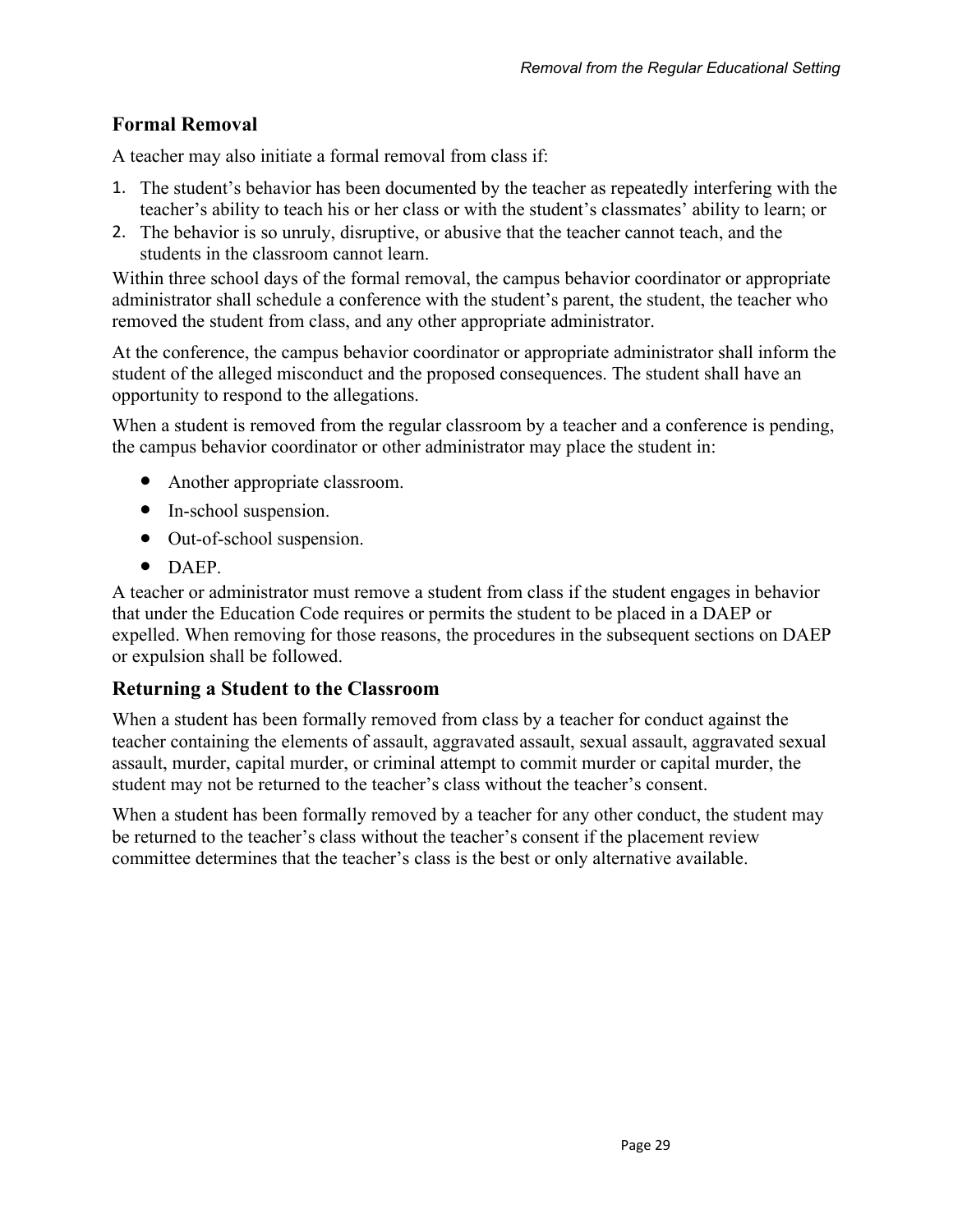# **Out-of-School Suspension**

# **Misconduct**

Students may be suspended for any behavior listed in the Code as a general conduct violation, DAEP offense, or expellable offense.

The district shall not use out-of-school suspension for students in grade 2 or below unless the conduct meets the requirements established in law.

A student below grade 3 or a student who is homeless shall not be placed in out-of-school suspension unless, while on school property or while attending a school-sponsored or schoolrelated activity on or off school property, the student engages in:

- Conduct that contains the elements of a weapons offense, as provided in Penal Code Section 46.02 or 46.05;
- Conduct that contains the elements of assault, sexual assault, aggravated assault, or aggravated sexual assault, as provided by the Penal Code; or
- Selling, giving, or delivering to another person or possessing, using, or being under the influence of any amount of marijuana, an alcoholic beverage, or a controlled substance or dangerous drug as defined by federal or state law.

The district shall use a positive behavior program as a disciplinary alternative for students below grade 3 who commit general conduct violations instead of suspension or placement in a DAEP. The program shall meet the requirements of law.

# **Process**

State law allows a student to be suspended for no more than three school days per behavior violation, with no limit on the number of times a student may be suspended in a semester or school year.

Before being suspended a student shall have an informal conference with the campus behavior coordinator or appropriate administrator, who shall advise the student of the alleged misconduct. The student shall have the opportunity to respond to the allegation before the administrator makes a decision.

The campus behavior coordinator shall determine the number of days of a student's suspension, not to exceed three school days.

In deciding whether to order out-of-school suspension, the campus behavior coordinator shall take into consideration:

- 1. Self-defense (see glossary),
- 2. Intent or lack of intent at the time the student engaged in the conduct,
- 3. The student's disciplinary history,
- 4. A disability that substantially impairs the student's capacity to appreciate the wrongfulness of the student's conduct,
- 5. A student's status in the conservatorship of the Department of Family and Protective Services (foster care), or
- 6. A student's status as homeless.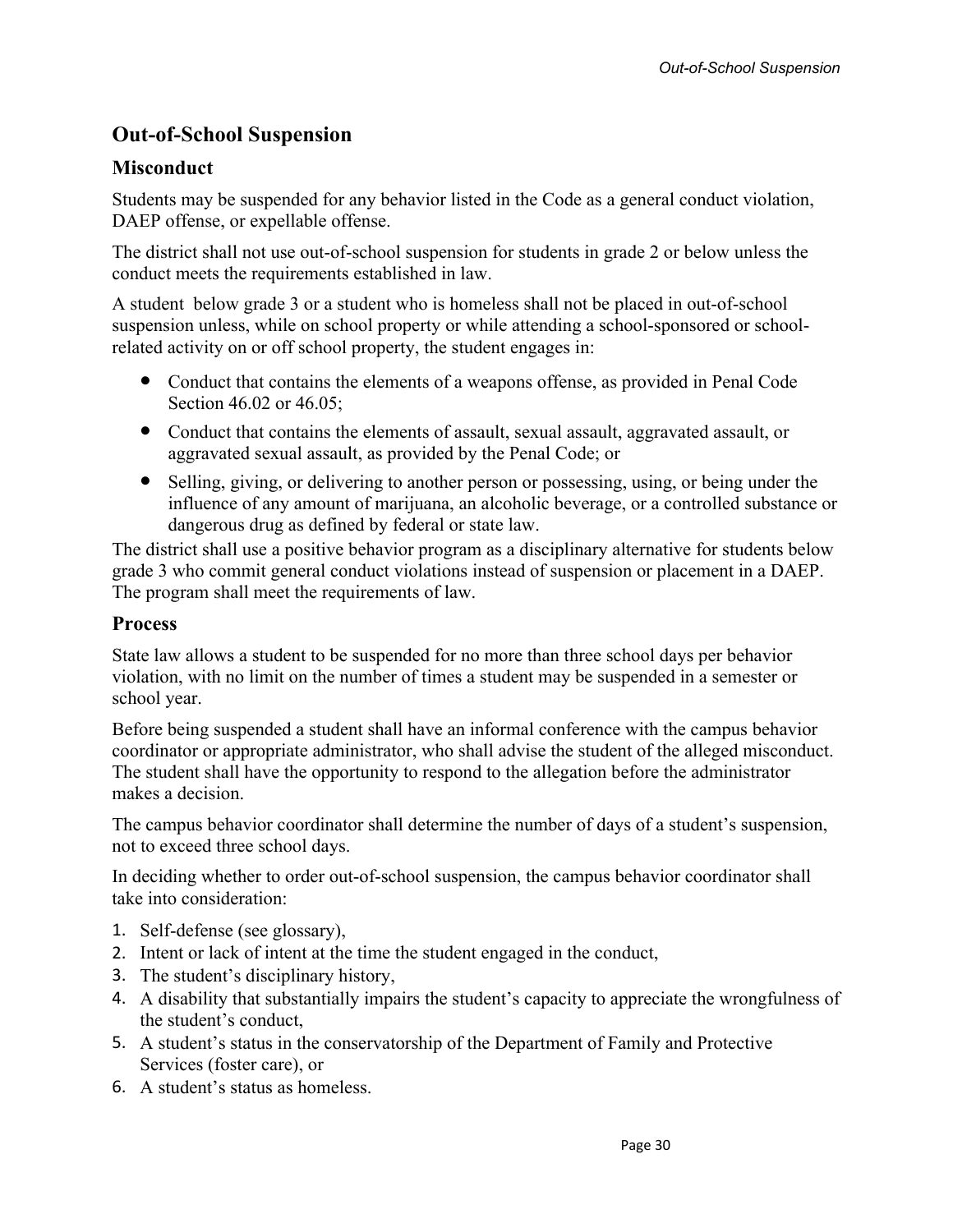The appropriate administrator shall determine any restrictions on participation in schoolsponsored or school-related extracurricular and cocurricular activities.

# **Coursework During Suspension**

The district shall ensure a student receives access to coursework for foundation curriculum courses while the student is placed in in-school or out-of-school suspension, including at least one method of receiving this coursework that doesn't require the use of the internet.

A student removed from the regular classroom to in-school suspension or another setting, other than a DAEP, will have an opportunity to complete before the beginning of the next school year each course the student was enrolled in at the time of removal from the regular classroom. The district may provide the opportunity by any method available, including a correspondence course, another distance learning option, or summer school. The district will not charge the student for any method of completion provided by the district.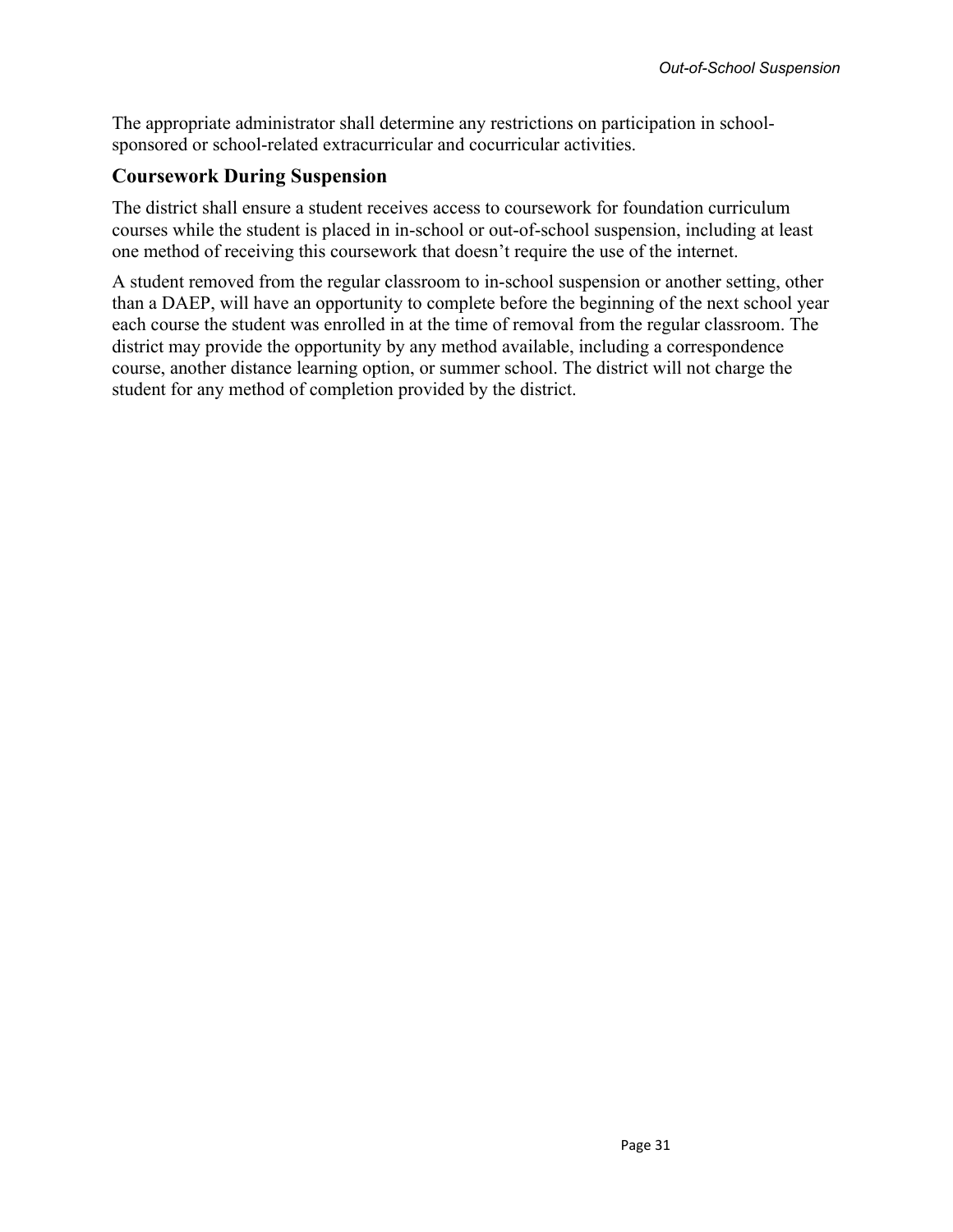# **Disciplinary Alternative Education Program (DAEP) Placement**

The DAEP shall be provided in a setting other than the student's regular classroom. An elementary school student may not be placed in a DAEP with a student who is not an elementary school student.

For purposes of DAEP, elementary classification shall be kindergarten–grade 5 and secondary classification shall be grades 6–12.

A student who is expelled for an offense that otherwise would have resulted in a DAEP placement does not have to be placed in a DAEP in addition to the expulsion.

In deciding whether to place a student in a DAEP, regardless of whether the action is mandatory or discretionary, the campus behavior coordinator shall take into consideration:

- 1. Self-defense (see **glossary**),
- 2. Intent or lack of intent at the time the student engaged in the conduct,
- 3. The student's disciplinary history,
- 4. A disability that substantially impairs the student's capacity to appreciate the wrongfulness of the student's conduct,
- 5. A student's status in the conservatorship of the Department of Family and Protective Services (foster care), or
- 6. A student's status as homeless.

# **Discretionary Placement: Misconduct That May Result in DAEP Placement**

A student may be placed in a DAEP for behaviors prohibited in the General Conduct Violations section of this Code.

#### *Misconduct Identified in State Law*

In accordance with state law, a student **may** be placed in a DAEP for any one of the following offenses:

- Engaging in bullying that encourages a student to commit or attempt to commit suicide.
- Inciting violence against a student through group bullying.
- Releasing or threatening to release intimate visual material of a minor or of a student who is 18 years of age or older without the student's consent.
- Involvement in a public school fraternity, sorority, or secret society, including participating as a member or pledge, or soliciting another person to become a pledge or member of a public school fraternity, sorority, secret society, or gang. (See **glossary**.)
- Involvement in criminal street gang activity. (See glossary.)
- Any criminal mischief, including a felony.
- Assault (no bodily injury) with threat of imminent bodily injury.
- Assault by offensive or provocative physical contact.

In accordance with state law, a student **may** be placed in a DAEP if the superintendent or the superintendent's designee has reasonable belief (see **glossary**) that the student has engaged in conduct punishable as a felony, other than aggravated robbery or those listed as offenses in Title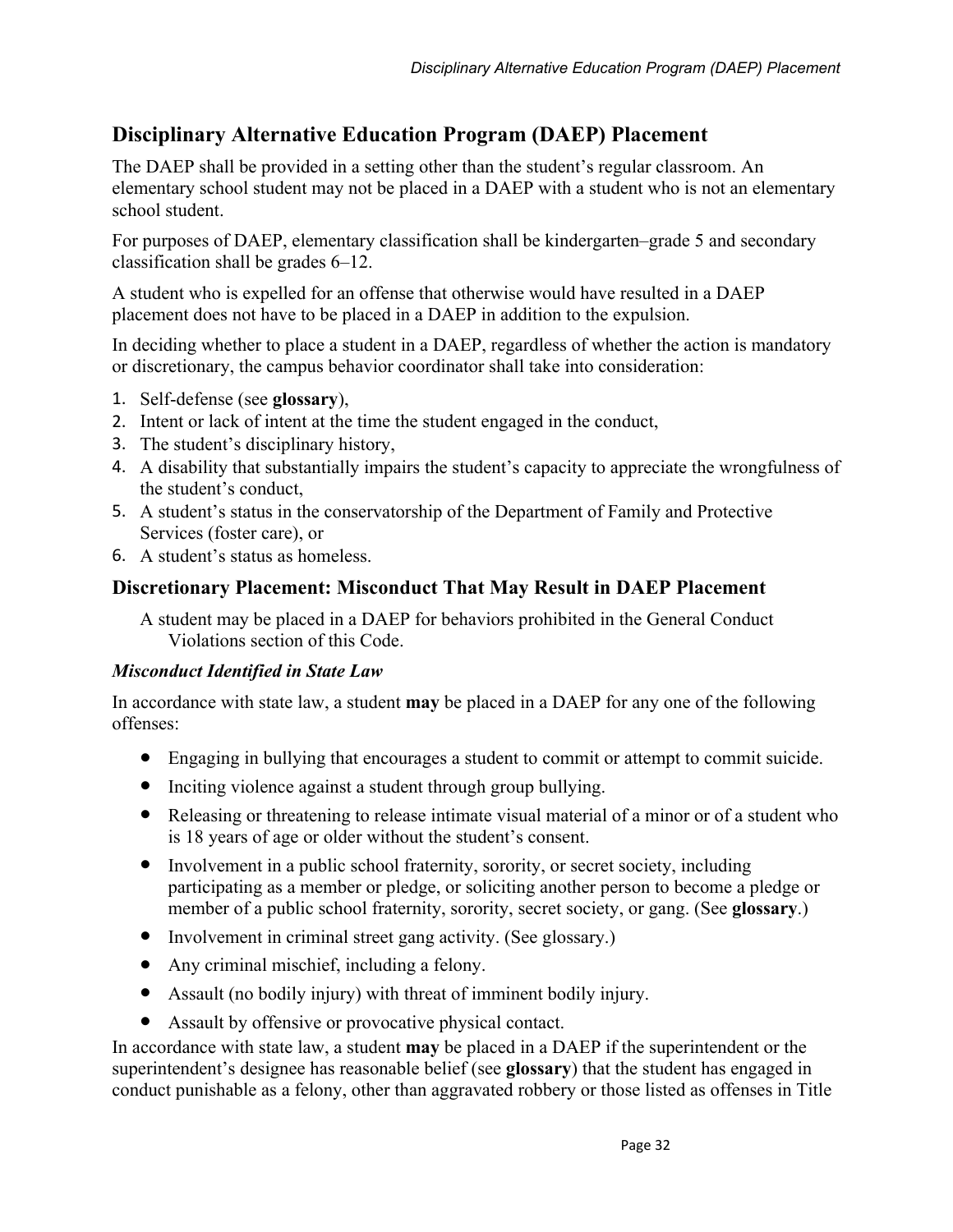5 (see **glossary**) of the Penal Code, that occurs off school property and not at a school-sponsored or school-related event, if the student's presence in the regular classroom threatens the safety of other students or teachers or will be detrimental to the educational process.

The campus behavior coordinator **may**, but is not required to, place a student in a DAEP for offcampus conduct for which DAEP placement is required by state law if the administrator does not have knowledge of the conduct before the first anniversary of the date the conduct occurred.

# **Mandatory Placement: Misconduct That Requires DAEP Placement**

A student **must** be placed in a DAEP if the student:

- Engages in conduct relating to a false alarm or report (including a bomb threat) or a terroristic threat involving a public school. (See glossary.)
- Commits the following offenses on school property or within 300 feet of school property as measured from any point on the school's real property boundary line, or while attending a school-sponsored or school-related activity on or off school property:
	- o Engages in conduct punishable as a felony.
	- o Commits an assault (see glossary) under Penal Code 22.01(a)(1).
	- o Sells, gives, or delivers to another person, or possesses, uses, or is under the influence of marijuana, a controlled substance, or a dangerous drug in an amount not constituting a felony offense. A student with a valid prescription for low-THC cannabis as authorized by Chapter 487 of the Health and Safety Code does not violate this provision. (School-related felony drug offenses are addressed in Expulsion on page .) (See glossary for "under the influence.")
	- o Sells, gives, or delivers to another person an alcoholic beverage; commits a serious act or offense while under the influence of alcohol; or possesses, uses, or is under the influence of alcohol, if the conduct is not punishable as a felony offense. (School-related felony alcohol offenses are addressed in Expulsion on page .)
	- o Behaves in a manner that contains the elements of an offense relating to abusable volatile chemicals.
	- o Behaves in a manner that contains the elements of the offense of public lewdness or indecent exposure. (See **glossary**.)
- Engages in conduct that contains the elements of an offense of harassment against an employee under Penal Code  $42.07(a)(1)$ ,  $(2)$ ,  $(3)$ , or  $(7)$ .
- Engages in expellable conduct and is between six and nine years of age.
- Commits a federal firearms violation and is younger than six years of age.
- Engages in conduct that contains the elements of the offense of retaliation against any school employee or volunteer on or off school property. (Committing retaliation in combination with another expellable offense is addressed in **Expulsion** on page .)
- Engages in conduct punishable as aggravated robbery or a felony listed under Title 5 (see **glossary**) of the Penal Code when the conduct occurs off school property and not at a school-sponsored or school-related event and:
	- o The student receives deferred prosecution (see glossary),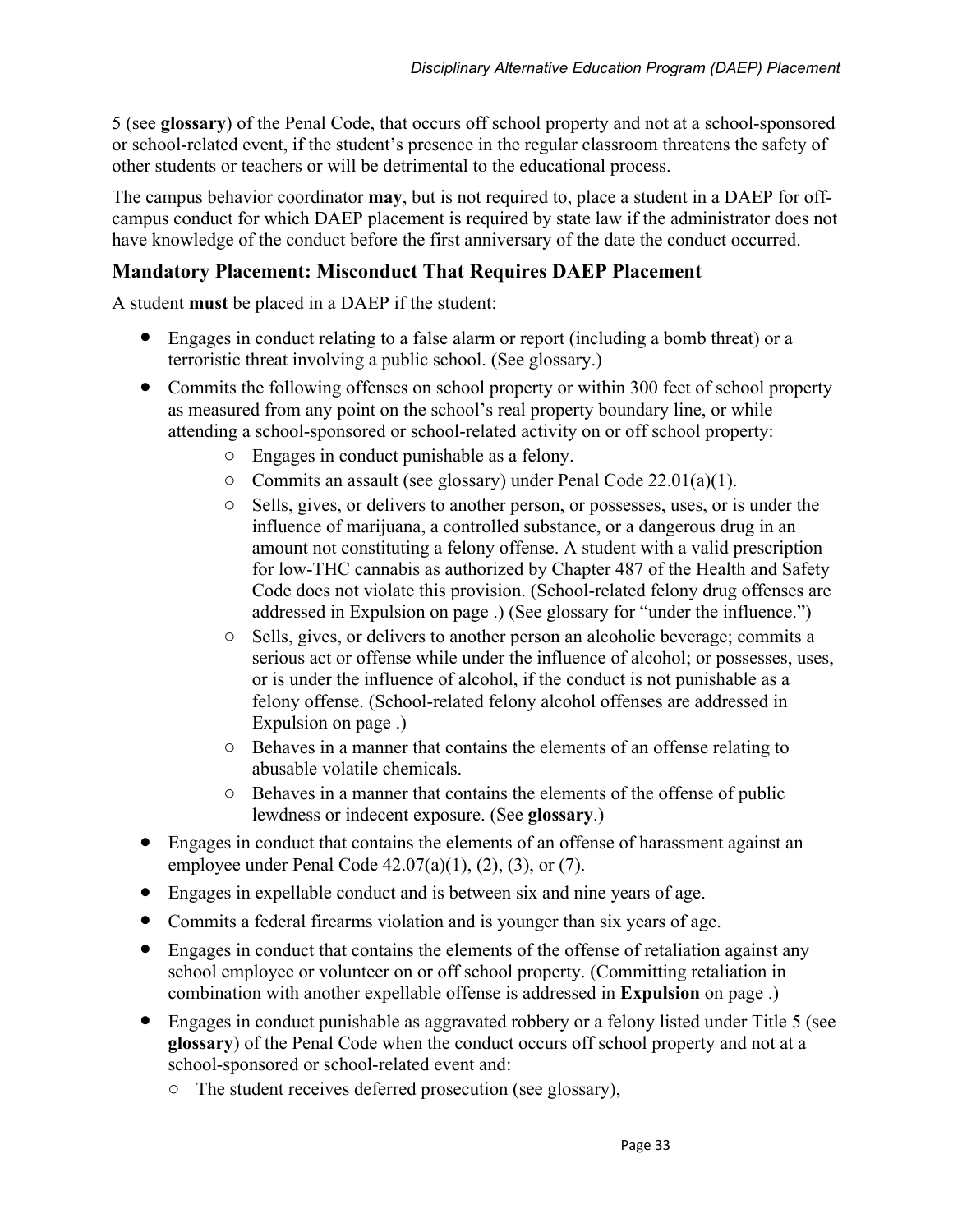- $\circ$  A court or jury finds that the student has engaged in delinquent conduct (see glossary), or
- o The superintendent or designee has a reasonable belief (see glossary) that the student engaged in the conduct.

### **Sexual Assault and Campus Assignments**

If a student has been convicted of continuous sexual abuse of a young child or children or convicted of or placed on deferred adjudication for sexual assault or aggravated sexual assault against another student on the same campus, and if the victim's parent or another person with the authority to act on behalf of the victim requests that the board transfer the offending student to another campus, the offending student shall be transferred to another campus in the district. If there is no other campus in the district serving the grade level of the offending student, the offending student shall be transferred to a DAEP.

### **Emergency Removal based on Allegations of Sexual Harassment**

If a student is the alleged perpetrator of sex-based discrimination, sexual harassment, or retaliation, the respondent student may be subject to immediate emergency removal from his or her campus after the District conducts an individualized analysis and if the District finds it necessary to protect a student or other individual from immediate threat to their physical health or safety.

If the District decides to remove the respondent student from campus, it will notify the respondent student and provide the respondent student an immediate opportunity to challenge the removal decision.

#### **Process**

Removals to a DAEP shall be made by the campus behavior coordinator.

#### *Conference*

When a student is removed from class for a DAEP offense, the campus behavior coordinator or appropriate administrator shall schedule a conference within three school days with the student's parent, the student, and the teacher, in the case of a teacher removal.

At the conference, the campus behavior coordinator or appropriate administrator shall inform the student, orally or in writing, of the reasons for the removal and shall give the student an explanation of the basis for the removal and an opportunity to respond to the reasons for the removal.

Following valid attempts to require attendance, the district may hold the conference and make a placement decision regardless of whether the student or the student's parents attend the conference.

#### *Consideration of Mitigating Factors*

In deciding whether to place a student in a DAEP, regardless of whether the action is mandatory or discretionary, the campus behavior coordinator shall take into consideration:

- 7. Self-defense (see **glossary**),
- 8. Intent or lack of intent at the time the student engaged in the conduct,
- 9. The student's disciplinary history,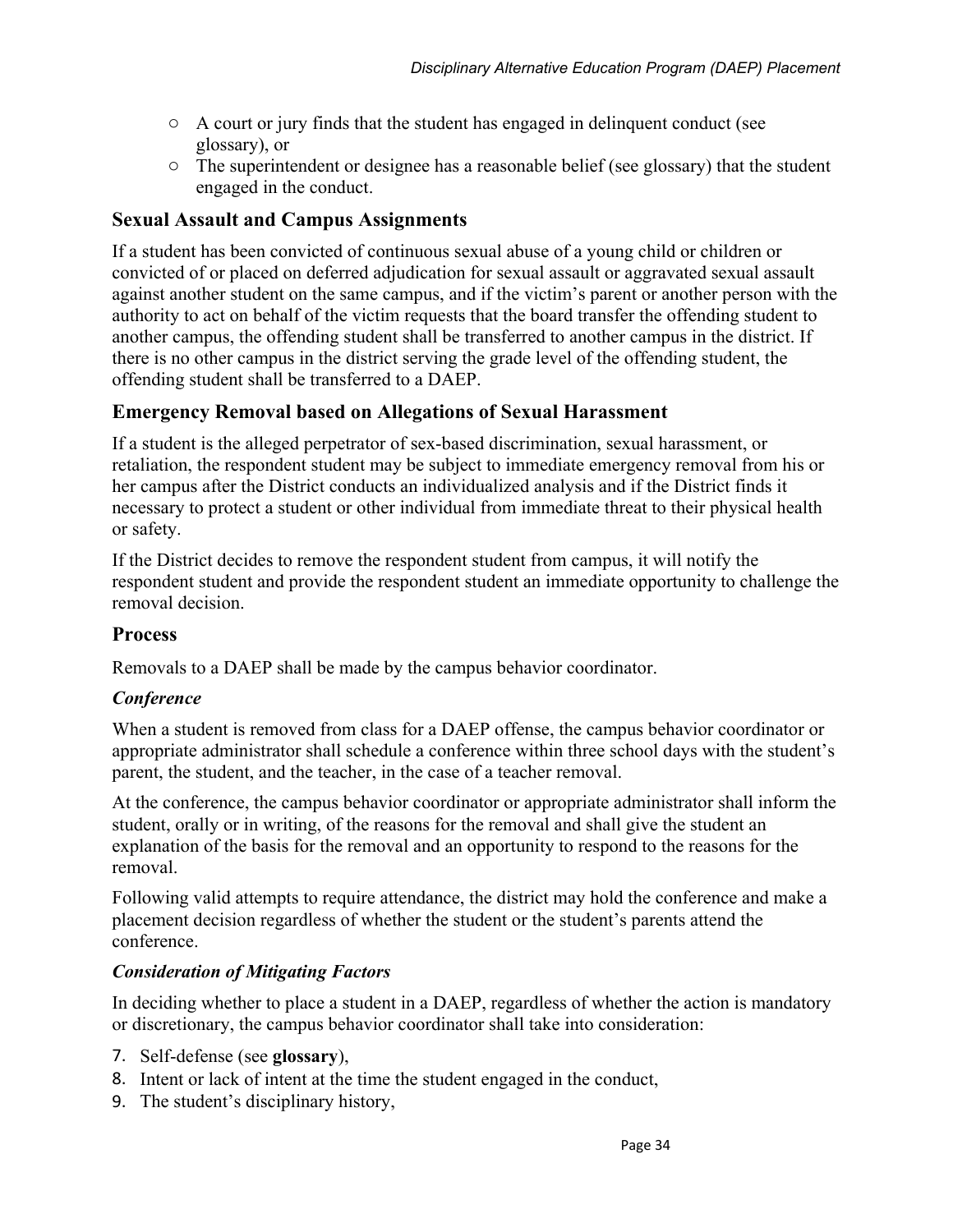- 10. A disability that substantially impairs the student's capacity to appreciate the wrongfulness of the student's conduct, or
- 11. A student's status in the conservatorship of the Department of Family and Protective Services (foster care), or
- 12. A student's status as homeless.

#### *Placement Order*

After the conference, if the student is placed in the DAEP, the campus behavior coordinator shall write a placement order. A copy of the DAEP placement order shall be sent to the student and the student's parent.

Not later than the second business day after the conference, the board's designee shall deliver to the juvenile court a copy of the placement order and all information required by Section 52.04 of the Family Code.

If the student is placed in the DAEP and the length of placement is inconsistent with the guidelines included in this Code, the placement order shall give notice of the inconsistency.

#### *Coursework Notice*

The parent or guardian of a student placed in DAEP shall be given written notice of the student's opportunity to complete a foundation curriculum course in which the student was enrolled at the time of removal and which is required for graduation, at no cost to the student. The notice shall include information regarding all methods available for completing the coursework.

### **Length of Placement**

The campus behavior coordinator shall determine the duration of a student's placement in a **DAEP** 

The duration of a student's placement shall be determined case by case based on the seriousness of the offense, the student's age and grade level, the frequency of misconduct, the student's attitude, and statutory requirements.

The maximum period of DAEP placement shall be one calendar year, except as provided below.

Unless otherwise specified in the placement order, days absent from a DAEP shall not count toward fulfilling the total number of days required in a student's DAEP placement order.

The district shall administer the required pre- and post-assessments for students assigned to DAEP for a period of 90 days or longer in accordance with established district administrative procedures for administering other diagnostic or benchmark assessments.

#### *Exceeds One Year*

Placement in a DAEP may exceed one year when a review by the district determines that the student is a threat to the safety of other students or to district employees.

The statutory limitations on the length of a DAEP placement do not apply to a placement resulting from the board's decision to place a student who engaged in the sexual assault of another student so that the students are not assigned to the same campus.

#### *Exceeds School Year*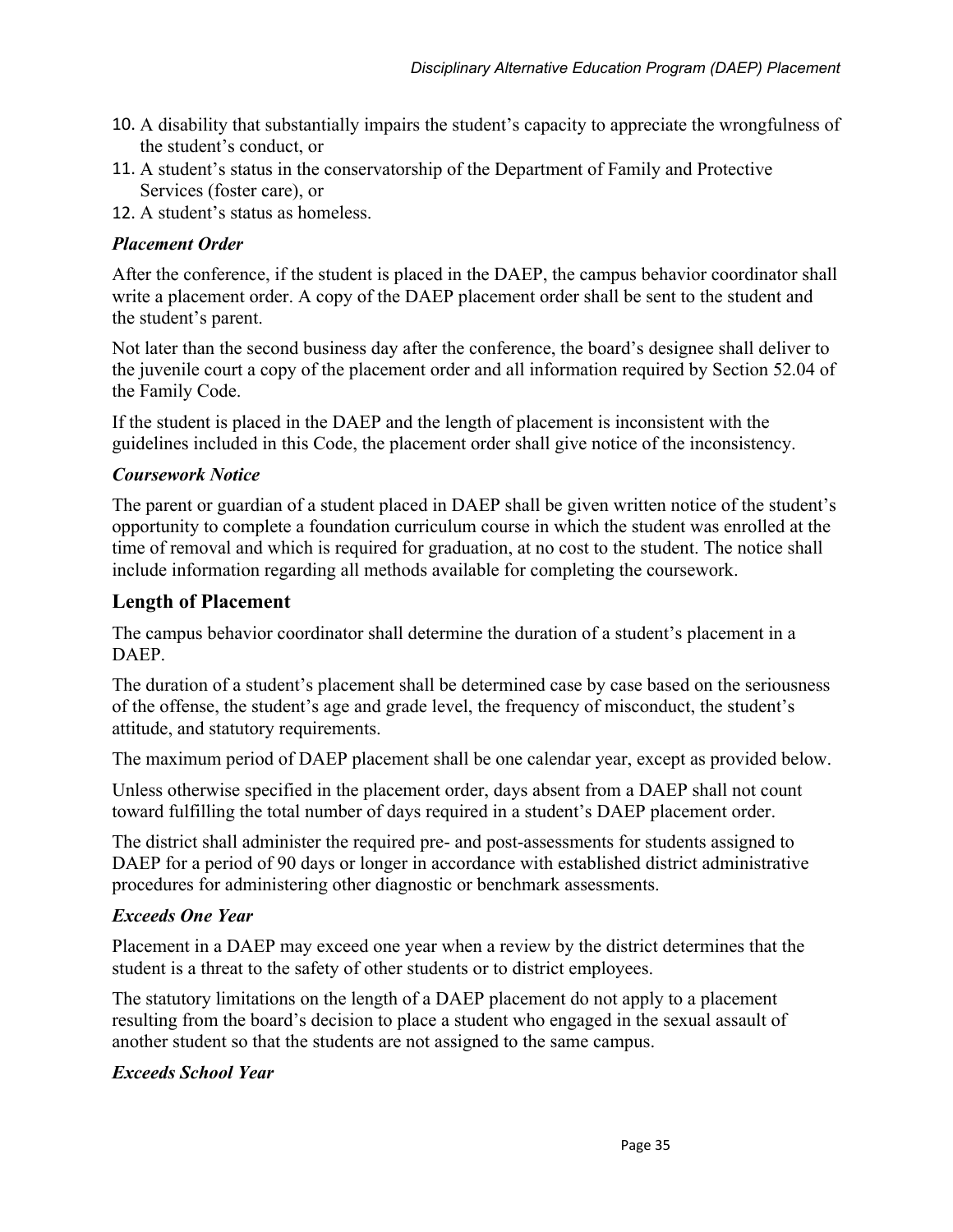Students who commit offenses requiring placement in a DAEP at the end of one school year may be required to continue that placement at the start of the next school year to complete the assigned term of placement.

For placement in a DAEP to extend beyond the end of the school year, the campus behavior coordinator or the board's designee must determine that:

- 13. The student's presence in the regular classroom or campus presents a danger of physical harm to the student or others, or
- 14. The student has engaged in serious or persistent misbehavior (see **glossary**) that violates the district's Code.

### *Exceeds 60 Days*

For placement in a DAEP to extend beyond 60 days or the end of the next grading period, whichever is sooner, a student's parent shall be given notice and the opportunity to participate in a proceeding before the board or the board's designee.

# **Appeals**

Questions from parents regarding disciplinary measures should be addressed to the campus administration.

Student or parent appeals regarding a student's placement in a DAEP should be addressed in accordance with policy FOC(LOCAL). A copy of this policy may be obtained from the principal's office, the campus behavior coordinator's office, the central administration office, or through *Policy On Line* at the following address: [Georgetown ISD Policy On-Line](http://pol.tasb.org/home/index/1240)

Appeals shall begin at Level 1 with the Campus Principal or his/her designee.

Disciplinary consequences shall not be deferred pending the outcome of an appeal. The decision to place a student in a DAEP cannot be appealed beyond the board.

The district shall not delay disciplinary consequences pending the outcome of an appeal. The decision to place a student in a DAEP cannot be appealed beyond a Level Three appeal to the board's designee.

# **Restrictions During Placement**

State law prohibits a student placed in a DAEP for reasons specified in state law from attending or participating in school-sponsored or school-related extracurricular activities.

The district shall provide transportation to students in a DAEP.

For seniors who are eligible to graduate and are assigned to a DAEP at the time of graduation, the last day of placement in the program shall be the last instructional day, and the student shall be allowed to participate in the graduation ceremony and related graduation activities unless otherwise specified in the DAEP placement order.

# **Placement Review**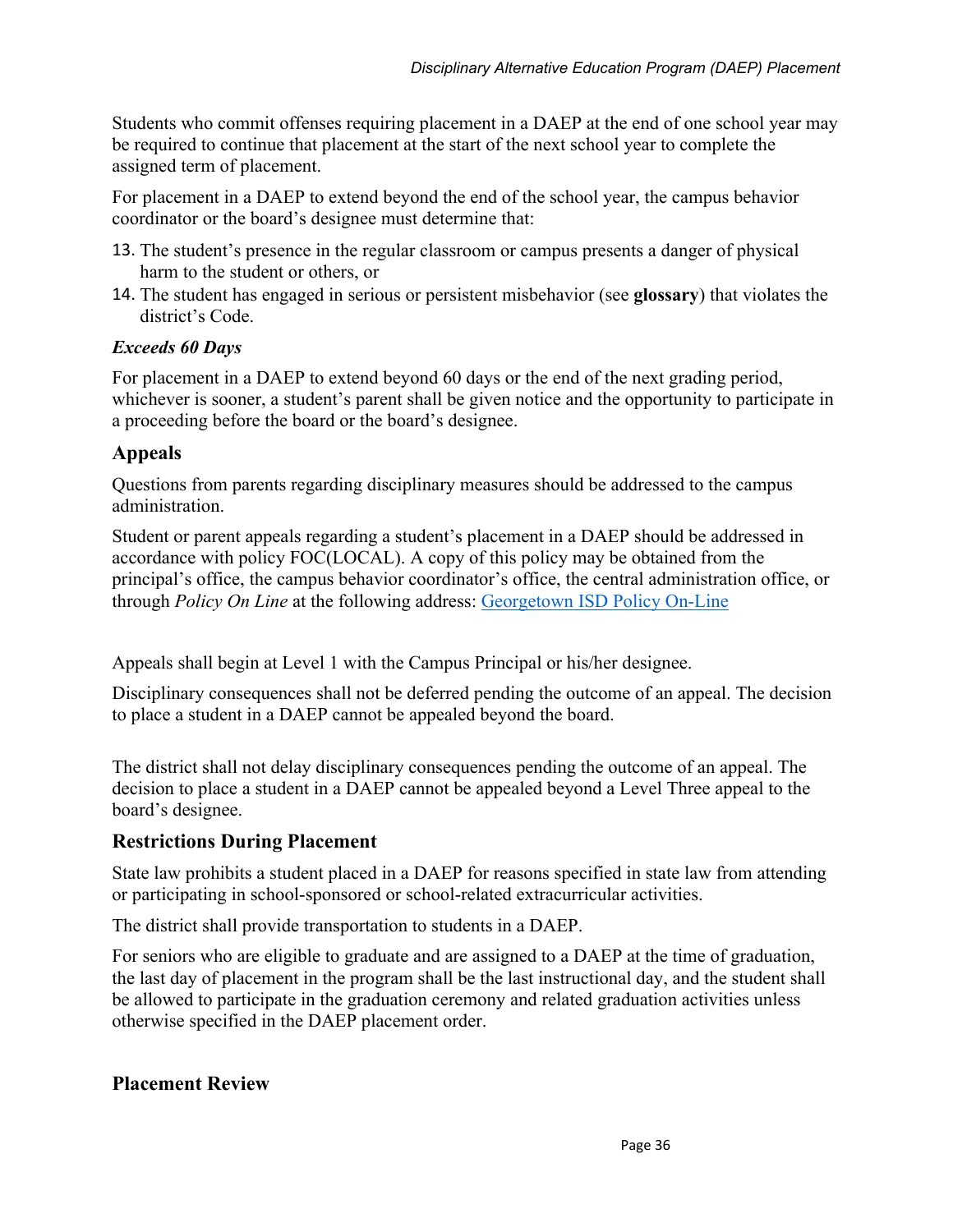A student placed in a DAEP shall be provided a review of his or her status, including academic status, by the campus behavior coordinator or the board's designee at intervals not to exceed 120 days. In the case of a high school student, the student's progress toward graduation and the student's graduation plan shall also be reviewed. At the review, the student or the student's parent shall be given the opportunity to present arguments for the student's return to the regular classroom or campus. The student may not be returned to the classroom of a teacher who removed the student without that teacher's consent.

### **Additional Misconduct**

If during the term of placement in a DAEP the student engages in additional misconduct for which placement in a DAEP or expulsion is required or permitted, additional proceedings may be conducted, and the campus behavior coordinator may enter an additional disciplinary order as a result of those proceedings.

### **Notice of Criminal Proceedings**

When a student is placed in a DAEP for certain offenses, the office of the prosecuting attorney shall notify the district if:

- 15. Prosecution of a student's case was refused for lack of prosecutorial merit or insufficient evidence and no formal proceedings, deferred adjudication (see **glossary**), or deferred prosecution will be initiated; or
- 16. The court or jury found a student not guilty, or made a finding that the student did not engage in delinquent conduct or conduct indicating a need for supervision, and the case was dismissed with prejudice.

If a student was placed in a DAEP for such conduct, on receiving the notice from the prosecutor, the superintendent or designee shall review the student's placement and schedule a review with the student's parent not later than the third day after the superintendent or designee receives notice from the prosecutor. The student may not be returned to the regular classroom pending the review.

After reviewing the notice and receiving information from the student's parent, the superintendent or designee may continue the student's placement if there is reason to believe that the presence of the student in the regular classroom threatens the safety of other students or teachers.

The student or the student's parent may appeal the superintendent's decision to the board. The student may not be returned to the regular classroom pending the appeal. In the case of an appeal, the board shall, at the next scheduled meeting, review the notice from the prosecutor and receive information from the student, the student's parent, and the superintendent or designee, and confirm or reverse the decision of the superintendent or designee. The board shall make a record of the proceedings.

If the board confirms the decision of the superintendent or designee, the student and the student's parent may appeal to the Commissioner of Education. The student may not be returned to the regular classroom pending the appeal.

# **Withdrawal During Process**

When a student violates the district's Code in a way that requires or permits the student to be placed in a DAEP and the student withdraws from the district before a placement order is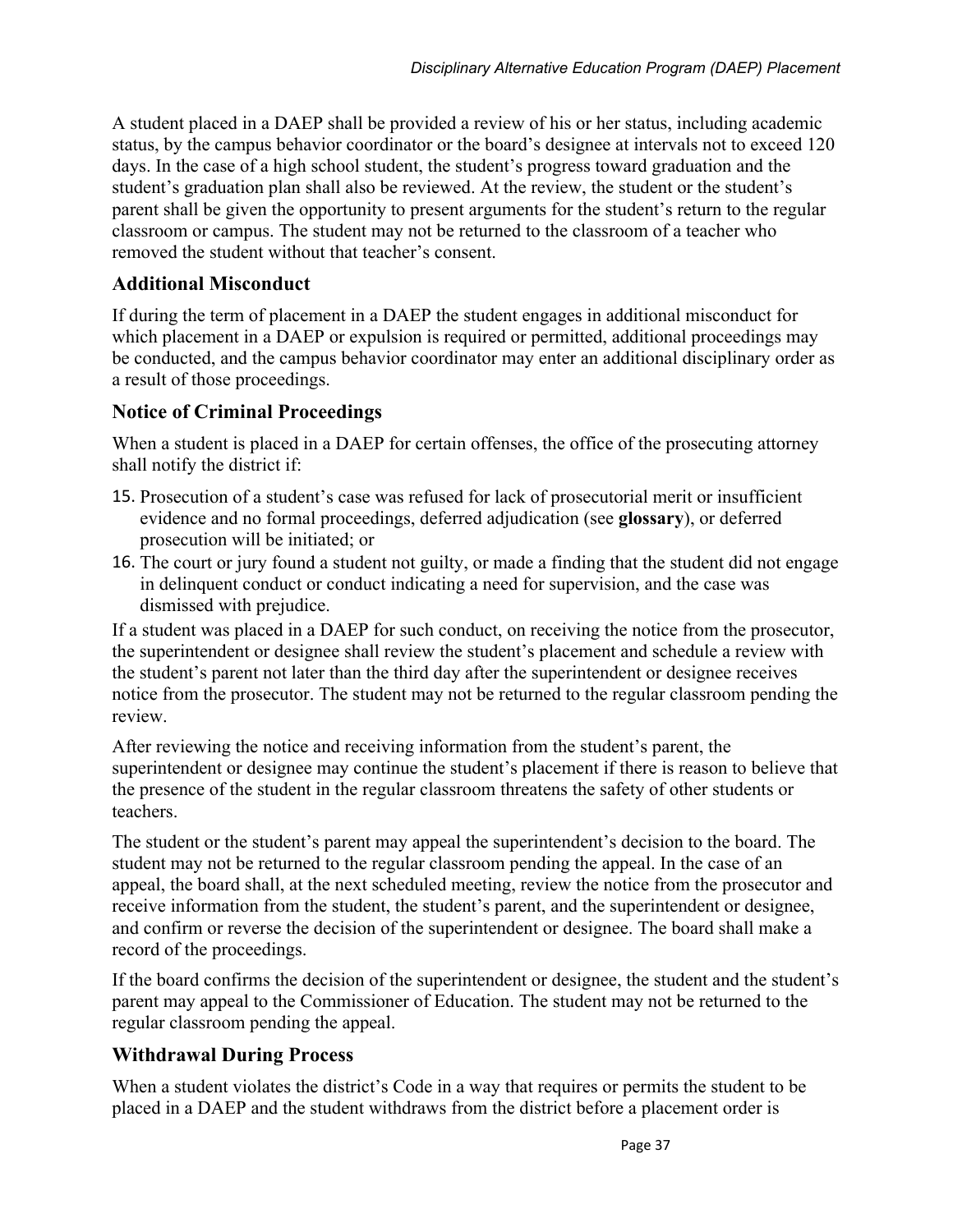completed, the campus behavior coordinator may complete the proceedings and issue a placement order. If the student then re-enrolls in the district during the same or a subsequent school year, the district may enforce the order at that time, less any period of the placement that has been served by the student during enrollment in another district. If the campus behavior coordinator or the board fails to issue a placement order after the student withdraws, the next district in which the student enrolls may complete the proceedings and issue a placement order.

# **Newly Enrolled Students**

The district shall continue the DAEP placement of a student who enrolls in the district and was assigned to a DAEP in an open-enrollment charter school or another district.

A newly enrolled student with a DAEP placement from a district in another state shall be placed as any other newly enrolled student if the behavior committed is a reason for DAEP placement in the receiving district.

If the student was placed in a DAEP by a school district in another state for a period that exceeds one year, this district, by state law, shall reduce the period of the placement so that the total placement does not exceed one year. After a review, however, the placement may be extended beyond a year if the district determines that the student is a threat to the safety of other students or employees or the extended placement is in the best interest of the student.

# **Emergency Placement Procedure**

When an emergency placement is necessary because the student's behavior is so unruly, disruptive, or abusive that it seriously interferes with classroom or school operations, the student shall be given oral notice of the reason for the action. Not later than the tenth day after the date of the placement, the student shall be given the appropriate conference required for assignment to a DAEP.

# **Transition Services**

In accordance with law and district procedures, campus staff shall provide transition services to a student returning to the regular classroom from an alternative education program, including a DAEP. See policy FOCA(LEGAL) for more information.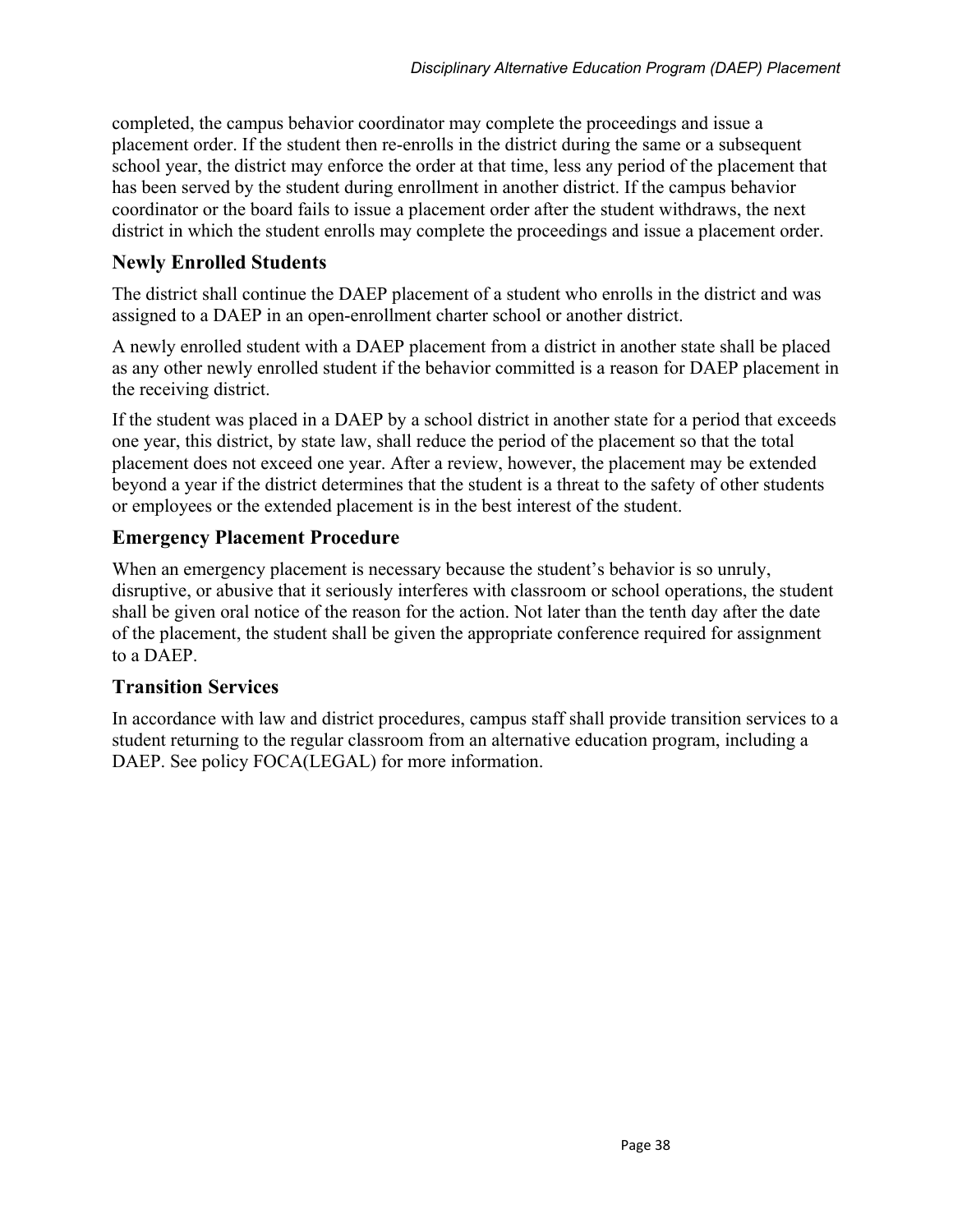# **Placement and/or Expulsion for Certain Offenses**

This section includes two categories of offenses for which the Education Code provides unique procedures and specific consequences.

# **Registered Sex Offenders**

Upon receiving notification in accordance with state law that a student is currently required to register as a sex offender, the district must remove the student from the regular classroom and determine appropriate placement unless the court orders JJAEP placement.

If the student is under any form of court supervision, including probation, community supervision, or parole, the placement shall be in either DAEP or JJAEP for at least one semester.

If the student is not under any form of court supervision, the placement may be in DAEP or JJAEP for one semester or the placement may be in a regular classroom. The placement may not be in the regular classroom if the board or its designee determines that the student's presence:

- 17. Threatens the safety of other students or teachers,
- 18. Will be detrimental to the educational process, or
- 19. Is not in the best interests of the district's students.

### *Review Committee*

At the end of the first semester of a student's placement in an alternative educational setting and before the beginning of each school year for which the student remains in an alternative placement, the district shall convene a committee, in accordance with state law, to review the student's placement. The committee shall recommend whether the student should return to the regular classroom or remain in the placement. Absent a special finding, the board or its designee must follow the committee's recommendation.

The placement review of a student with a disability who receives special education services must be made by the ARD committee.

#### *Newly Enrolled Student*

If a student enrolls in the district during a mandatory placement as a registered sex offender, the district may count any time already spent by the student in a placement or may require an additional semester in an alternative placement without conducting a review of the placement.

# *Appeal*

A student or the student's parent may appeal the placement by requesting a conference between the board or its designee, the student, and the student's parent. The conference is limited to the factual question of whether the student is required to register as a sex offender. Any decision of the board or its designee under this section is final and may not be appealed.

# **Certain Felonies**

Regardless of whether placement or expulsion is required or permitted by one of the reasons in the DAEP Placement or Expulsion sections, in accordance with Education Code 37.0081, a student may be expelled and placed in either DAEP or JJAEP if the board or campus behavior coordinator makes certain findings and the following circumstances exist in relation to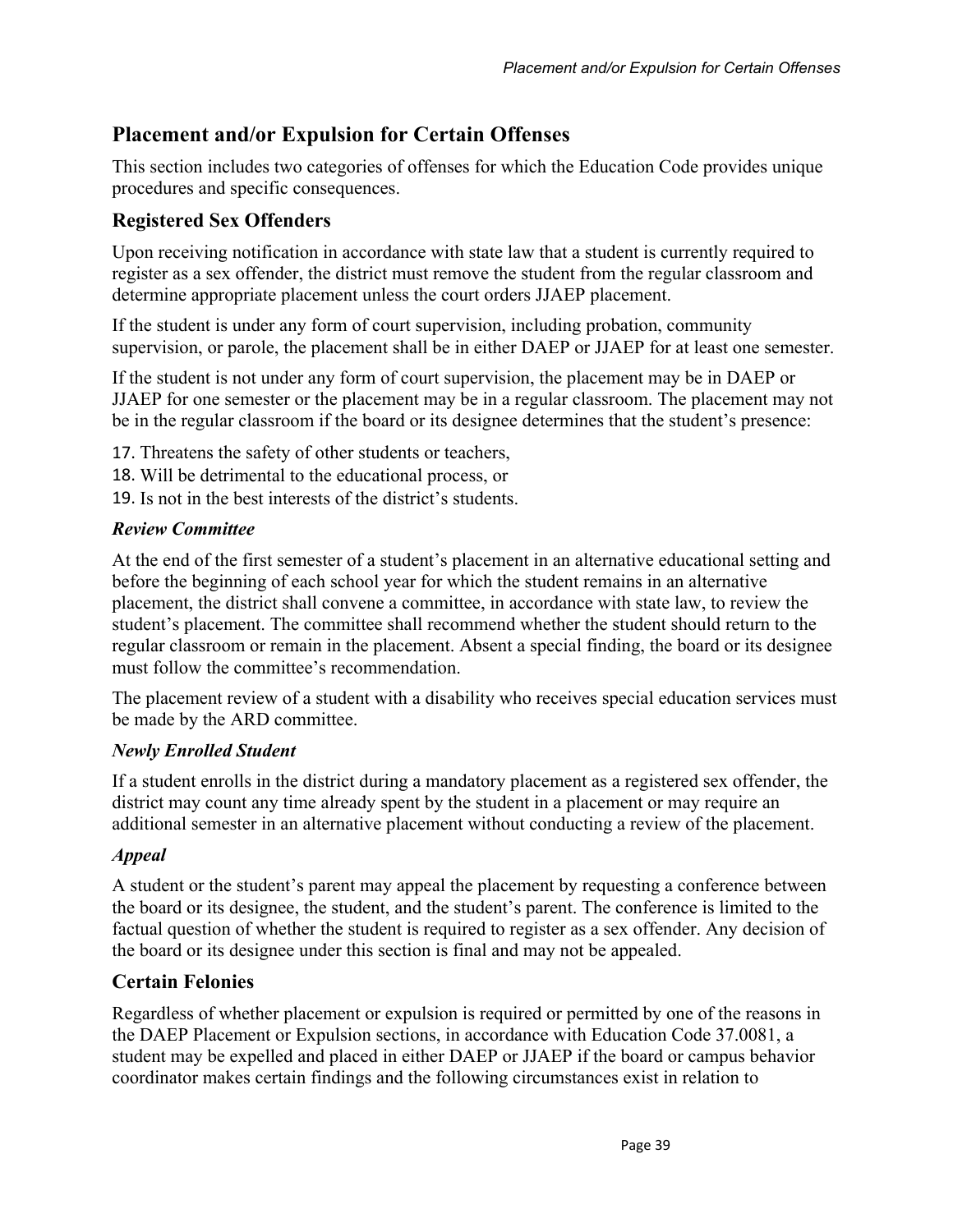aggravated robbery or a felony offense under Title 5 (see **glossary**) of the Penal Code. The student must:

- Have received deferred prosecution for conduct defined as aggravated robbery or a Title 5 felony offense;
- Have been found by a court or jury to have engaged in delinquent conduct for conduct defined as aggravated robbery or a Title 5 felony offense;
- Have been charged with engaging in conduct defined as aggravated robbery or a Title 5 felony offense;
- Have been referred to a juvenile court for allegedly engaging in delinquent conduct for conduct defined as aggravated robbery or a Title 5 felony offense; or
- Have received probation or deferred adjudication or have been arrested for, charged with, or convicted of aggravated robbery or a Title 5 felony offense.

The district may expel the student and order placement under these circumstances regardless of:

- 20. The date on which the student's conduct occurred,
- 21. The location at which the conduct occurred,
- 22. Whether the conduct occurred while the student was enrolled in the district, or
- 23. Whether the student has successfully completed any court disposition requirements imposed in connection with the conduct.

# *Hearing and Required Findings*

The student must first have a hearing before the board or its designee, who must determine that in addition to the circumstances above that allow for the expulsion, the student's presence in the regular classroom:

24. Threatens the safety of other students or teachers,

25. Will be detrimental to the educational process, or

26. Is not in the best interest of the district's students.

Any decision of the board or the board's designee under this section is final and may not be appealed.

# *Length of Placement*

The student is subject to the placement until:

- 27. The student graduates from high school,
- 28. The charges are dismissed or reduced to a misdemeanor offense, or
- 29. The student completes the term of the placement or is assigned to another program.

# *Placement Review*

A student placed in a DAEP or JJAEP under these circumstances is entitled to a review of his or her status, including academic status, by the campus behavior coordinator or board's designee at intervals not to exceed 120 days. In the case of a high school student, the student's progress toward graduation and the student's graduation plan shall also be reviewed. At the review, the student or the student's parent shall have the opportunity to present arguments for the student's return to the regular classroom or campus.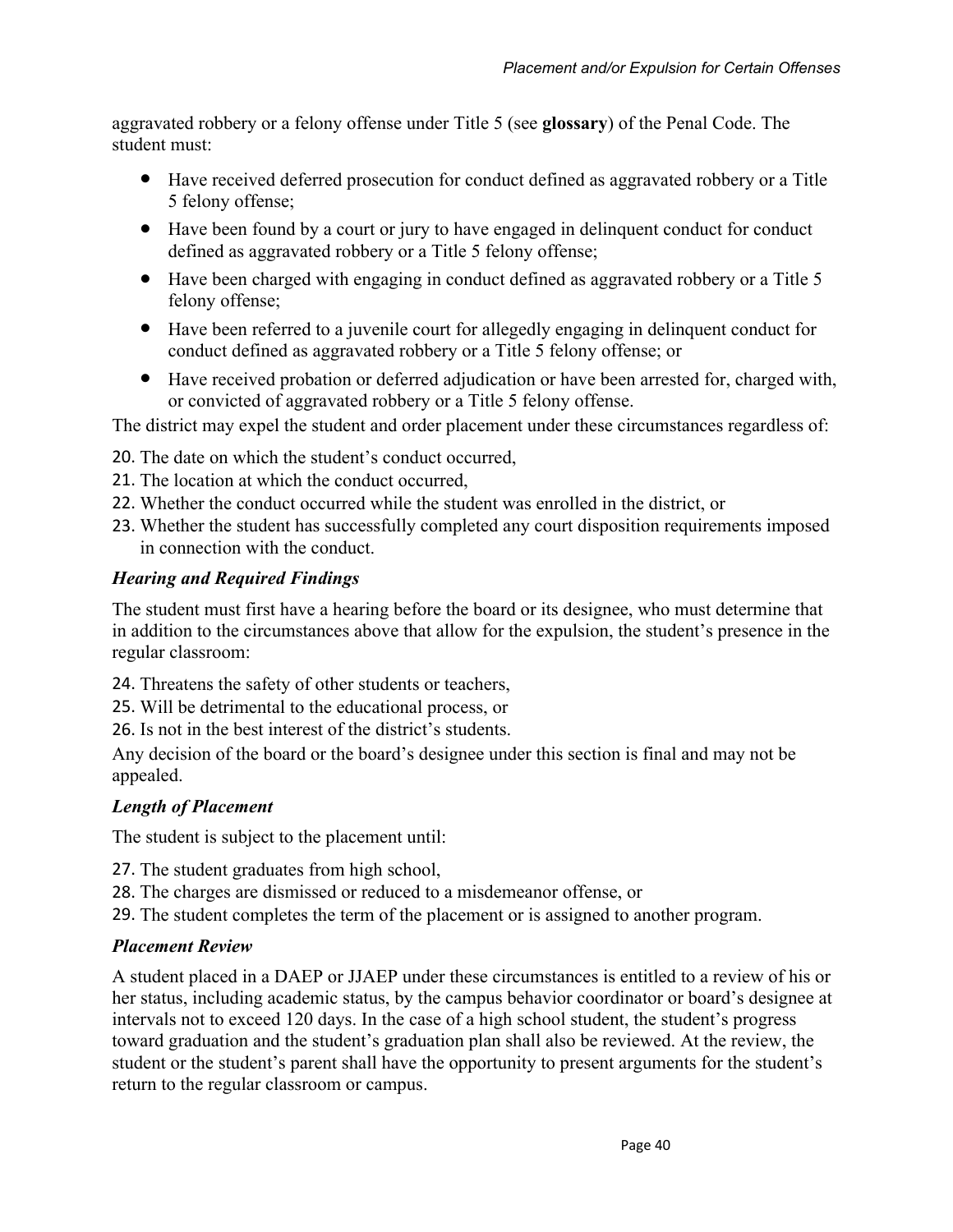# *Newly Enrolled Students*

A student who enrolls in the district before completing a placement under this section from another school district must complete the term of the placement.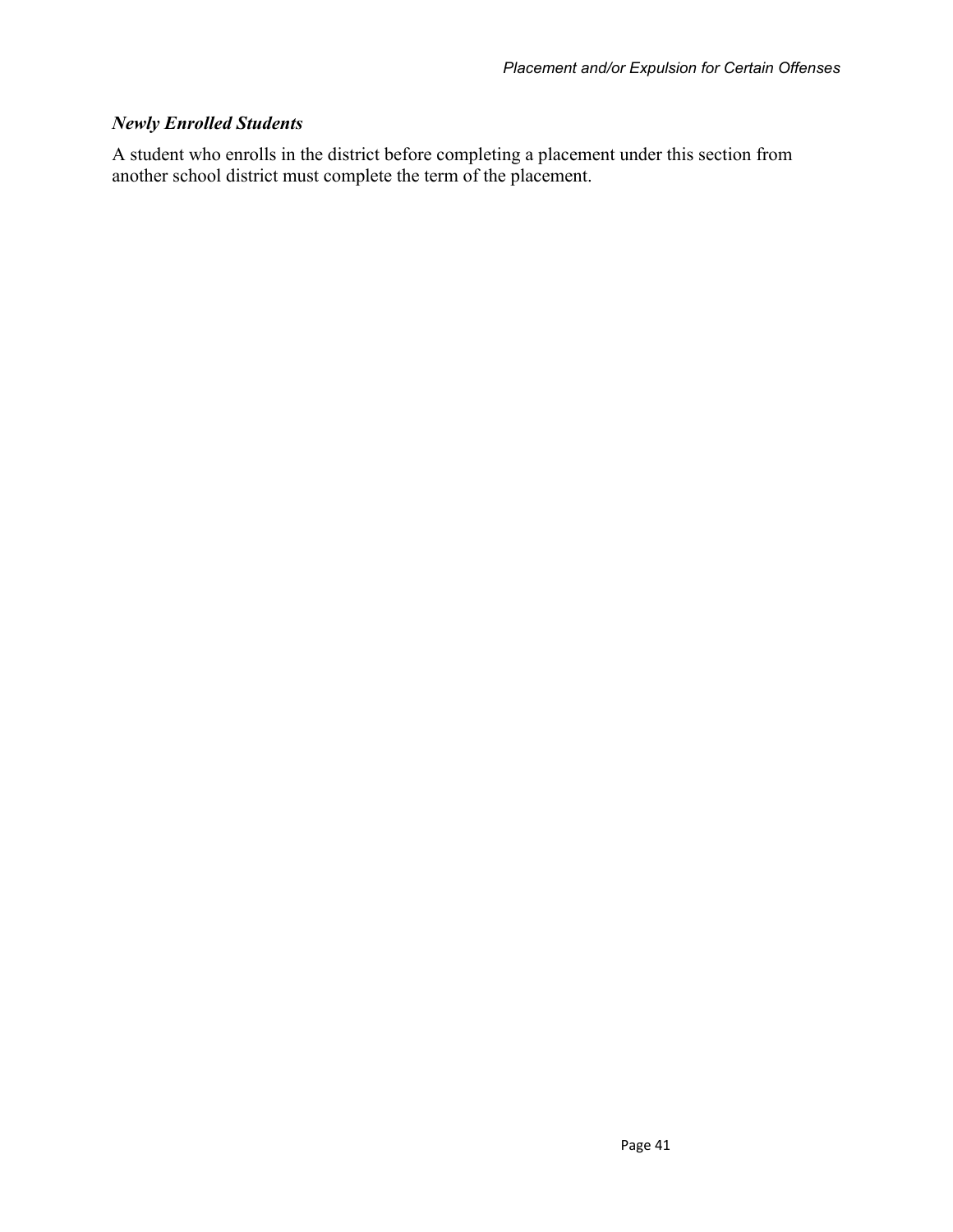# **Expulsion**

In deciding whether to order expulsion, regardless of whether the action is mandatory or discretionary, the campus behavior coordinator shall take into consideration:

- 30. Self-defense (see **glossary**),
- 31. Intent or lack of intent at the time the student engaged in the conduct,
- 32. The student's disciplinary history,
- 33. A disability that substantially impairs the student's capacity to appreciate the wrongfulness of the student's conduct,
- 34. A student's status in the conservatorship of the Department of Family and Protective Services (foster care), or
- 35. A student's status as homeless.

# **Discretionary Expulsion: Misconduct That May Result in Expulsion**

Some of the following types of misconduct may result in mandatory placement in a DAEP, whether or not a student is expelled. (See **DAEP Placement** on page )

# *Any Location*

A student **may** be expelled for:

- Engaging in bullying that encourages a student to commit or attempt to commit suicide.
- Inciting violence against a student through group bullying.
- Releasing or threatening to release intimate visual material of a minor or of a student who is 18 years of age or older without the student's consent.
- Conduct that contains the elements of assault under Penal Code  $22.01(a)(1)$  in retaliation against a school employee or volunteer.
- Criminal mischief, if punishable as a felony.
- Engaging in conduct that contains the elements of one of the following offenses against another student:
	- Aggravated assault.
	- Sexual assault.
	- Aggravated sexual assault.
	- Murder
	- Capital murder.
	- Criminal attempt to commit murder or capital murder.
	- Aggravated robbery.
- Breach of computer security. (See **glossary**)
- Engaging in conduct relating to a false alarm or report (including a bomb threat) or a terroristic threat involving a public school.

# *At School, Within 300 Feet, or at a School Event*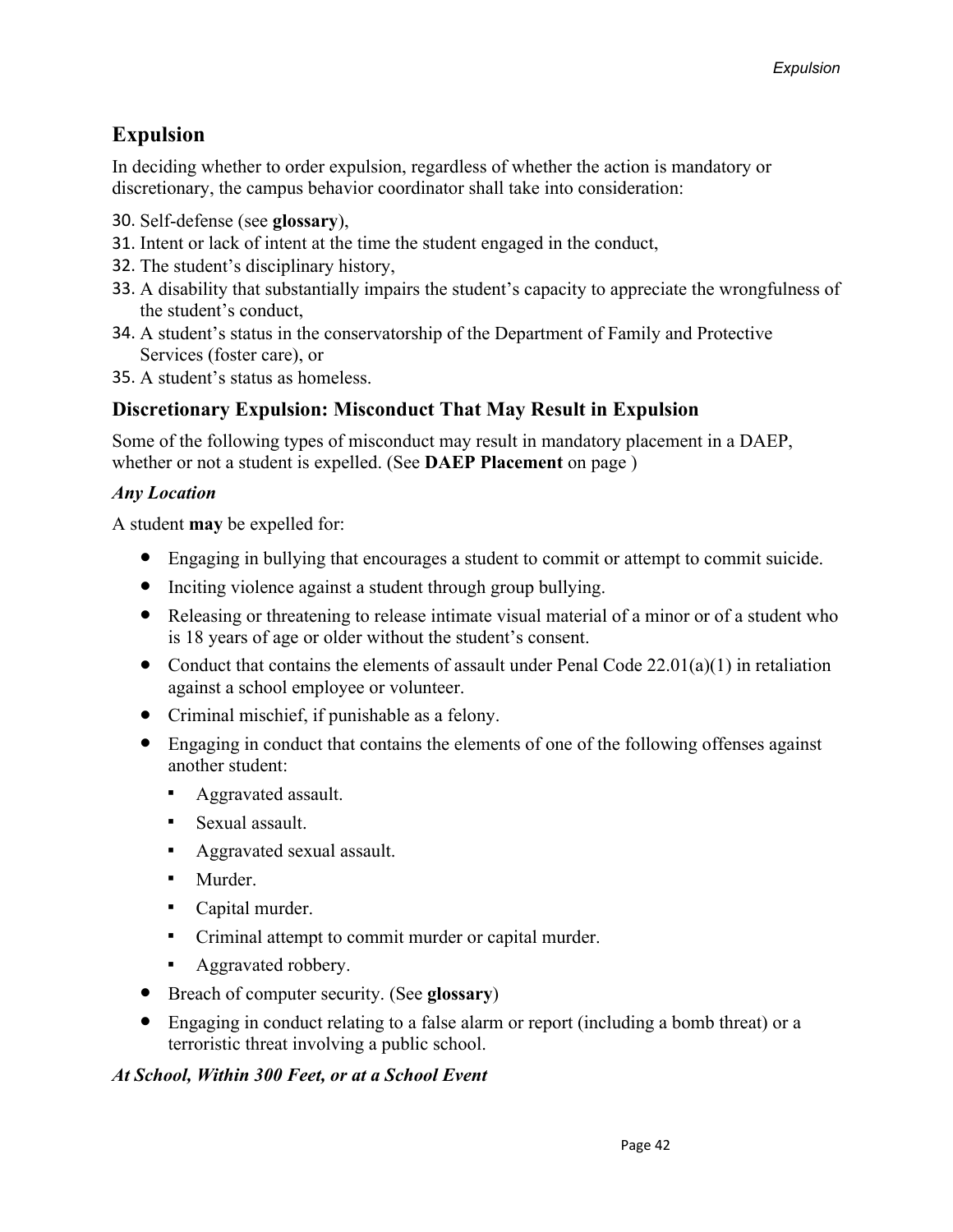A student **may** be expelled for committing any of the following offenses on or within 300 feet of school property, as measured from any point on the school's real property boundary line, or while attending a school-sponsored or school-related activity on or off school property:

- Selling, giving, or delivering to another person, or possessing, using, or being under the influence of marijuana, a controlled substance, or a dangerous drug, if the conduct is not punishable as a felony. A student with a valid prescription for low-THC cannabis as authorized by Chapter 487 of the Health and Safety Code does not violate this provision. (See glossary for "under the influence.")
- Selling, giving, or delivering to another person, or possessing, using, or being under the influence of alcohol; or committing a serious act or offense while under the influence of alcohol, if the conduct is not punishable as a felony.
- Engaging in conduct that contains the elements of an offense relating to abusable volatile chemicals.
- Engaging in conduct that contains the elements of assault under Section  $22.01(a)(1)$ against an employee or a volunteer.
- Engaging in deadly conduct. (See **glossary**.)

#### *Within 300 Feet of School*

A student **may** be expelled for engaging in the following conduct while within 300 feet of school property, as measured from any point on the school's real property boundary line:

- Aggravated assault, sexual assault, or aggravated sexual assault.
- Arson. (See **glossary**.)
- Murder, capital murder, or criminal attempt to commit murder or capital murder.
- Indecency with a child, aggravated kidnapping, manslaughter, criminally negligent homicide, or aggravated robbery.
- Continuous sexual abuse of a young child or children.
- Felony drug- or alcohol-related offense.
- Unlawfully carrying on or about the student's person a handgun or a location-restricted knife, as these terms are defined by state law. (See **glossary**.)
- Possessing, manufacturing, transporting, repairing, or selling a prohibited weapon, as defined by state law. (See **glossary**.)
- Possession of a firearm, as defined by federal law. (See **glossary**.)

#### *Property of Another District*

A student **may** be expelled for committing any offense that is a state-mandated expellable offense if the offense is committed on the property of another district in Texas or while the student is attending a school-sponsored or school-related activity of a school in another district in Texas.

#### *While in DAEP*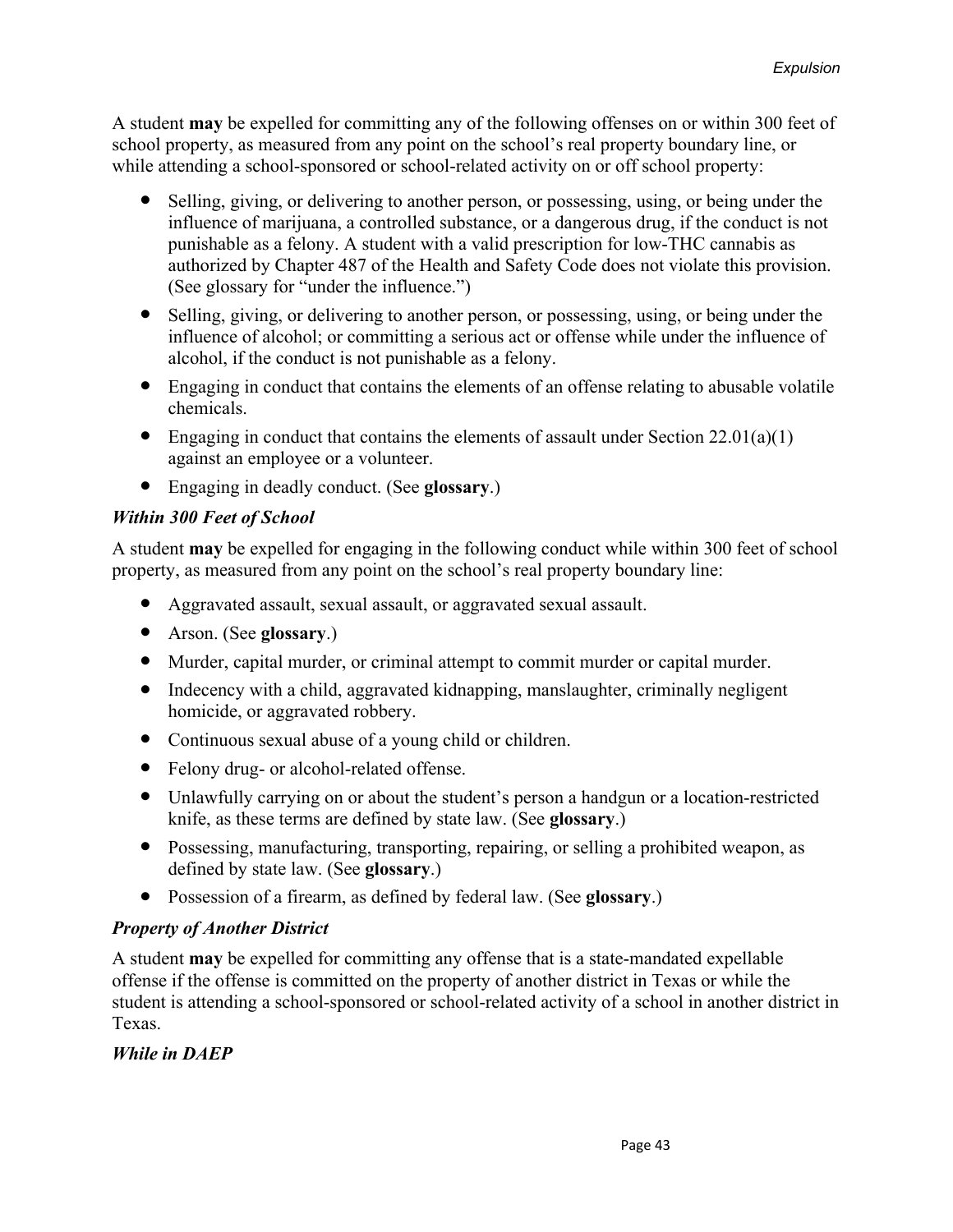A student may be expelled for engaging in documented serious misbehavior that violates the district's Code, despite documented behavioral interventions while placed in a DAEP. For purposes of discretionary expulsion from a DAEP, serious misbehavior means:

36. Deliberate violent behavior that poses a direct threat to the health or safety of others;

- 37. Extortion, meaning the gaining of money or other property by force or threat;
- 38. Conduct that constitutes coercion, as defined by Section 1.07, Penal Code; or
- 39. Conduct that constitutes the offense of:
	- a) Public lewdness under Penal Code 21.07;
	- b) Indecent exposure under Penal Code 21.08;
	- c) Criminal mischief under Penal Code 28.03;
	- d) Hazing under Education Code 37.152; or
	- e) Harassment under Penal Code 42.07(a)(1) of a student or district employee.

# **Mandatory Expulsion: Misconduct That Requires Expulsion**

A student **must** be expelled under federal or state law for any of the following offenses that occur on school property or while attending a school-sponsored or school-related activity on or off school property:

#### *Under Federal Law*

● Bringing to school or possessing at school, including any setting that is under the district's control or supervision for the purpose of a school activity, a firearm, as defined by federal law. (See **glossary**.)

**Note:** Mandatory expulsion under the federal Gun Free Schools Act does not apply to a firearm that is lawfully stored inside a locked vehicle, or to firearms used in activities approved and authorized by the district when the district has adopted appropriate safeguards to ensure student safety.

#### *Under the Penal Code*

- Unlawfully carrying on or about the student's person the following, in the manner prohibited by Penal Code 46.02:
	- A handgun, defined by state law as any firearm designed, made, or adapted to be used with one hand. (See **glossary**.)

**Note**: A student may not be expelled solely on the basis of the student's use, exhibition, or possession of a firearm that occurs at an approved target range facility that is not located on a school campus, while participating in or preparing for a school-sponsored, shooting sports competition or a shooting sports educational activity that is sponsored or supported by the Parks and Wildlife Department, or a shooting sports sanctioning organization working with the department. [See policy FNCG(LEGAL).]

- A location-restricted knife, as defined by state law. (See **glossary**.)
- Possessing, manufacturing, transporting, repairing, or selling a prohibited weapon, as defined in state law. (See **glossary**.)
- Behaving in a manner that contains elements of the following offenses under the Penal Code: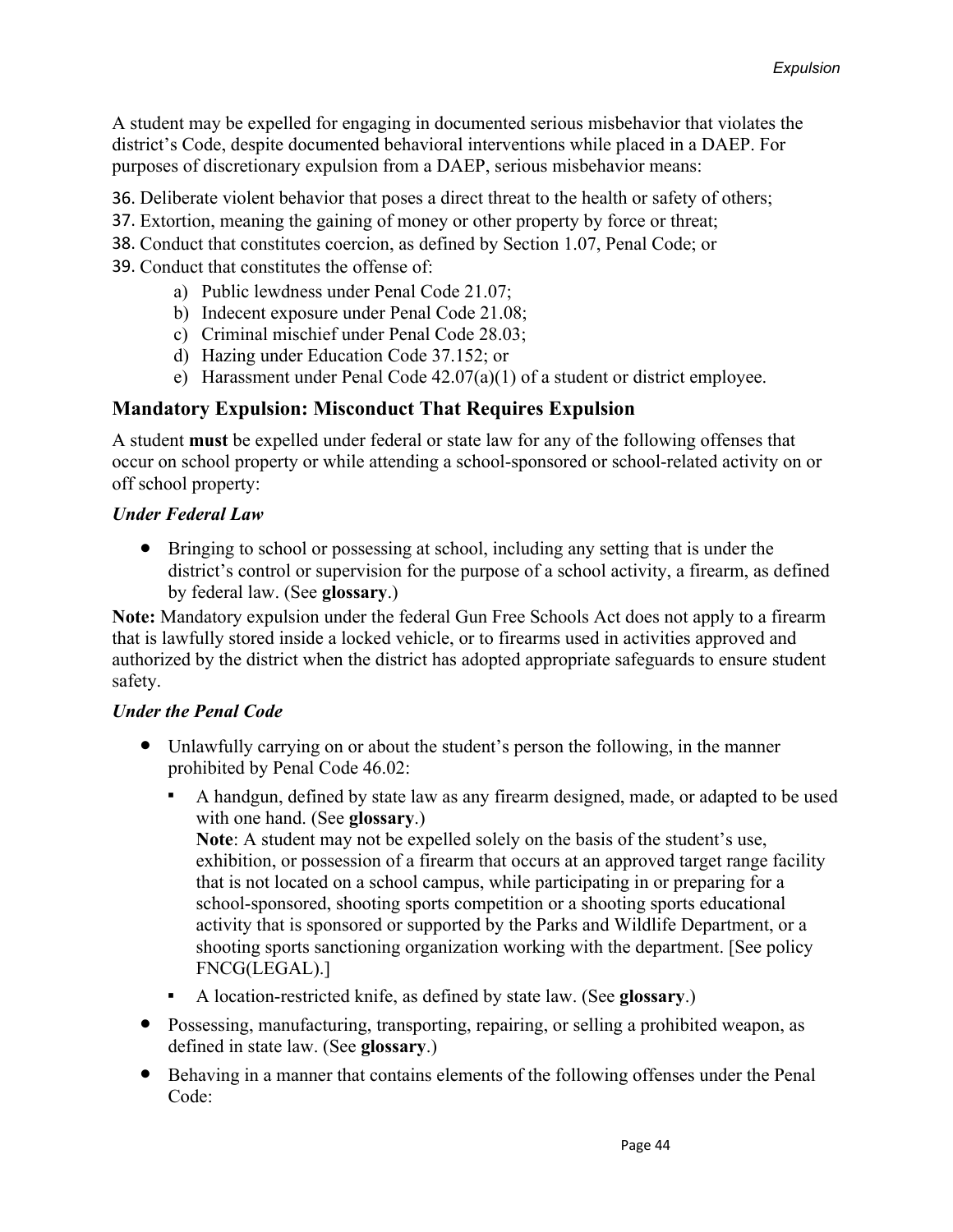- Aggravated assault, sexual assault, or aggravated sexual assault.
- Arson. (See **glossary**.)
- Murder, capital murder, or criminal attempt to commit murder or capital murder.
- Indecency with a child.
- Aggravated kidnapping.
- Aggravated robbery.
- **■** Manslaughter.
- Criminally negligent homicide.
- Continuous sexual abuse of a young child or children.
- Behavior punishable as a felony that involves selling, giving, or delivering to another person, or possessing, using, or being under the influence of marijuana, a controlled substance, a dangerous drug, or alcohol; or committing a serious act or offense while under the influence of alcohol.
- Engaging in retaliation against a school employee or volunteer combined with one of the above-listed mandatory expulsion offenses.

# **Under Age Ten**

When a student under the age of ten engages in behavior that is expellable behavior, the student shall not be expelled, but shall be placed in a DAEP. A student under age six shall not be placed in a DAEP unless the student commits a federal firearm offense.

#### **Process**

If a student is believed to have committed an expellable offense, the campus behavior coordinator or other appropriate administrator shall schedule a hearing within a reasonable time. The student's parent shall be invited in writing to attend the hearing.

Until a hearing can be held, the campus behavior coordinator or other administrator may place the student in:

- Another appropriate classroom.
- In-school suspension.
- Out-of-school suspension.
- DAEP.

#### *Hearing*

A student facing expulsion shall be given a hearing with appropriate due process. The student is entitled to:

- 40. Representation by the student's parent or another adult who can provide guidance to the student and who is not an employee of the district,
- 41. An opportunity to testify and to present evidence and witnesses in the student's defense, and
- 42. An opportunity to question the witnesses called by the district at the hearing.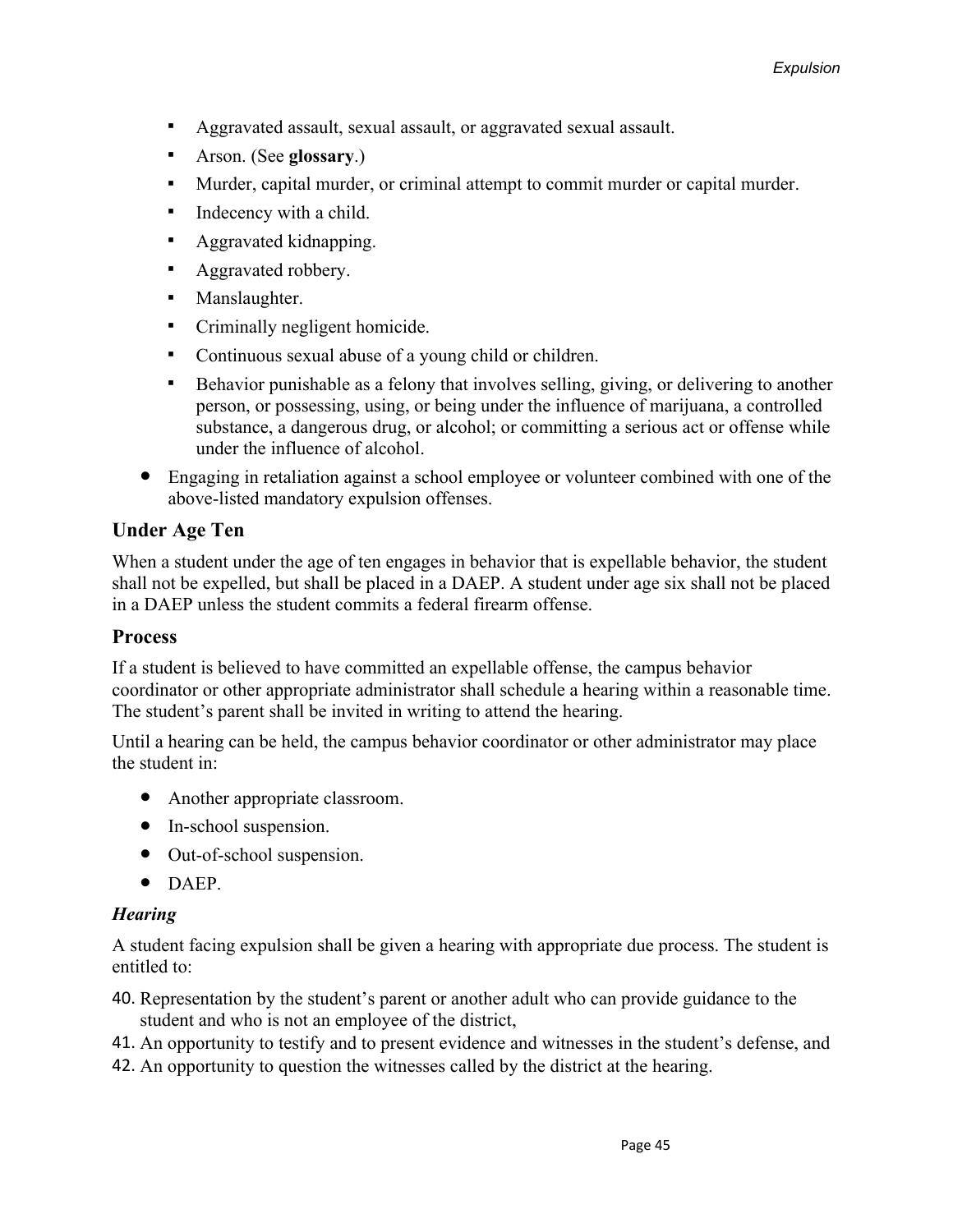43. After providing notice to the student and parent of the hearing, the district may hold the hearing regardless of whether the student or the student's parent attends.

The hearing shall be conducted by the board of trustees and the decision to expel shall be made by the board.

### *Board Review of Expulsion*

After the due process hearing, the expelled student may request that the board review the expulsion decisions. The student or parent must submit a written request to the superintendent within seven days after receipt of the written decision. The superintendent must provide the student or parent written notice of the date, time, and place of the meeting at which the board will review the decision.

The board shall review the record of the expulsion hearing in a closed meeting unless the parent requests in writing that the matter be held in an open meeting. The board may also hear a statement from the student or parent and from the board's designee.

The board shall hear statements made by the parties at the review and shall base its decision on evidence reflected in the record and any statements made by the parties at the review. The board shall make and communicate its decision orally at the conclusion of the presentation. Consequences shall not be deferred pending the outcome of the hearing.

### *Expulsion Order*

Before ordering the expulsion, the board or campus behavior coordinator shall take into consideration:

- 44. Self-defense (see **glossary**),
- 45. Intent or lack of intent at the time the student engaged in the conduct,
- 46. The student's disciplinary history,
- 47. A disability that substantially impairs the student's capacity to appreciate the wrongfulness of the student's conduct,
- 48. A student's status in the conservatorship of the Department of Family and Protective Services (foster care), or
- 49. A student's status as homeless.

If the student is expelled, the board or its designee shall deliver to the student and the student's parent a copy of the order expelling the student.

Not later than the second business day after the hearing, the Campus Principal or his/her designee shall deliver to the juvenile court a copy of the expulsion order and the information required by Section 52.04 of the Family Code.

If the length of the expulsion is inconsistent with the guidelines included in the Student Code of Conduct, the expulsion order shall give notice of the inconsistency.

# **Length of Expulsion**

The length of an expulsion shall be based on the seriousness of the offense, the student's age and grade level, the frequency of misbehavior, the student's attitude, and statutory requirements.

The duration of a student's expulsion shall be determined on a case-by-case basis. The maximum period of expulsion is one calendar year, except as provided below.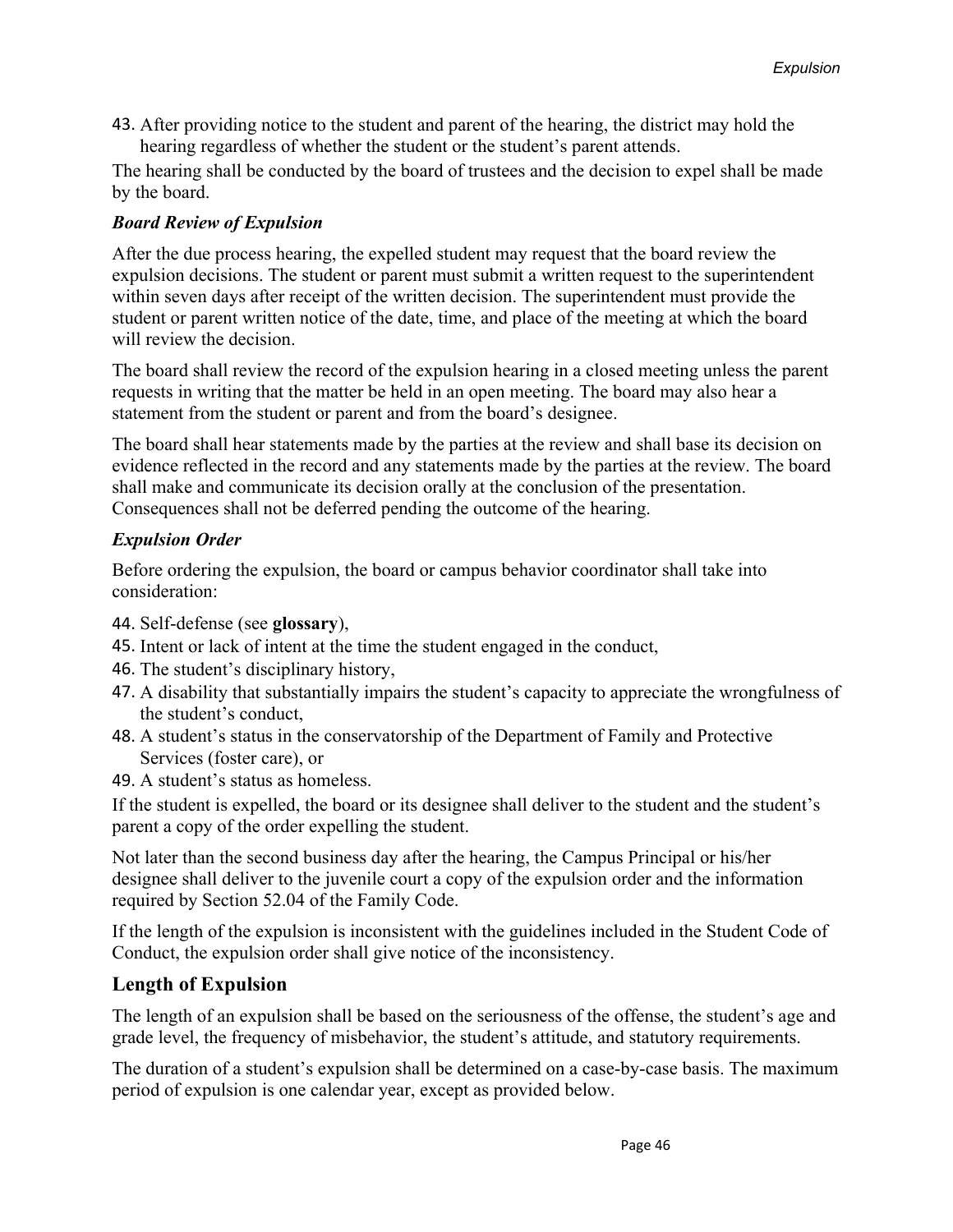An expulsion may not exceed one year unless, after review, the district determines that:

50. The student is a threat to the safety of other students or to district employees, or

51. Extended expulsion is in the best interest of the student.

State and federal law require a student to be expelled from the regular classroom for a period of at least one calendar year for bringing a firearm, as defined by federal law, to school. However, the superintendent may modify the length of the expulsion on a case-by-case basis.

Students who commit offenses that require expulsion at the end of one school year may be expelled into the next school year to complete the term of expulsion.

# **Withdrawal During Process**

When a student has violated the district's Code in a way that requires or permits expulsion from the district and the student withdraws from the district before the expulsion hearing takes place, the district may conduct the hearing after sending written notice to the parent and student.

If the student then re-enrolls in the district during the same or subsequent school year, the district may enforce the expulsion order at that time, less any expulsion period that has been served by the student during enrollment in another district.

If the campus behavior coordinator or the board fails to issue an expulsion order after the student withdraws, the next district in which the student enrolls may complete the proceedings.

#### **Additional Misconduct**

If during the expulsion, the student engages in additional conduct for which placement in a DAEP or expulsion is required or permitted, additional proceedings may be conducted, and the campus behavior coordinator or the board may issue an additional disciplinary order as a result of those proceedings.

# **Restrictions During Expulsion**

Expelled students are prohibited from being on school grounds or attending school-sponsored or school-related activities during the period of expulsion.

No district academic credit shall be earned for work missed during the period of expulsion unless the student is enrolled in a JJAEP or another district-approved program.

#### **Newly Enrolled Students**

The district shall continue the expulsion of any newly enrolled student expelled from another district or an open-enrollment charter school until the period of the expulsion is completed.

If a student expelled in another state enrolls in the district, the district may continue the expulsion under the terms of the expulsion order, may place the student in a DAEP for the period specified in the order, or may allow the student to attend regular classes if:

52. The out-of-state district provides the district with a copy of the expulsion order, and

53. The offense resulting in the expulsion is also an expellable offense in the district in which the student is enrolling.

If a student is expelled by a district in another state for a period that exceeds one year and the district continues the expulsion or places the student in a DAEP, the district shall reduce the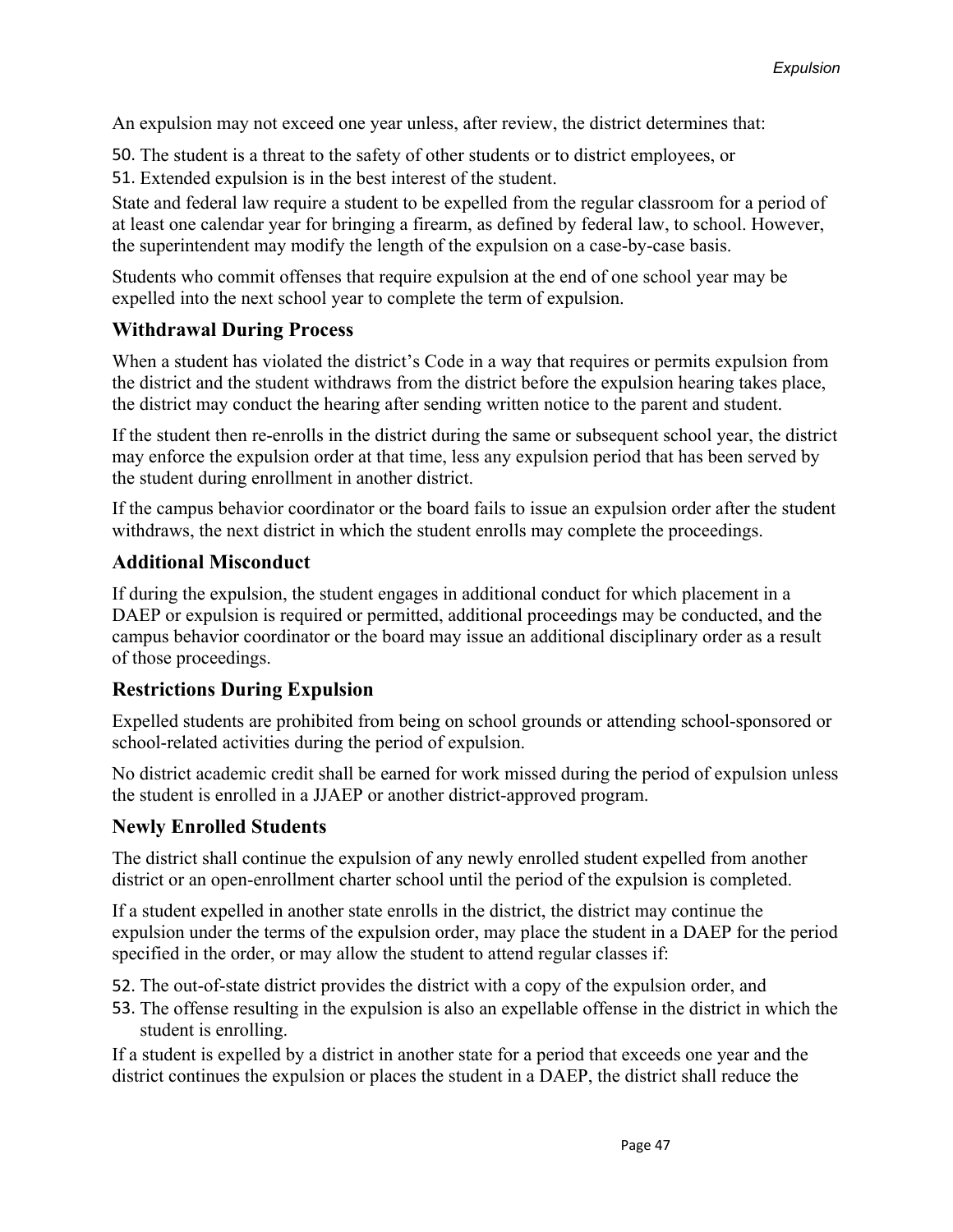period of the expulsion or DAEP placement so that the entire period does not exceed one year, unless after a review it is determined that:

54. The student is a threat to the safety of other students or district employees, or

55. Extended placement is in the best interest of the student.

# **Emergency Expulsion Procedures**

When an emergency expulsion is necessary to protect persons or property from imminent harm, the student shall be given verbal notice of the reason for the action. Within ten days after the date of the emergency expulsion, the student shall be given appropriate due process required for a student facing expulsion.

# **DAEP Placement of Expelled Students**

The district may provide educational services to any expelled student in a DAEP; however, educational services in the DAEP must be provided if the student is less than ten years of age.

# **Transition Services**

In accordance with law and district procedures, campus staff shall provide transition services for a student returning to the regular classroom from placement in an alternative education program, including a DAEP or JJAEP. See policies FOCA(LEGAL) and FODA(LEGAL) for more information.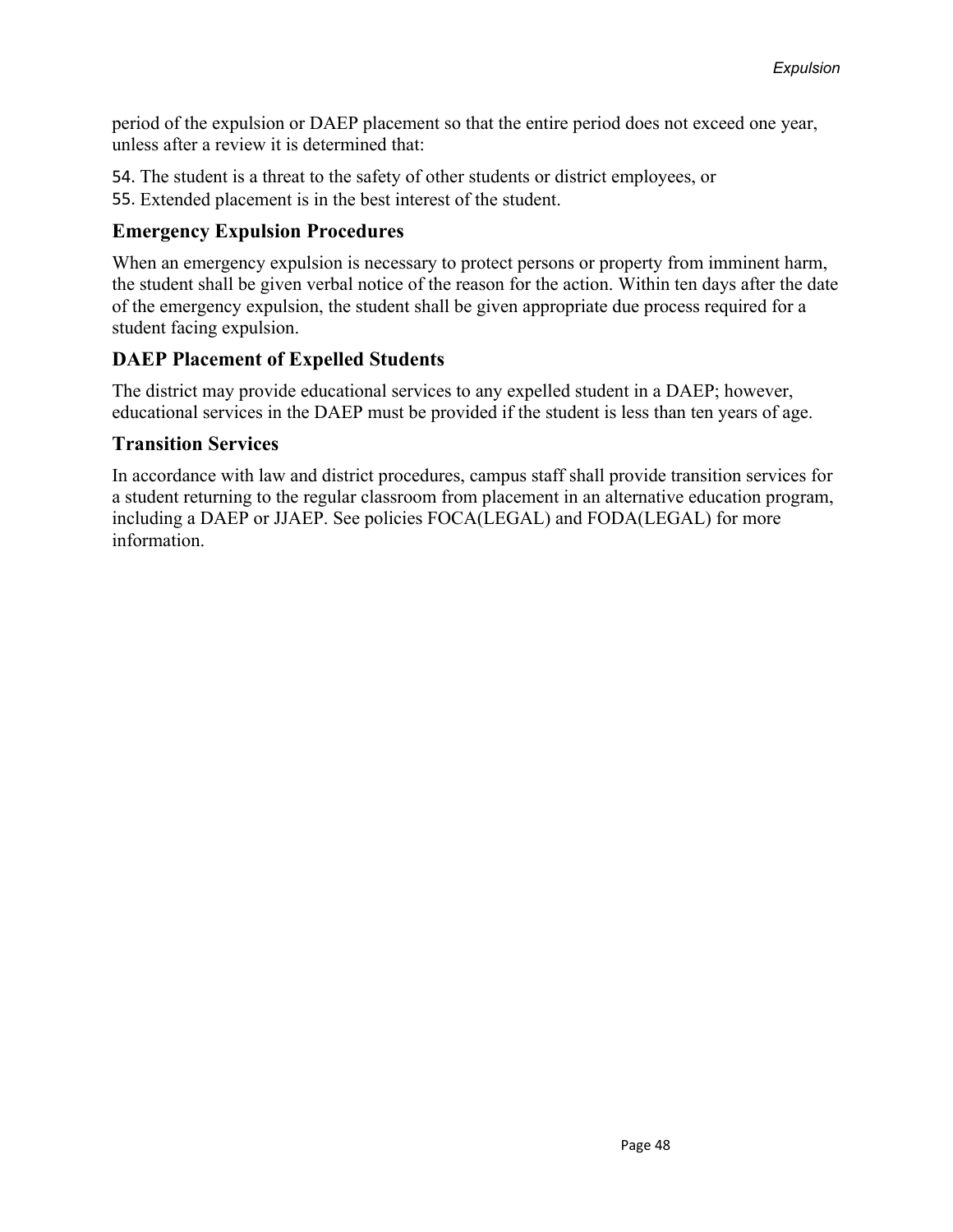# **Glossary**

**Abuse** is improper or excessive use.

**Aggravated robbery** is defined in part by Penal Code 29.03(a) as when a person commits robbery and:

- 56. Causes serious bodily injury to another;
- 57. Uses or exhibits a deadly weapon; or
- 58. Causes bodily injury to another person or threatens or places another person in fear of imminent bodily injury or death, if the other person is:
	- f) 65 years of age or older, or
	- g) A disabled person.

**Armor-piercing ammunition** is defined by Penal Code 46.01 as handgun ammunition used in pistols and revolvers and designed primarily for the purpose of penetrating metal or body armor.

**Arson** is defined in part by Penal Code 28.02 as:

- 1. A crime that involves starting a fire or causing an explosion with intent to destroy or damage:
	- h) Any vegetation, fence, or structure on open-space land; or
	- i) Any building, habitation, or vehicle:
		- 1) Knowing that it is within the limits of an incorporated city or town,
		- 2) Knowing that it is insured against damage or destruction,
		- 3) Knowing that it is subject to a mortgage or other security interest,
		- 4) Knowing that it is located on property belonging to another,
		- 5) Knowing that it has located within it property belonging to another, or
		- 6) When the person starting the fire is reckless about whether the burning or explosion will endanger the life of some individual or the safety of the property of another.
- 2. A crime that involves recklessly starting a fire or causing an explosion while manufacturing or attempting to manufacture a controlled substance and the fire or explosion damages any building, habitation, or vehicle; or
- 3. A crime that involves intentionally starting a fire or causing an explosion and in so doing:
	- j) Recklessly damages or destroys a building belonging to another, or
	- k) Recklessly causes another person to suffer bodily injury or death.

**Assault** is defined in part by Penal Code §22.01(a)(1) as intentionally, knowingly, or recklessly causing bodily injury to another;  $\S22.01(a)(2)$  as intentionally or knowingly threatening another with imminent bodily injury; and §22.01(a)(3) as intentionally or knowingly causing physical contact with another that can reasonably be regarded as offensive or provocative.

**Breach of computer security** includes knowingly accessing a computer, computer network, or computer system without the effective consent of the owner as defined in Penal Code 33.02, if the conduct involves accessing a computer, computer network, or computer system owned by or operated on behalf of a school district; and the student knowingly alters, damages, or deletes school district property or information; or commits a breach of any other computer, computer network, or computer system.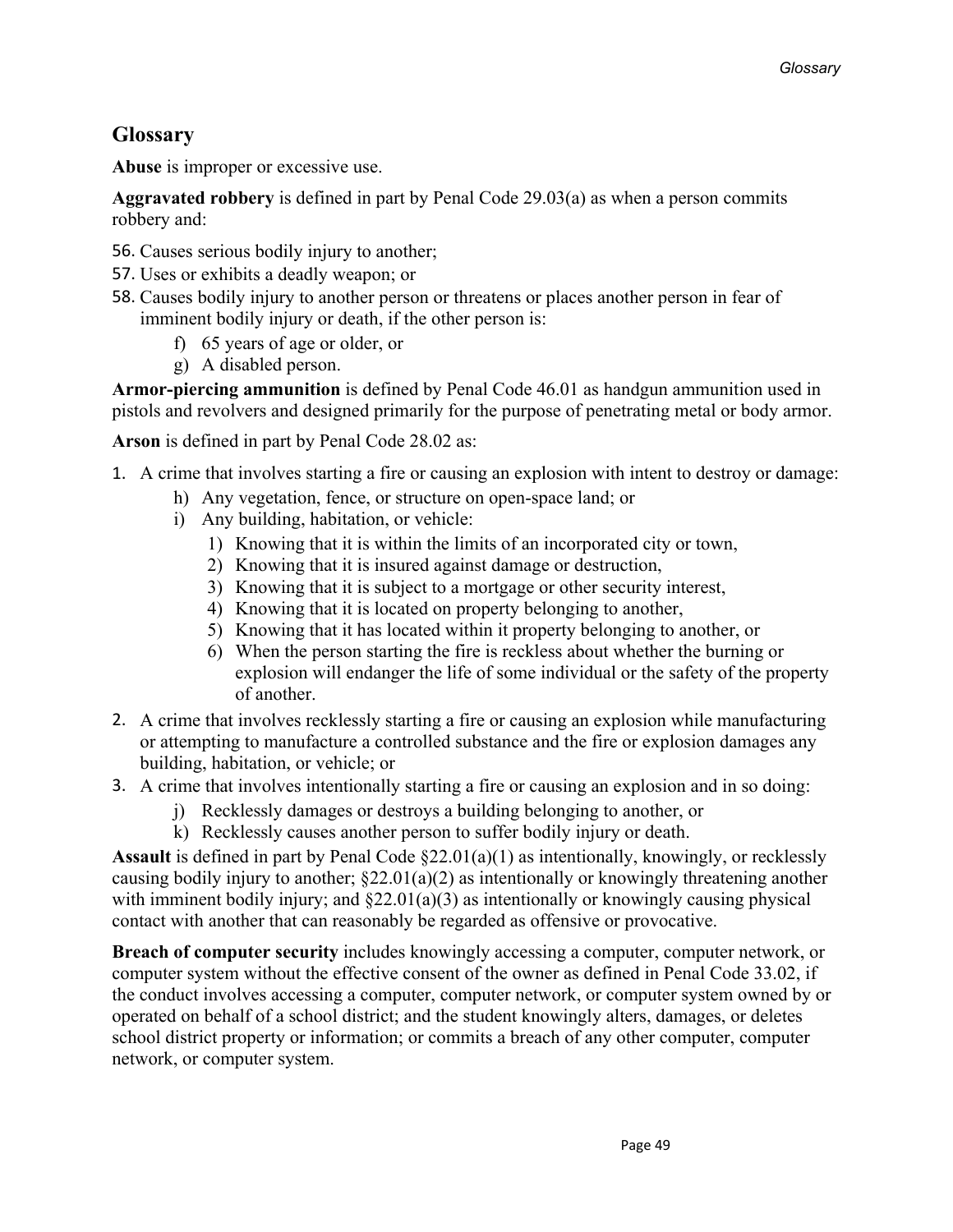**Bullying** is defined in Section 37.0832 of the Education Code as a single significant act or a pattern of acts by one or more students directed at another student that exploits an imbalance of power and involves engaging in written or verbal expression, expression through electronic means, or physical conduct that:

- 1. Has the effect or will have the effect of physically harming a student, damaging a student's property, or placing a student in reasonable fear of harm to the student's person or of damage to the student's property;
- 2. Is sufficiently severe, persistent, or pervasive enough that the action or threat creates an intimidating, threatening, or abusive educational environment for a student;
- 3. Materially and substantially disrupts the educational process or the orderly operation of a classroom or school; or
- 4. Infringes on the rights of the victim at school.

Bullying includes cyberbullying. (See below) This state law on bullying prevention applies to:

- 5. Bullying that occurs on or is delivered to school property or to the site of a school-sponsored or school-related activity on or off school property;
- 6. Bullying that occurs on a publicly or privately owned school bus or vehicle being used for transportation of students to or from school or a school-sponsored or school-related activity; and
- 7. Cyberbullying that occurs off school property or outside of a school-sponsored or schoolrelated activity if the cyberbullying interferes with a student's educational opportunities or substantially disrupts the orderly operation of a classroom, school, or school-sponsored or school-related activity.

**Chemical dispensing device** is defined by Penal Code 46.01 as a device designed, made, or adapted for the purpose of dispensing a substance capable of causing an adverse psychological or physiological effect on a human being. A small chemical dispenser sold commercially for personal protection is not in this category.

**Club** is defined by Penal Code 46.01 as an instrument specially designed, made, or adapted for the purpose of inflicting serious bodily injury or death. A blackjack, nightstick, mace, and tomahawk are in the same category.

**Controlled substance** means a substance, including a drug, an adulterant, and a dilutant, listed in Schedules I through V or Penalty Group 1, 1-A, 2, 2-A, 3, or 4 of the Texas Controlled Substances Act. The term includes the aggregate weight of any mixture, solution, or other substance containing a controlled substance. The term does not include hemp, as defined by Agriculture Code 121.001, or the tetrahydrocannabinols (THC) in hemp.

**Criminal street gang** is defined by Penal Code 71.01 as three or more persons having a common identifying sign or symbol or an identifiable leadership who continuously or regularly associate in the commission of criminal activities.

**Cyberbullying** is defined by Section 37.0832 of the Education Code as bullying that is done through the use of any electronic communication device, including through the use of a cellular or other type of telephone, a computer, a camera, electronic mail, instant messaging, text messaging, a social media application, an internet website, or any other internet-based communication tool.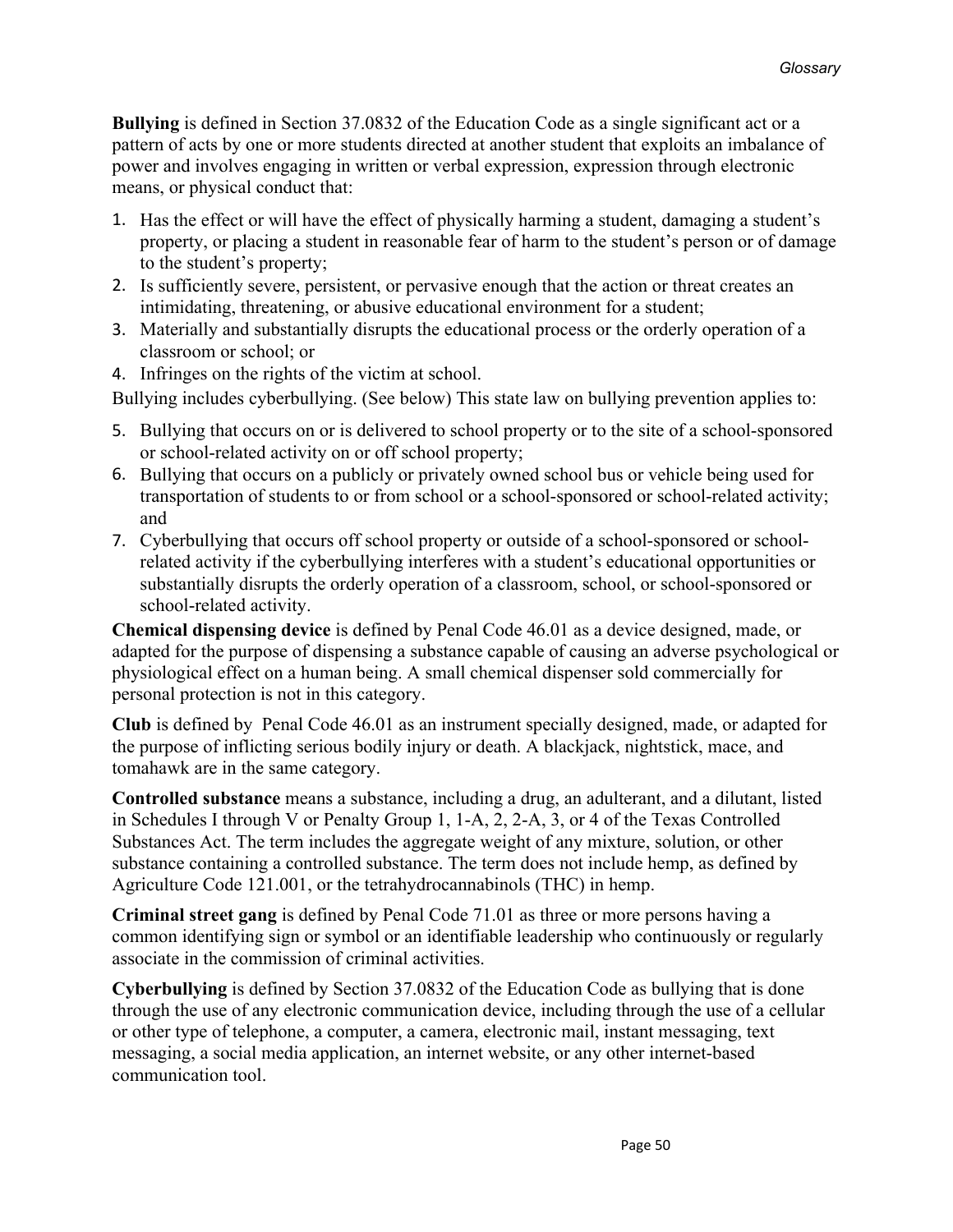**Dangerous drug** is defined by Health and Safety Code 483.001 as a device or a drug that is unsafe for self-medication and that is not included in Schedules I through V or Penalty Groups 1 through 4 of the Texas Controlled Substances Act. The term includes a device or drug that federal law prohibits dispensing without prescription or restricts to use by or on the order of a licensed veterinarian.

**Dating violence** occurs when a person in a current or past dating relationship uses physical, sexual, verbal, or emotional abuse to harm, threaten, intimidate, or control another person in the relationship. Dating violence also occurs when a person commits these acts against a person in a marriage or dating relationship with the individual who is or was once in a marriage or dating relationship with the person committing the offense, as defined by Section 71.0021 of the Family Code.

**Deadly conduct** under Penal Code 22.05 occurs when a person recklessly engages in conduct that places another in imminent danger of serious bodily injury, such as knowingly discharging a firearm in the direction of an individual, habitation, building, or vehicle.

**Deferred adjudication** is an alternative to seeking a conviction in court that may be offered to a juvenile for delinquent conduct or conduct indicating a need for supervision.

**Deferred prosecution** may be offered to a juvenile as an alternative to seeking a conviction in court for delinquent conduct or conduct indicating a need for supervision.

**Delinquent conduct** is conduct that violates either state or federal law and is punishable by imprisonment or confinement in jail. It includes conduct that violates certain juvenile court orders, including probation orders, but does not include violations of traffic laws.

**Discretionary** means that something is left to or regulated by a local decision maker.

**Domestic violence** includes felony or misdemeanor crimes of violence committed by a current or former spouse or intimate partner of the victim, by a person with whom the victim shares a child in common, by a person who is cohabitating with or has cohabitated with the victim as a spouse or intimate partner, by a person similarly situated to a spouse of the victim under the domestic or family violence laws of the jurisdiction receiving grant monies, or by any other person against an adult or youth victim who is protected from that person's acts under the domestic or family violence laws of the jurisdiction.

**E-cigarette** means an electronic cigarette or any other device that simulates smoking by using a mechanical heating element, battery, or electronic circuit to deliver nicotine or other substances to the individual inhaling from the device. The term includes any device that is manufactured, distributed, or sold as an e-cigarette, e-cigar, or e-pipe or under another product name or description and a component, part, or accessory for the device, regardless of whether the component, part, or accessory is sold separately from the device.

**Explosive weapon** is defined by Penal Code 46.01 as any explosive or incendiary bomb, grenade, rocket, or mine and its delivery mechanism that is designed, made, or adapted for the purpose of inflicting serious bodily injury, death, or substantial property damage, or for the principal purpose of causing such a loud report as to cause undue public alarm or terror.

**False alarm or report** under Penal Code 42.06 occurs when a person knowingly initiates, communicates, or circulates a report of a present, past, or future bombing, fire, offense, or other emergency that he or she knows is false or baseless and that would ordinarily: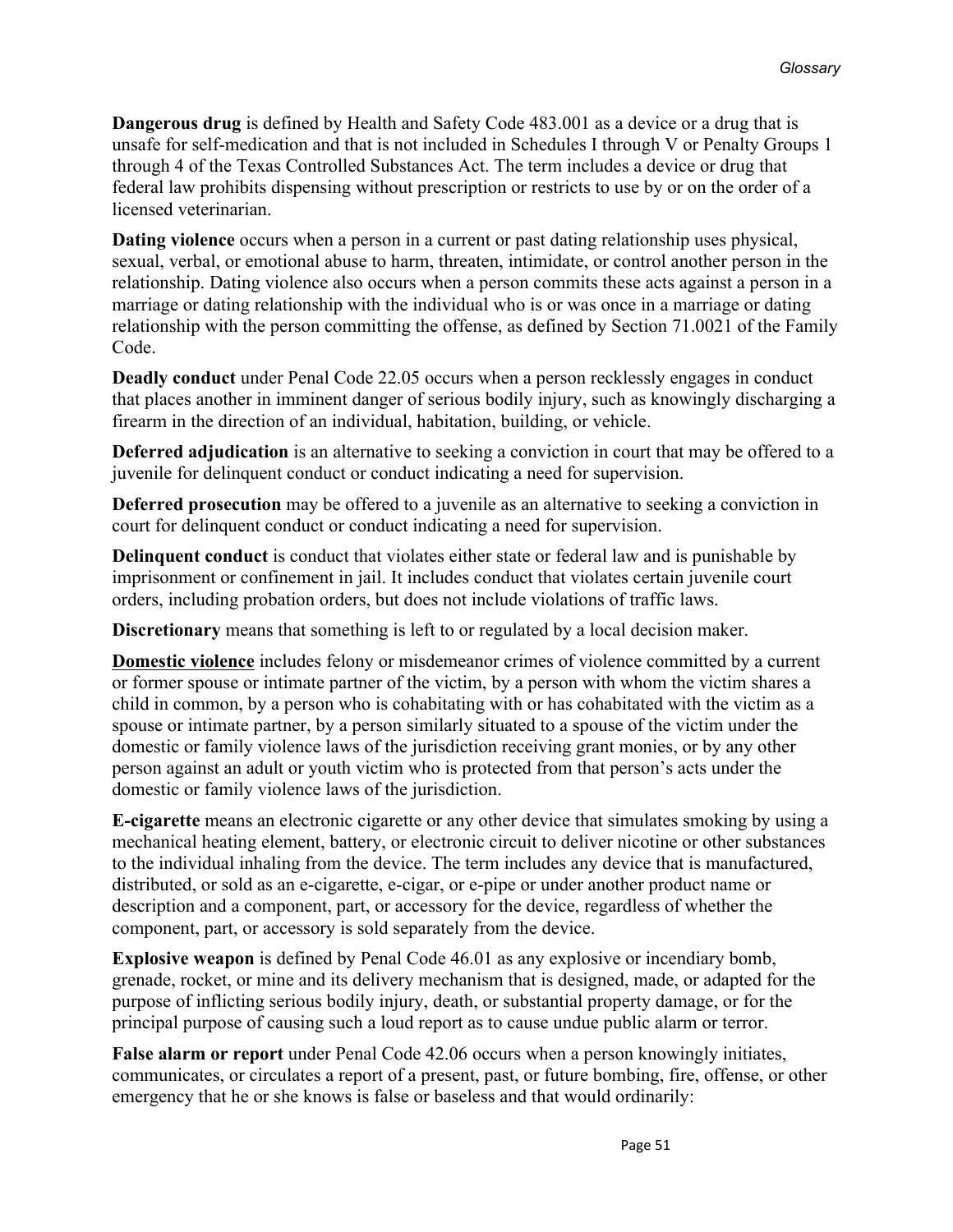- 8. Cause action by an official or volunteer agency organized to deal with emergencies;
- 9. Place a person in fear of imminent serious bodily injury; or
- 10. Prevent or interrupt the occupation of a building, room, or place of assembly.

**Firearm** is defined by federal law (18 U.S.C. 921(a)) as:

- 11. Any weapon (including a starter gun) that will, is designed to, or may readily be converted to expel a projectile by the action of an explosive;
- 12. The frame or receiver of any such weapon;
- 13. Any firearm muffler or firearm weapon; or
- 14. Any destructive device, such as any explosive, incendiary or poison gas bomb, or grenade. Such term does not include an antique firearm.

**Firearm silencer** is defined by Penal Code 46.01 as any device designed, made, or adapted to muffle the report of a firearm.

**Gender-based harassment** includes physical, verbal, or nonverbal conduct based on the student's gender, the student's expression of characteristics perceived as stereotypical for the student's gender, or the student's failure to conform to stereotypical notions of masculinity or femininity. Gender-based harassment can occur regardless of the student's or the harasser's actual or perceived sexual orientation or gender identity.

**Graffiti** includes markings with paint, an indelible pen or marker, or an etching or engraving device on tangible property without the effective consent of the owner. The markings may include inscriptions, slogans, drawings, or paintings.

**Handgun** is defined by Penal Code 46.01 as any firearm that is designed, made, or adapted to be fired with one hand.

#### **Harassment** includes:

- 15. Conduct that meets the definitions established in district policies DIA(LOCAL), FFH(LEGAL), and FFH(LOCAL);
- 16. Conduct that threatens to cause harm or bodily injury to another person, including a district student, employee, board member, or volunteer; is sexually intimidating; causes physical damage to the property of another student; subjects another student to physical confinement or restraint; or maliciously and substantially harms another student's physical or emotional health or safety, as defined in Section 37.001(b)(2) of the Education Code; or
- 17. Conduct that is punishable as a crime under Penal Code 42.07, including the following types of conduct if carried out with the intent to harass, annoy, alarm, abuse, torment, or embarrass another:
	- l) Initiating communication and, in the course of the communication, making a comment, request, suggestion, or proposal that is obscene, as defined by law;
	- m) Threatening, in a manner reasonably likely to alarm the person receiving the threat, to inflict bodily injury on the person or to commit a felony against the person, a member of the person's family or household, or the person's property;
	- n) Conveying, in a manner reasonably likely to alarm the person receiving the report, a false report, which is known by the conveyor to be false, that another person has suffered death or serious bodily injury; and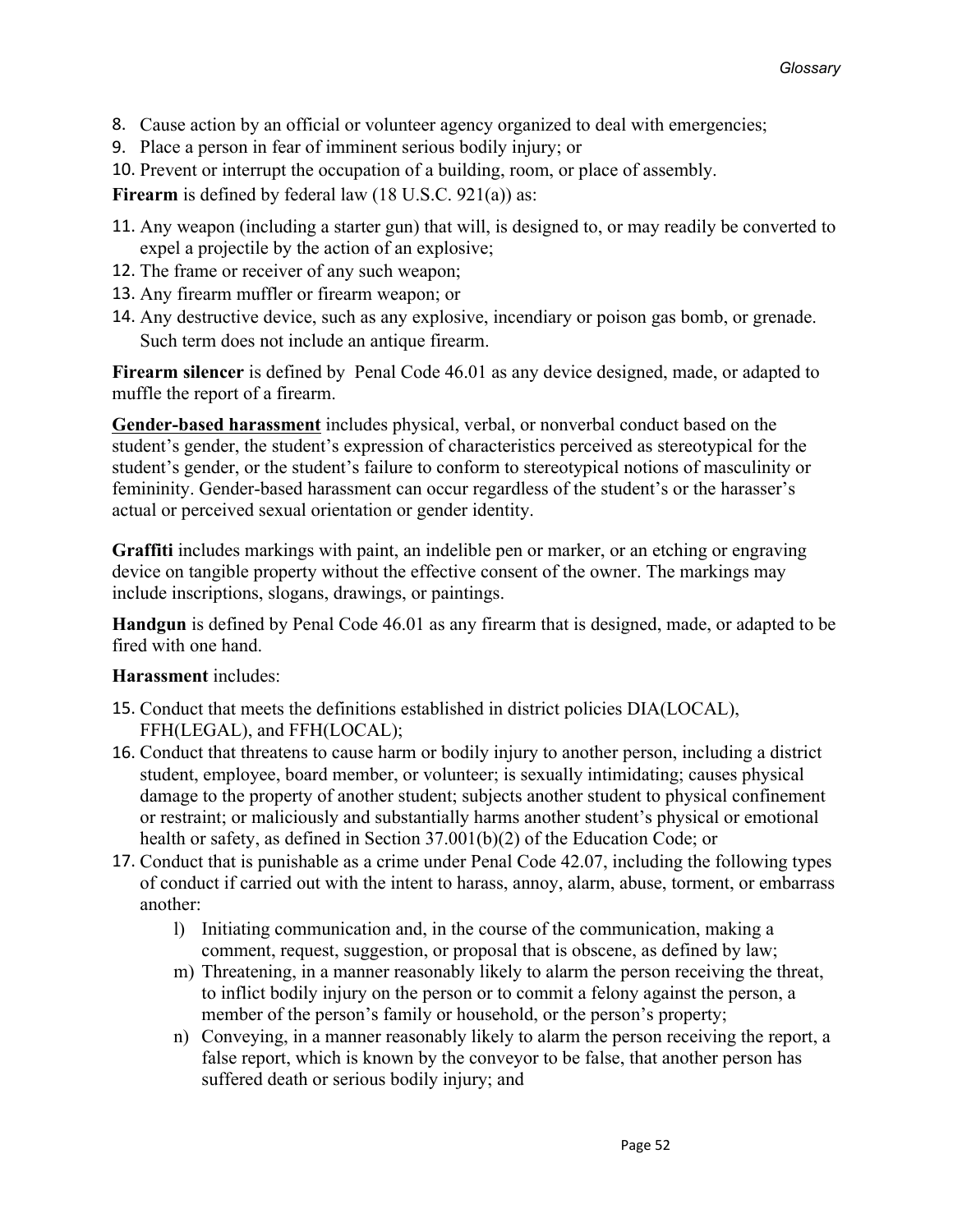o) Sending repeated electronic communications in a manner reasonably likely to harass, annoy, alarm, abuse, torment, embarrass, or offend another.

**Hazing** is defined by Section 37.151 of the Education Code as an intentional, knowing, or reckless act, on or off campus, by one person alone or acting with others, directed against a student for the purpose of pledging, initiation into, affiliation with, holding office in, or maintaining membership in a student organization if the act meets the elements in Education Code 37.151, including:

18. Any type of physical brutality;

- 19. An activity that subjects the student to an unreasonable risk of harm or that adversely affects the student's mental or physical health, such as sleep deprivation, exposure to the elements, confinement to small spaces, calisthenics, or consumption of food, liquids, drugs, or other substances;
- 20. An activity that induces, causes, or requires the student to perform a duty or task that violates the Penal Code; and
- 21. Coercing a student to consume a drug or alcoholic beverage in an amount that would lead a reasonable person to believe the student is intoxicated.

**Hit list** is defined in Section 37.001(b)(3) of the Education Code as a list of people targeted to be harmed, using a firearm, a knife, or any other object to be used with intent to cause bodily harm.

**Improvised explosive device** is defined by Penal Code 46.01 as a completed and operational bomb designed to cause serious bodily injury, death, or substantial property damage that is fabricated in an improvised manner using nonmilitary components.

**Indecent exposure** is defined by Penal Code 21.08 as an offense that occurs when a person exposes the person's anus or any part of the person's genitals with intent to arouse or gratify the sexual desire of any person, and is reckless about whether another is present who will be offended or alarmed by the act.

**Intimate visual material** is defined by Civil Practices and Remedies Code 98B.001 and Penal Code 21.16 as visual material that depicts a person with the person's intimate parts exposed or engaged in sexual conduct. "Visual material" means any film, photograph, video tape, negative, or slide of any photographic reproduction or any other physical medium that allows an image to be displayed on a computer or other video screen and any image transmitted to a computer or other video screen.

**Location-restricted knife** is defined by Penal Code 46.01 as a knife with a blade over five and one-half inches.

**Knuckles** means any instrument consisting of finger rings or guards made of a hard substance and designed or adapted for inflicting serious bodily injury or death by striking a person with a fist enclosed in the knuckles.

**Look-alike weapon** means an item that resembles a weapon but is not intended to be used to cause serious bodily injury.

**Machine gun** as defined by Penal Code 46.01 is any firearm that is capable of shooting more than two shots automatically, without manual reloading, by a single function of the trigger.

**Mandatory** means that something is obligatory or required because of an authority.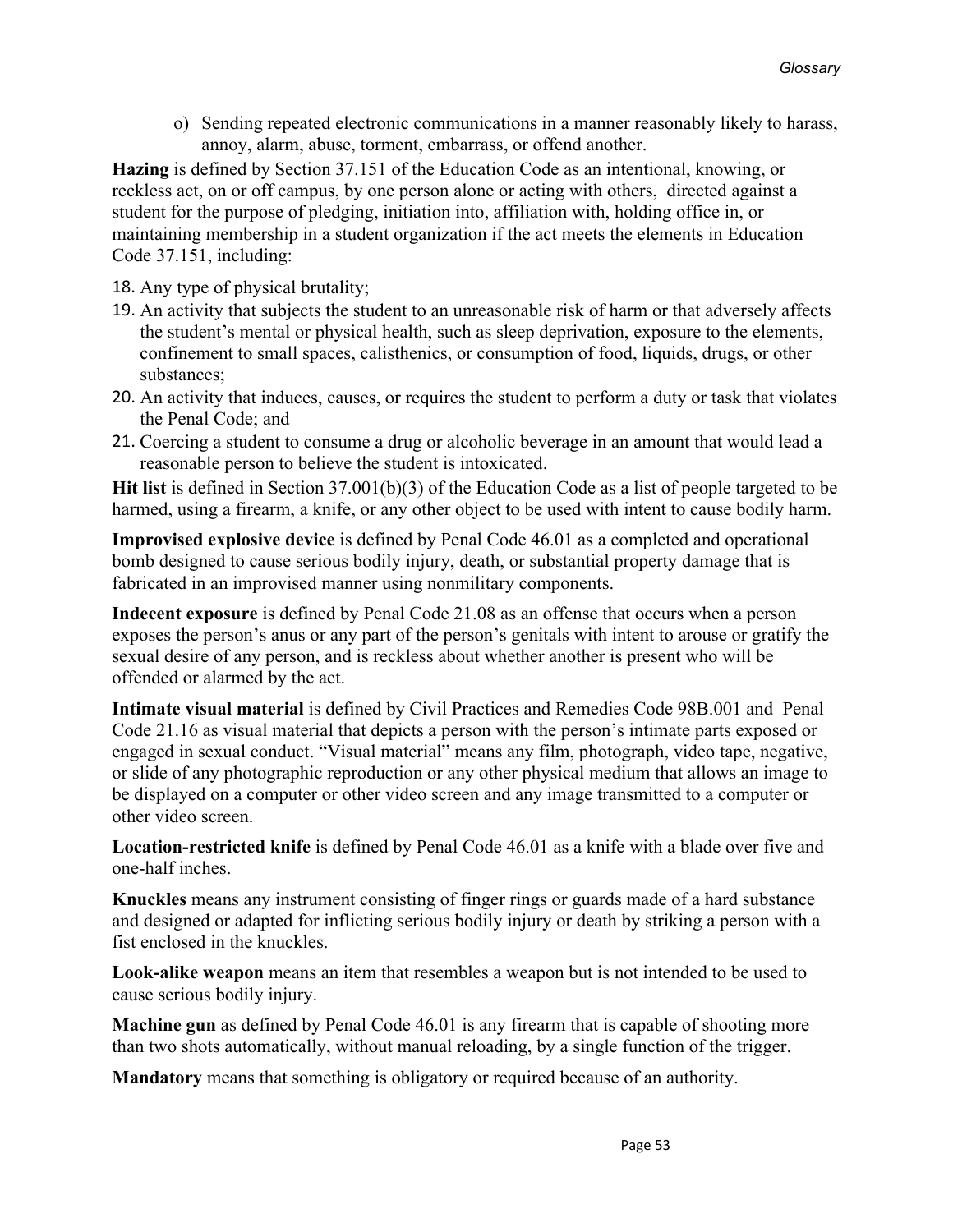**Paraphernalia** are devices that can be used for inhaling, ingesting, injecting, or otherwise introducing a controlled substance into a human body.

**Possession** means to have an item on one's person or in one's personal property, including, but not limited to, clothing, purse, or backpack; a private vehicle used for transportation to or from school or school-related activities, including, but not limited, to an automobile, truck, motorcycle, or bicycle; telecommunications or electronic devices; or any school property used by the student, including, but not limited to, a locker or desk.

#### **Prohibited weapon** under Penal Code 46.05(a) means:

- 22. The following items unless registered with the U.S. Bureau of Alcohol, Tobacco, Firearms, and Explosives or otherwise not subject to that registration requirement or unless the item is classified as a curio or relic by the U.S. Department of Justice:
	- p) An explosive weapon;
	- q) A machine gun;
	- r) A short-barrel firearm;
- 23. Armor-piercing ammunition;
- 24. A chemical dispensing device;
- 25. A zip gun;
- 26. A tire deflation device;
- 27. An improvised explosive device; or
- 28. A firearm silencer, unless classified as a curio or relic by the U.S. Department of Justice or the actor otherwise possesses, manufactures, transports, repairs, or sells the firearm silencer in compliance with federal law.

**Public Lewdness** is defined by Penal Code 21.07 as an offense that occurs when a person knowingly engages in an act of sexual intercourse, deviate sexual intercourse, or sexual contact in a public place or, if not in a public place, is reckless about whether another is present who will be offended or alarmed by the act.

**Public school fraternity, sorority, secret society, or gang** means an organization composed wholly or in part of students that seeks to perpetuate itself by taking additional members from the students enrolled in school based on a decision of its membership rather than on the free choice of a qualified student. Educational organizations listed in Section 37.121(d) of the Education Code are excepted from this definition.

**Reasonable belief** is that which an ordinary person of average intelligence and sound mind would believe. Chapter 37 requires certain disciplinary decisions when the superintendent or designee has a reasonable belief that a student engaged in conduct punishable as a felony offense. In forming such a reasonable belief, the superintendent or designee may use all available information, including the notice of a student's arrest under Article 15.27 of the Code of Criminal Procedure.

**Self-defense** is the use of force against another to the degree a person reasonably believes the force is immediately necessary to protect himself or herself.

#### **Serious misbehavior means**:

29. Deliberate violent behavior that poses a direct threat to the health or safety of others; 30. Extortion, meaning the gaining of money or other property by force or threat;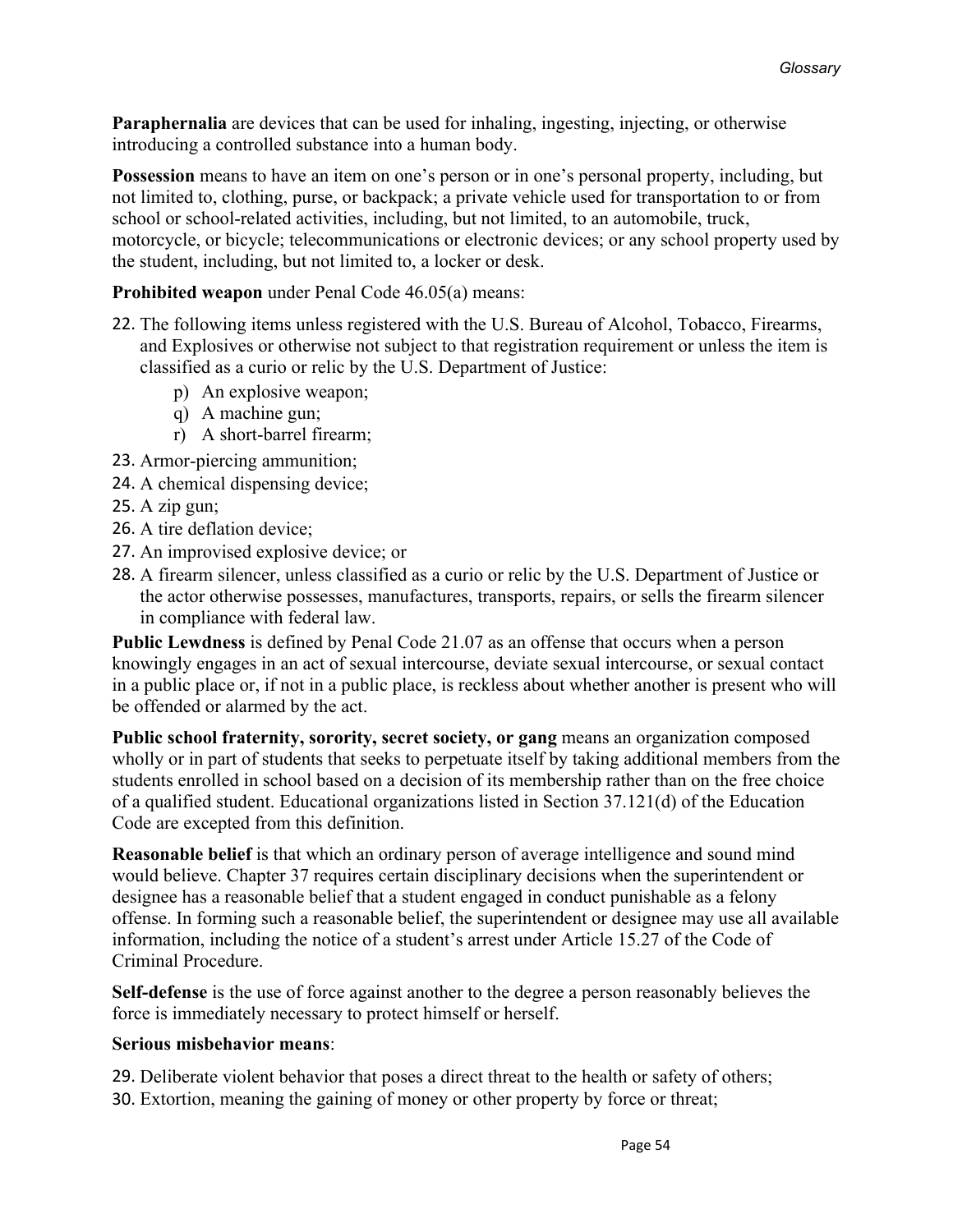- 31. Conduct that constitutes coercion, as defined by Section 1.07, Penal Code; or
- 32. Conduct that constitutes the offense of:
	- s) Public lewdness under Penal Code 21.07;
	- t) Indecent exposure under Penal Code 21.08;
	- u) Criminal mischief under Penal Code 28.03;
	- v) Hazing under Education Code 37.152; or
	- w) Harassment under Penal Code 42.07(a)(1) of a student or district employee.

**Serious or persistent misbehavior** includes, but is not limited to:

- Behavior that is grounds for permissible expulsion or mandatory DAEP placement.
- Behavior identified by the district as grounds for discretionary DAEP placement.
- Actions or demonstrations that substantially disrupt or materially interfere with school activities.
- Refusal to attempt or complete school work as assigned.
- Insubordination.
- Profanity, vulgar language, or obscene gestures.
- Leaving school grounds without permission.
- Falsification of records, passes, or other school-related documents.
- Refusal to accept discipline assigned by the teacher or principal.

**Sexual assault** means an offense classified as a forcible or nonforcible sex offense under the uniform crime reporting system of the Federal Bureau of Investigation.

**Sexual harassment** for purposes of Title IX and this Student Code of Conduct is conduct on the basis of sex that includes one or more of the following: (1) an employee of the District conditioning the provision of an aid, benefit, or service of the District on an individual's participation in unwelcome sexual conduct;(2) unwelcome conducted determined by a reasonable person to be so severe, pervasive, and objectively offensive that it effectively denies a person equal access to the recipient's education program or activity; or, (3) "sexual assault" as defined in 20 U.S.C.  $\S$  1092(f)(6)(A)(v), "dating violence" as defined in 34 U.S.C.  $\S$ 12291(a)(10), "domestic violence" as defined in 34 U.S.C.  $\S$  12291(a)(8), or "stalking" as defined in 34 U.S.C. § 12291(a)(30).

**Short-barrel firearm** is defined by Penal Code 46.01 as a rifle with a barrel length of less than 16 inches or a shotgun with a barrel length of less than 18 inches, or any weapon made from a rifle or shotgun that, as altered, has an overall length of less than 26 inches.

**Stalking** is engaging in a course of conduct directed at a specific person that would cause a reasonable person to fear for his or her safety or the safety of others or suffer substantial emotional distress.

**Terroristic threat** is defined by Penal Code 22.07 as a threat of violence to any person or property with intent to:

33. Cause a reaction of any type by an official or volunteer agency organized to deal with emergencies;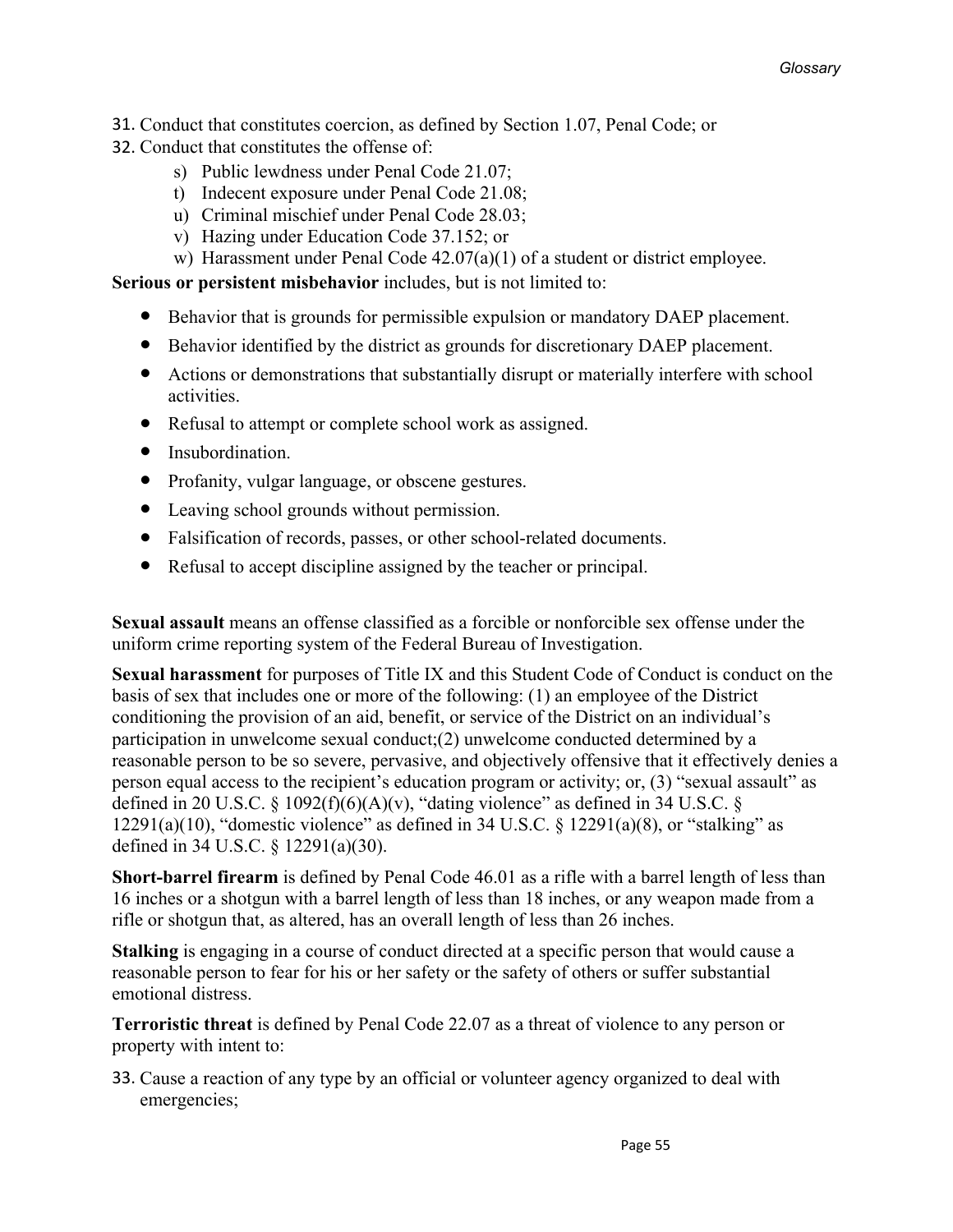- 34. Place any person in fear of imminent serious bodily injury;
- 35. Prevent or interrupt the occupation or use of a building; room, place of assembly, or place to which the public has access; place of employment or occupation; aircraft, automobile, or other form of conveyance; or other public place;
- 36. Cause impairment or interruption of public communications; public transportation; public water, gas, or power supply; or other public service;
- 37. Place the public or a substantial group of the public in fear of serious bodily injury; or
- 38. Influence the conduct or activities of a branch or agency of the federal government, the state, or a political subdivision of the state (including the district).

**Tire deflation device** is defined in part by Penal Code 46.01 as a device, including a caltrop or spike strip, that, when driven over, impedes or stops the movement of a wheeled vehicle by puncturing one or more of the vehicle's tires.

**Title 5 felonies** are those crimes listed in Title 5 of the Penal Code that typically involve injury to a person and may include:

- Murder, manslaughter, or homicide under Sections  $19.02, -0.05$ ;
- Kidnapping under Section 20.03;
- Trafficking of persons under Section 20A.02;
- Smuggling or continuous smuggling of persons under Sections  $20.05 0.06$ ;
- Assault under Section 22.01;
- Aggravated assault under Section 22.02;
- Sexual assault under Section 22.011;
- Aggravated sexual assault under Section 22.021;
- Unlawful restraint under Section 20.02;
- Continuous sexual abuse of a young child or children under Section 21.02;
- Bestiality under Section 21.09;
- Improper relationship between educator and student under Section 21.12;
- Voyeurism under Section 21.17;
- Indecency with a child under Section 21.11;
- Invasive visual recording under Section 21.15;
- Disclosure or promotion of intimate visual material under Section 21.16;
- Sexual coercion under Section 21.18;
- Injury to a child, an elderly person, or a disabled person of any age under Section 22.04;
- Abandoning or endangering a child under Section 22.041;
- Deadly conduct under Section 22.05;
- Terroristic threat under Section 22.07;
- Aiding a person to commit suicide under Section 22.08; and
- Tampering with a consumer product under Section 22.09. [See FOC(EXHIBIT).]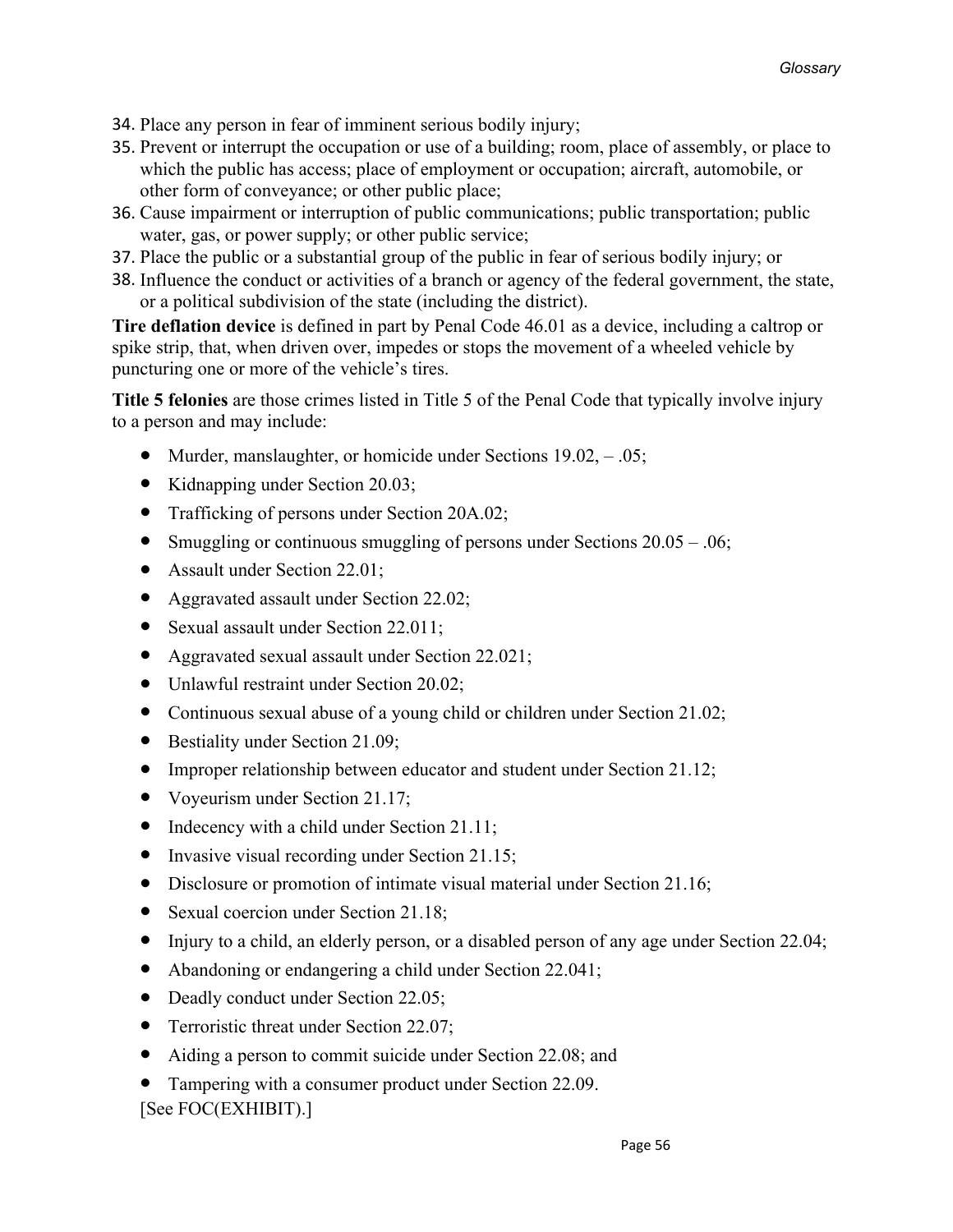**Under the influence** means lacking the normal use of mental or physical faculties. Impairment of a person's physical or mental faculties may be evidenced by a pattern of abnormal or erratic behavior, the presence of physical symptoms of drug or alcohol use, or by admission. A student "under the influence" need not be legally intoxicated to trigger disciplinary action.

**Use** means voluntarily introducing into one's body, by any means, a prohibited substance.

**Zip gun** is defined by Penal Code 46.01 as a device or combination of devices, not originally a firearm, but adapted to expel a projectile through a smooth-bore or rifled-bore barrel by using the energy generated by an explosion or burning substance.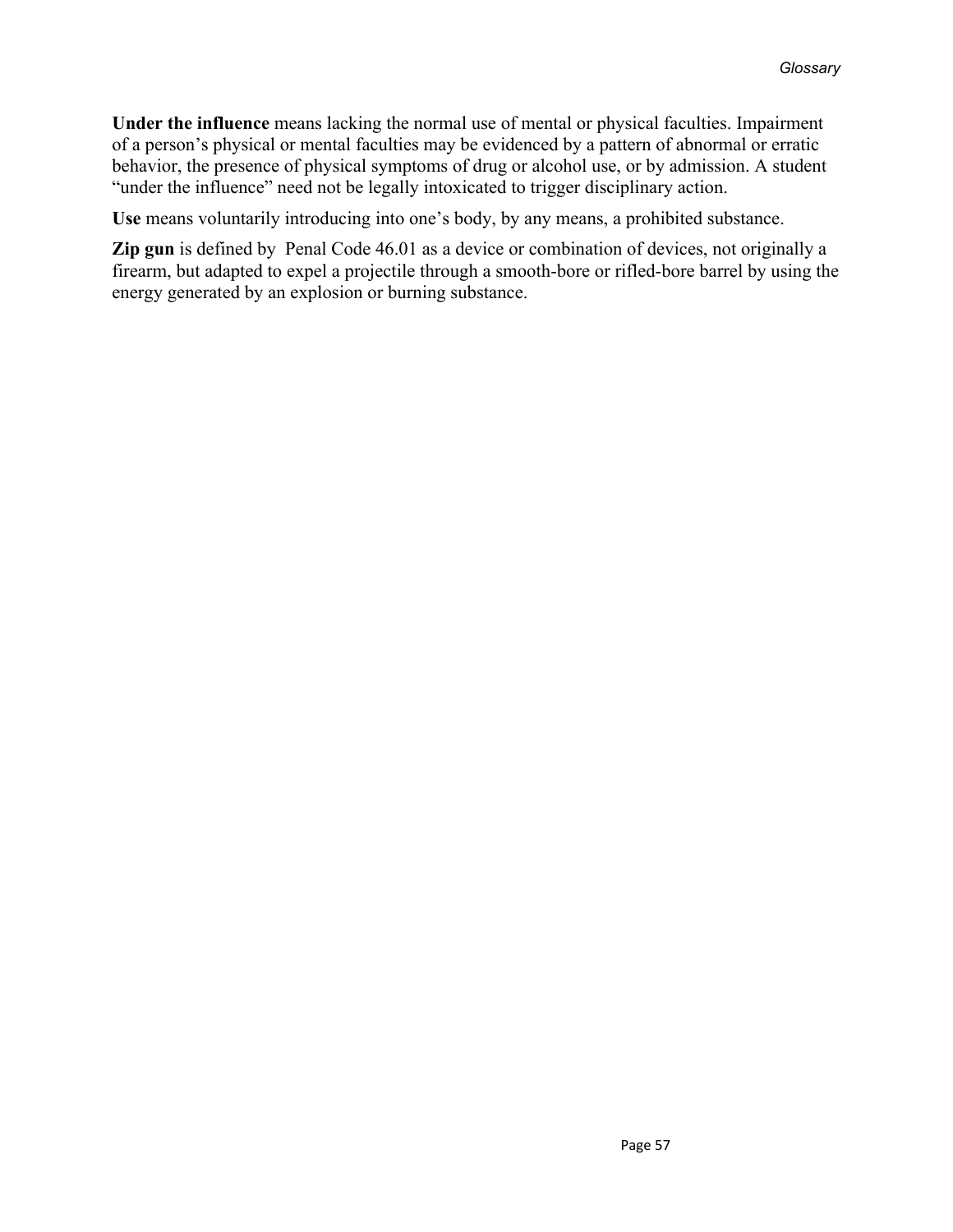#### **Index**

admission, review, and dismissal (ARD) committee, 17, 42 appeals process board review of expulsion, 52 DAEP appeals, 37, 39 discipline management techniques, 21 sex offender registry, 43 attendance, 8 aversive techniques, 18, 20 board of trustees, 1 campus behavior coordinator, 3–5, 5 campus rules, 8, 16 cell phones. See electronic devices. cheating. See prohibited behavior. classroom rules, 8, 16 computers, 14–15 breach of security, 15 hacking/cracking, 15 *See also* technology resources. confiscation of student property confiscation of property. See discipline management techniques. consideration of mitigating factors, 34 corporal punishment. See discipline management techniques. counseling, 18 courtesy, 8 crimes aggravated robbery, 10, 29, 33, 43, 46 breach of computer security, 46 breach of security, 15 criminal mischief, 3, 10, 28, 45 criminal proceedings and placement in DAEP, 39–40 felonies, 3, 10, 28–33, 43, 45–49, 50 reporting, 5 Title 5 offenses, 29, 33, 43, 63 expulsion and placement, 43 hearing and required findings, 44 length of placement, 44 newly enrolled students, 44

placement review, 44 delinquent conduct, 33, 39, 43, 59 demonstrations, 16 detention. See discipline management techniques. disciplinary alternative education program (DAEP), 27–41, 42 additional misconduct, 39 appeals. *See* appeals process. coursework notice, 35 discretionary placement, 28–29 elementary school students, 27 emergency placement, 41 extracurricular activities, 38 grade classification, 27 graduation, 38 length of placement, 35–36 mandatory placement, 30–33 300 foot rule, 30–32 newly enrolled students, 40 notice of criminal proceedings, 39–40 placement review, 39 pre- and post-assessments, 36 process, 34–35 restrictions during placement, 38 summer programs, 27 transition services, 41 transportation, 38 under age six, 32 under age ten, 32 withdrawal during process, 40 discipline management techniques, 17–21 alternative educational setting, 19 appeals. *See* appeals process. behavioral contracts, 18 bus privileges, 19, 22 confiscation of property, 18 corporal punishment, 19 counseling, 18 criminal prosecution, 19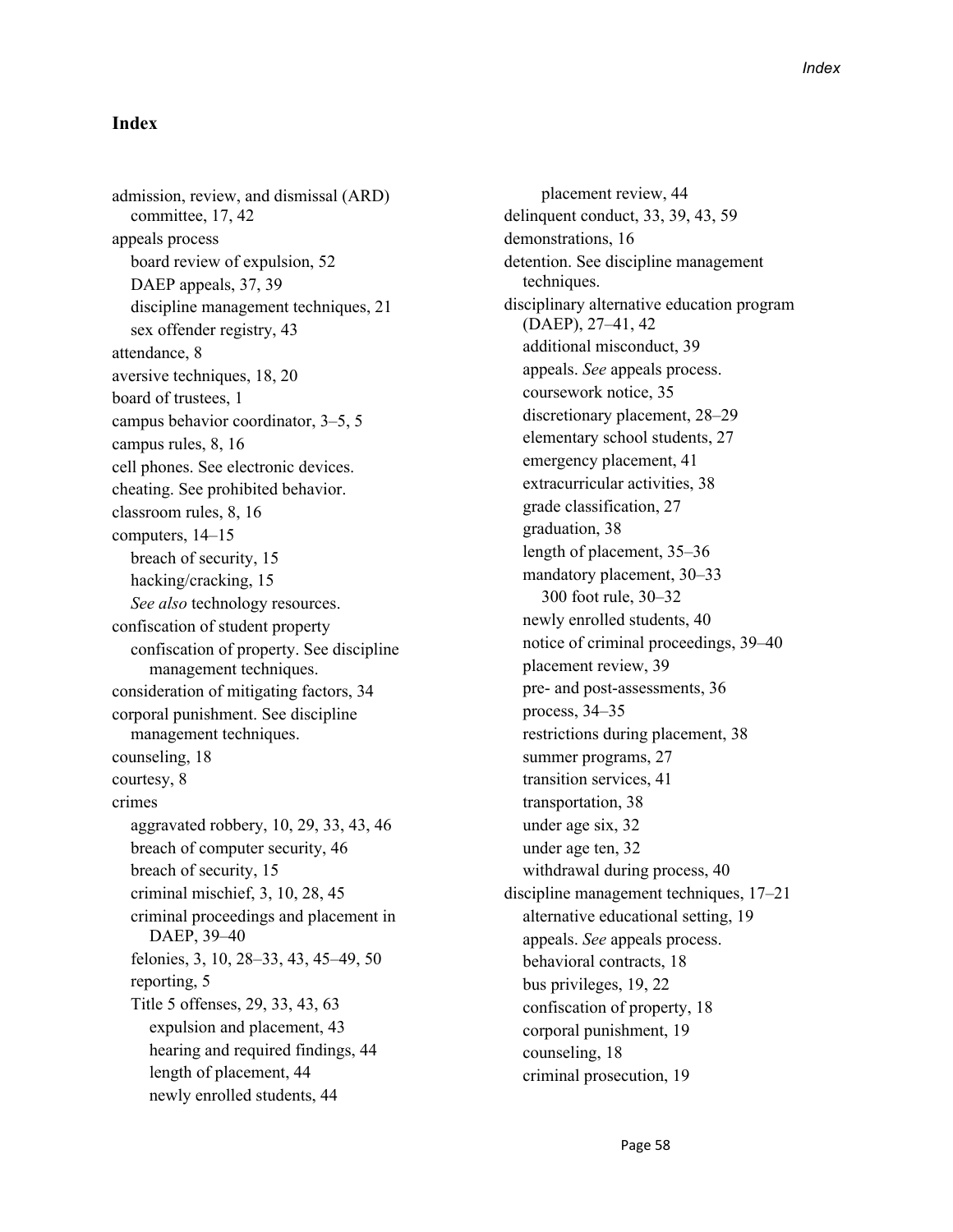DAEP. See disciplinary alternative education program (DAEP). demerits, 18 detention, 18 expulsion. See expulsion. extracurricular organizations, 19 grade reductions, 18 in-school suspension, 18 loss of privileges, 19 notification, 21 out-of-school suspension, 19 probation, 19 referral. See routine referral. refusal to accept, 9 rewards, 18 school duties, 19 students with disabilities, 17 time-out, 18 dress code, 8, 16 drugs, 13–14 marijuana, 13 over-the-counter, 14 paraphernalia, 13 prescription, 14 under the influence, 14 electronic cigarette definition, 59 See also prohibited items e-cigarettes. electronic devices, 12 expulsion, 45 300 foot rule, 46–48 additional misconduct, 54 and DAEP placement, 55 discretionary, 45–48 emergency, 55 for serious misbehavior committed while in DAEP, 48 length, 53 mandatory, 49–50 newly enrolled students, 54–55 process, 51–52 restrictions, 54 under age six, 51

under age ten, 51 withdrawal during process, 53 falsification of records, 16, 63 firearms exception, 49 formal removal from class, 23–24 returning student to the classroom, 24 foster care, 26, 27, 34, 45, 52 fraternity, 28, 63 gangs, 28, 59, 63 gender-based harassment, 10, See also prohibited behavior. graduation participation, 6, 38 **Gun Free Schools Act**, 49 homelessness, 17, 23, 25, 26, 27, 34, 45, 52 improvised explosive device, 61, 63 inspections. *See* searches jurisdiction of the district 300 foot rule, 3 juvenile justice alternative education program (JJAEP), 42, 43, 54 laser pointers, 12 location-restricted knife, 11, 48, 50, 61 lunch period, 3 parent, 6 parent-teacher conferences, 18 peace officer. *See* security personnel placement review committee, 24, 42 plagiarism. See prohibited behavior: cheating. police officer. *See* security personnel posting of the Student Code of Conduct, 1 preparation for class, 8 progressive interventions, 18 prohibited behavior, 9–16 300 foot rule, 30–32, 46–48 aggravated sexual assault, 33 alcohol, 32, 46 assault, 9, 24, 30, 45, 47, 63 at another district, 48 blackmail, 10 bullying, 9 cheating, 16 coercion, 10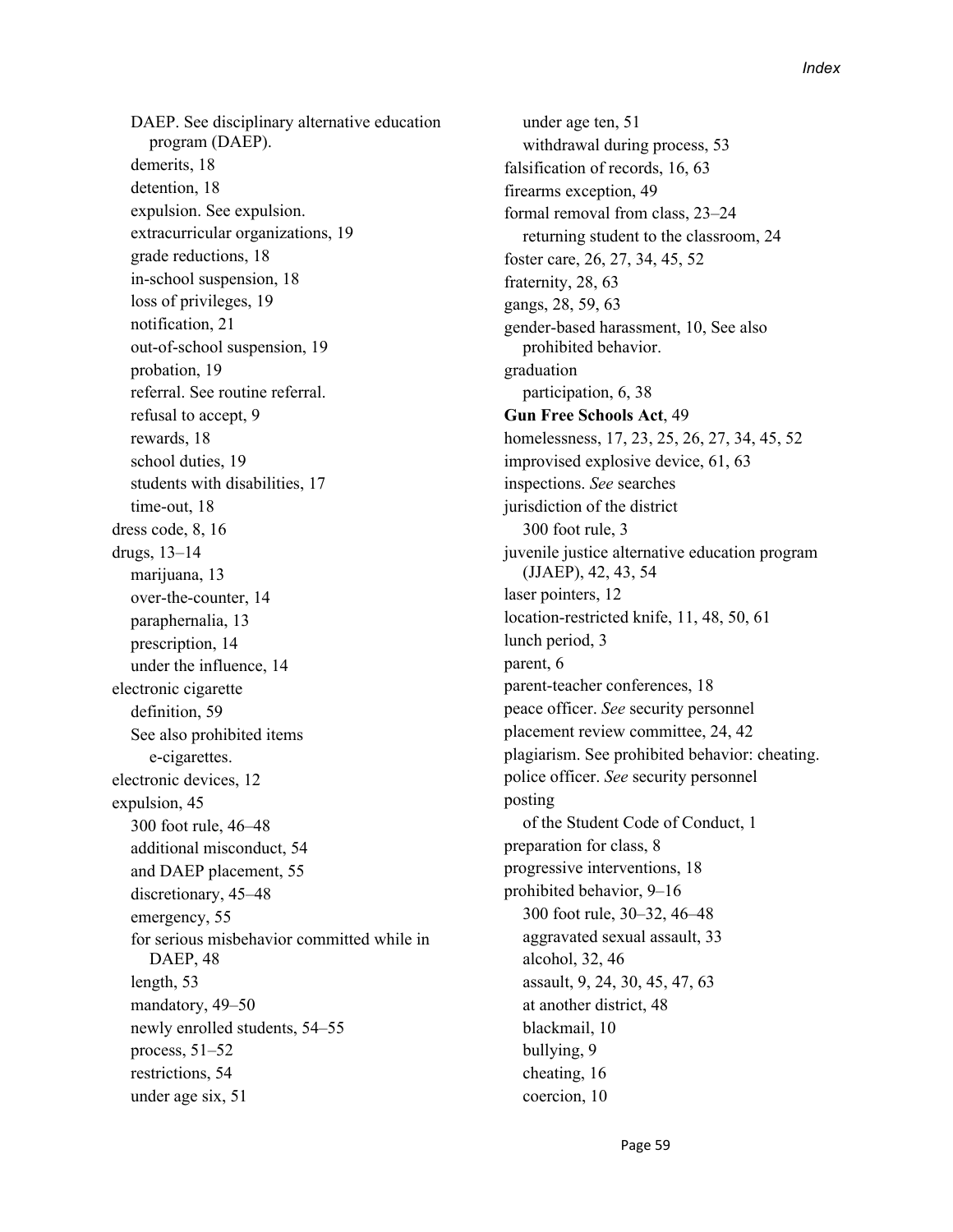dating violence, 10 deadly conduct, 47 disclosure or promotion of intimate visual material, 63 drugs, 30, 46 false accusations, 15 false alarm, 30, 46 fighting, 9 fire extinguishers discharged without cause, 15 forgery. See falsification of records. gambling, 16 gender-based harassment, 10 graffiti, 10 harassment, 9 hazing, 10 hit lists, 9 hoaxes, 15 inappropriate conduct, 10 inciting violence, 15 indecent exposure, 10, 32 insubordination, 9 invasive visual recording, 63 leaving school grounds, 9 misuse of technology resources, 14 on school buses, 9 recording without consent, 10 repeated offenses, 16 robbery, 10 sexual abuse, 10 sexual assault, 33, 36 sexual coercion, 63 sexual harassment, 10 smuggling or continuous smuggling of persons, 63 stealing, 10 terroristic threat, 30, 46, 63 theft, 10 threats, 9, 15 throwing objects, 15 trafficking of persons, 63 under the influence, 46 vandalism, 10 volatile chemicals, 32, 46

voyeurism, 63 prohibited items air guns, 11 alcohol, 50 ammunition, 11 clubs, 48 drugs, 50 e-cigarettes, 12, 59 firearms, 32, 49 fireworks, 11 handgun, 49–50 knives, 48, 50 lighters, 12 mace, 12 matches, 12 other dangerous items, 11, 12, 48 other weapons, 50 pepper spray, 12 pornography, 12 stun guns, 11 tobacco, 12 property, 8 protests. See demonstrations. removal from the regular educational setting, 23–24 respect, 8 restorative discipline practices, 17 retaliation, 3, 32, 45, 50 routine referral, 23 safety, 8, 15 school resource officer (SRO). *See* security personnel searches, 5 desks, 5 lockers, 5 vehicles, 5 secret society, 28, 63 security. *See* computers, *See* security personnel security personnel, 5, 7 self-defense, 26, 27, 34, 45 self-discipline, 8 serious misbehavior, 48 sex offender, 3, 42, 43